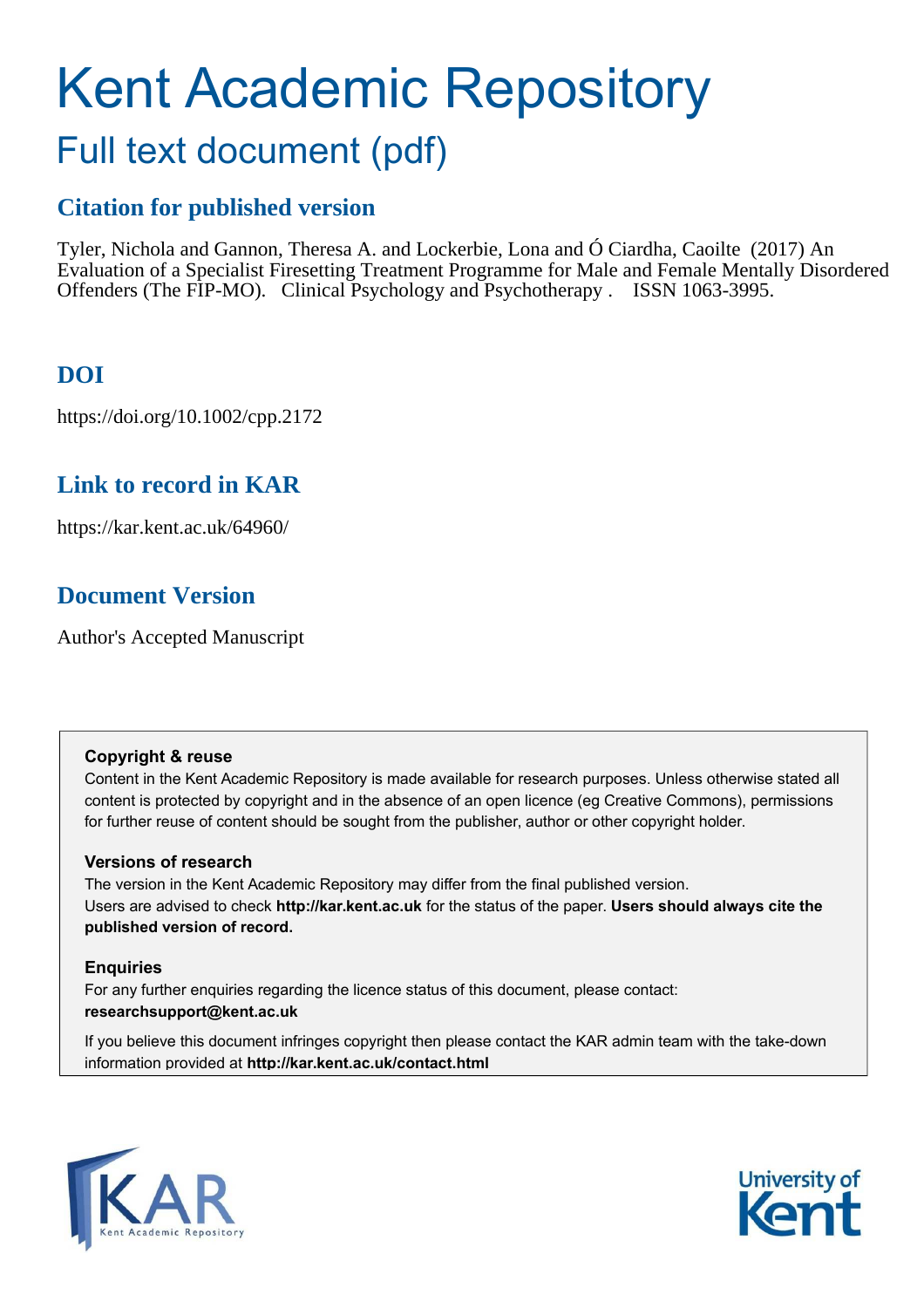#### Running Head: FIRESETTING TREATMENT

An Evaluation of a Specialist Firesetting Treatment Programme for Male and Female Mentally Disordered Offenders (The FIP-MO)

Nichola Tyler<sup>ab</sup>, Theresa A. Gannon<sup>ab</sup>, Lona Lockerbie<sup>ba</sup>, and Caoilte Ó Ciardha<sup>a</sup>

a CORE-FP, School of Psychology, University of Kent, UK

<sup>b</sup> Forensic and Specialist Care Group, Kent & Medway NHS Social Care Partnership Trust, UK.

#### Author Note

This research was partially supported by an Economic and Social Research Council grant awarded to Theresa A. Gannon (RES-062-23-2522).

Correspondence concerning this article should be addressed to Nichola Tyler,

CORE-FP, School of Psychology, Keynes College, University of Kent, Canterbury, Kent,

CT2 7NP, England. [N.F.Tyler@kent.ac.uk](mailto:N.F.Tyler@kent.ac.uk)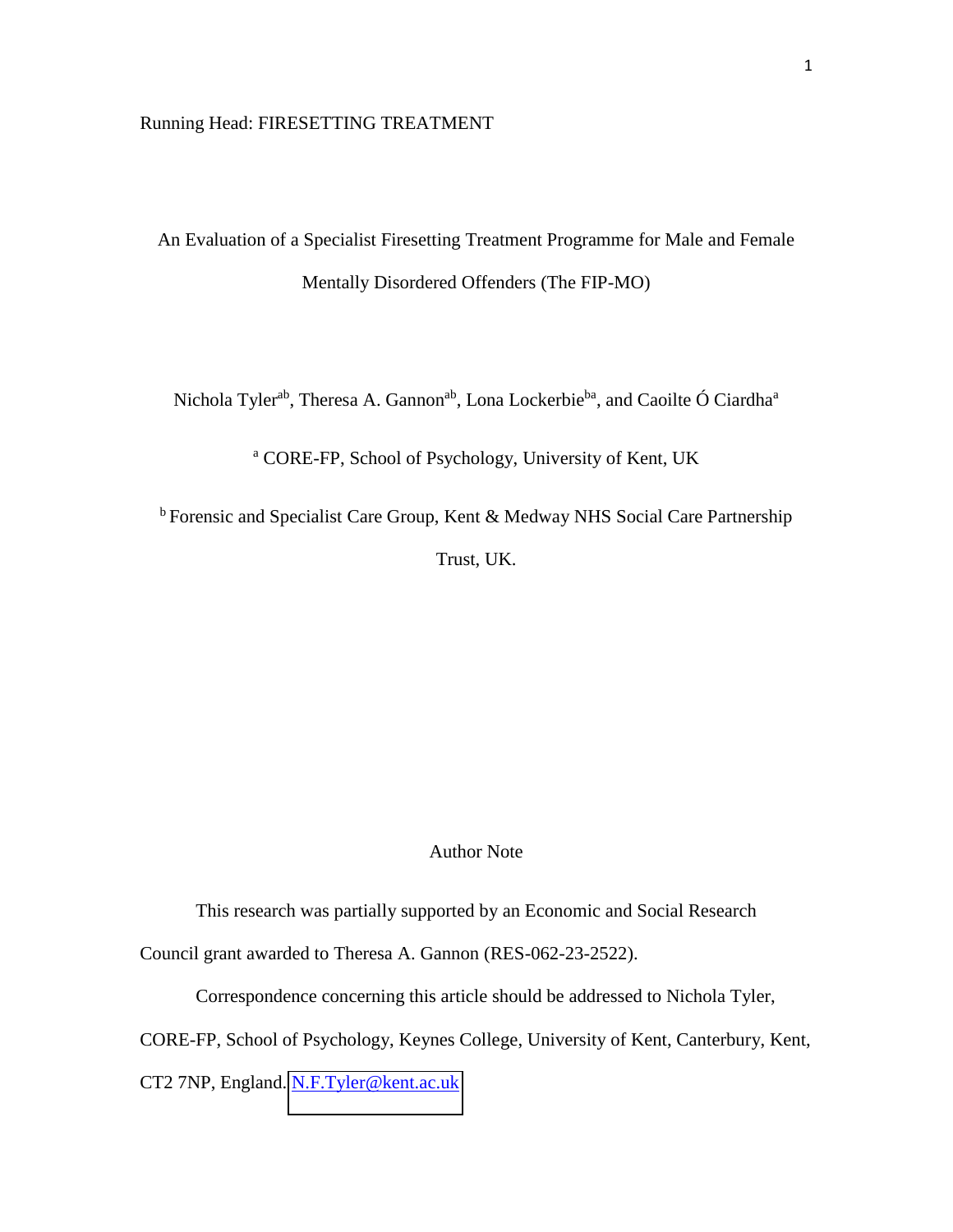#### Abstract

Individuals who set deliberate fires are frequently encountered by clinicians working in forensic mental health services. However, little attention has been paid to developing standardised treatment for this behaviour and few evaluations of treatment have been conducted in forensic mental health services. This study evaluates a new standardised group cognitive behavioural treatment programme for individuals residing in forensic psychiatric hospitals who have engaged in deliberate firesetting (The Firesetting Intervention Programme for Mentally Disordered Offenders; FIP-MO). Sixty-three male and female patients with a history of deliberate firesetting commenced FIP-MO treatment. Patients who met the referral criteria for treatment but who resided at hospitals where FIP-MO treatment was not available were recruited as a Treatment as Usual comparison group. The treatment group completed a battery of psychometric assessments pre and post treatment, with the comparison group completing these at similar time points. Results showed that patients who completed the FIP-MO made significant improvements post-treatment, relative to the comparison group on fire-related measures (e.g., problematic interest and associations with fire) and anger expression. Further, effect size calculations showed that the treatment group made larger pre-post treatment shifts on the majority of outcome measures compared to the comparison group. These findings suggest that FIP-MO treatment is effective for reducing some of the key factors associated with deliberate firesetting.

Keywords: arson, firesetting, treatment, offending, cognitive behavioural therapy, evaluation.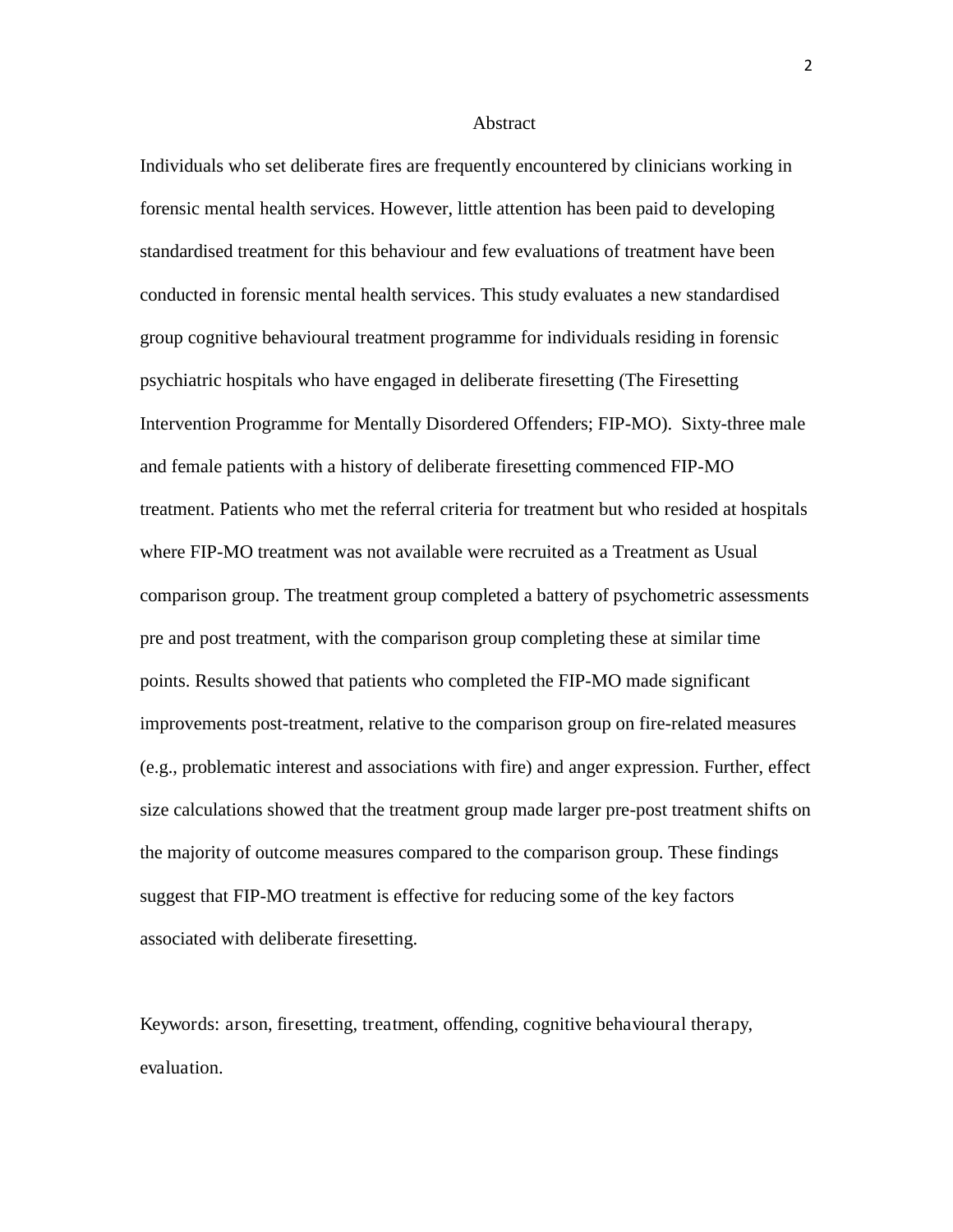#### **Key Practitioner Message**

- Adults who set deliberate fires are frequently encountered by clinicians in mental health settings. Until recently, no standardised treatment was available for these clients.
- A new specialist group intervention—the FIP-MO—was developed and evaluated for individuals with a mental disorder who had engaged in deliberate firesetting.
- The FIP-MO targets key psychological factors identified as being related to firesetting in the literature: problematic fire interest and associations with fire, offence supportive attitudes, social competency, self-management/coping skills, and risk management.
- Results indicate that the FIP-MO is effective in reducing some of the key deficits associated with deliberate firesetting relative to a treatment as usual comparison group.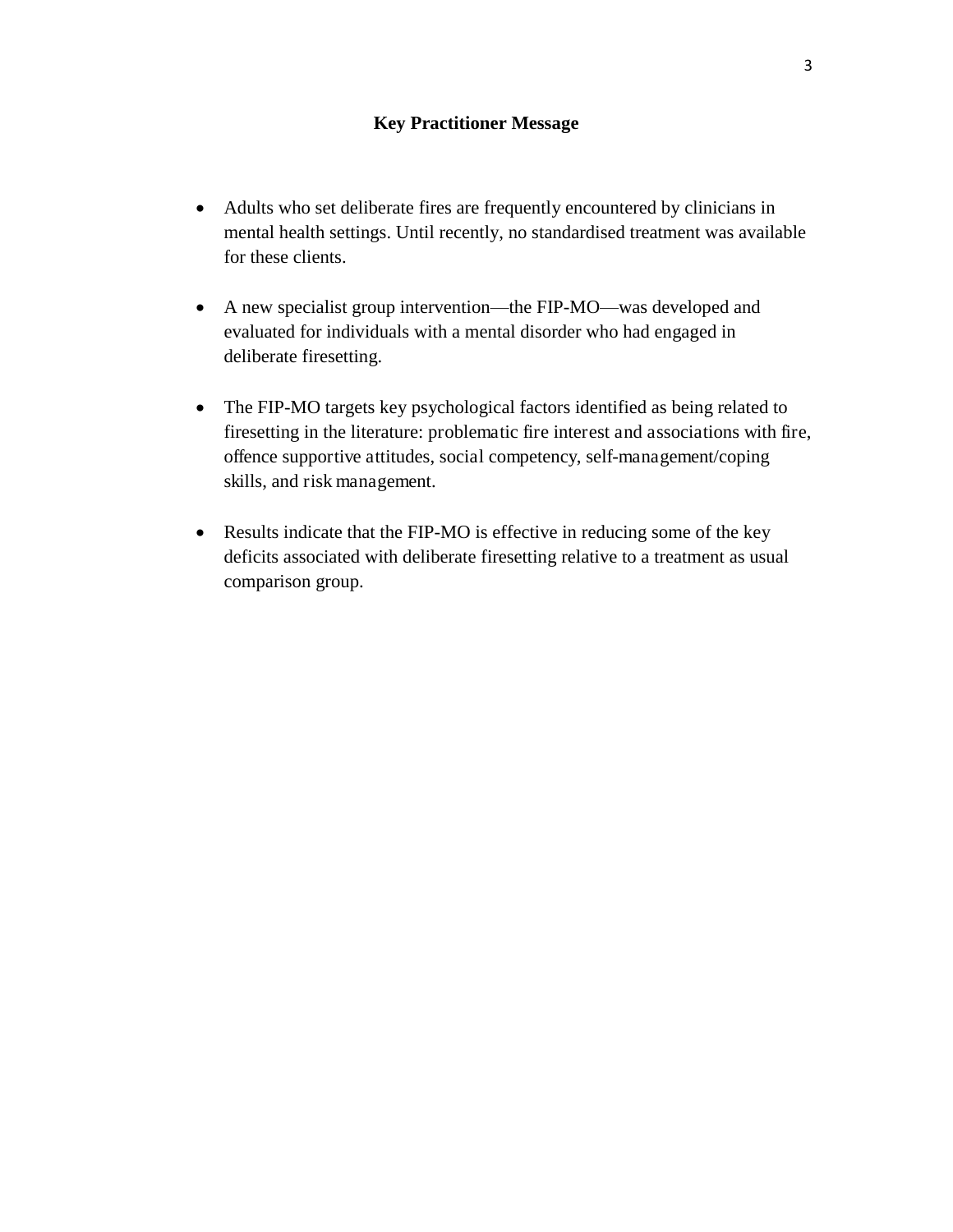## Evaluation of a Specialist Firesetting Treatment Programme for Male and Female Mentally Disordered Offenders (The FIP-MO)

Deliberate firesetting is a huge problem worldwide in terms of economic costs, property damage, and human fatality and injury. Statistics show that in England between April 2016 and March 2017 there were 76,106 deliberately set fires, 1,027 fire-related casualties and 47 fire-related deaths (Home Office, 2017) with estimated costs to the total economy in 2008 of £1.7 billion (Department of Communities and Local Government, 2011). Similarly high figures have also been reported for both Australia (Smith, Jorna, Sweeney, & Fuller, 2014) and the US, where each year between 2010 and 2014 an estimated 261,330 deliberately set fires were reported to fire departments, costing the economy approximately \$1 billion in property damage and 440 civilian deaths (Campbell, 2017).

Adults who set deliberate fires are frequently encountered by clinicians working in forensic mental health settings. Research conducted in the UK, Sweden, and Finland suggests that between 10% and 54.4% of patients admitted to medium secure forensic mental health services have a recorded history of deliberate firesetting (either convicted or unconvicted; Coid, Kahtan, Gault, Cook, & Jarman 2001; Fazel & Grann, 2002; Hollin, Davies, Duggan, Huband, McCarthy, & Clarke, 2013; Long, Fitzgerald, & Hollin, 2015; Repo, Virkkunen, Rawlings, & Linnoila, 1997). Similar prevalence rates have also been reported within US general psychiatric samples (17.3% to 26%; Geller & Bertsch, 1985; Geller, Moynihan, & Fisher, 1992). Despite the significant costs associated with deliberate firesetting there has been a distinct lack of focus on developing psychological interventions to address this behaviour.

Historically, clinicians appear to have presumed that firesetters as a population are generalist offenders due to their diverse criminal histories and shared characteristics with other offenders (Doley, Fineman, Fritzon, Dolan, & McEwan, 2011; Gannon & Pina, 2010).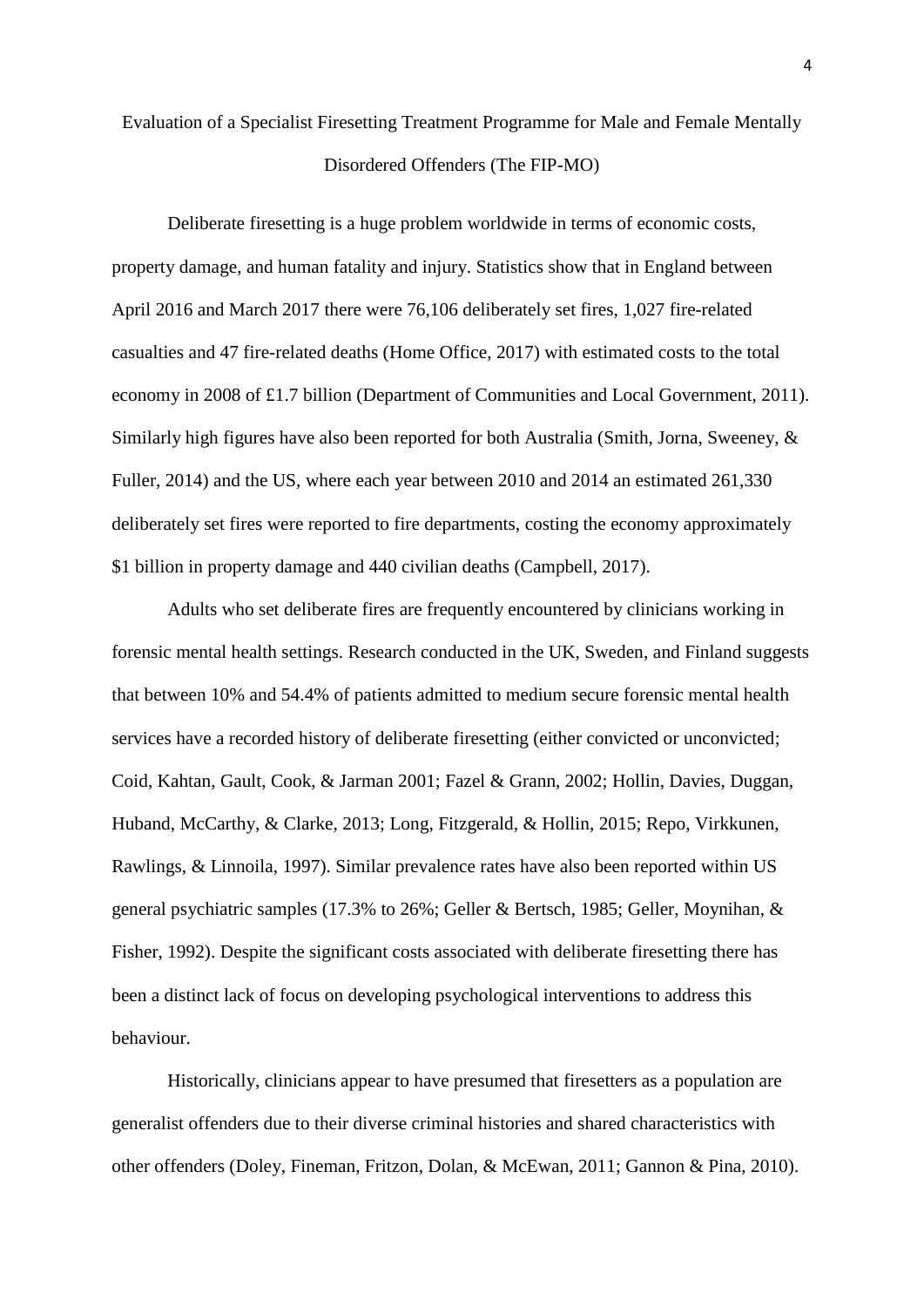Subsequently, it appears that firesetters' treatment needs have been presumed to be met via general offending behaviour programmes (e.g., social skills and cognitive skills programmes), evidenced by the lack of focus on developing offence-specific interventions for this population (Gannon & Pina, 2010; Gannon et al., 2013; Palmer, Caulfield, & Hollin, 2007). However, recent research has shown that male incarcerated firesetters differ psychologically to matched non-firesetting offenders in terms of holding higher levels of fire interest, lower levels of perceived fire safety awareness, higher levels of anger cognition (i.e., rumination), and lower levels of self-esteem (Gannon et al., 2013). Further, Haines, Lambie, and Seymour (2006) found that adult imprisoned firesetters in New Zealand correctional services identified themselves as a distinct population who requested more specialised treatment.

Despite these findings, a UK national survey (Palmer et al., 2007) identified no standardised interventions available for adult firesetters across prisons, probation, or mental health services. This lack of offence-specific treatment for firesetters has not been limited to the UK; the situation in Australia and the US is similar (Doley, Dickens, & Gannon, 2015; Gannon & Pina, 2010), highlighting the paucity of treatment available for firesetters around the world. Thus, published evaluations of specialist firesetting interventions are seriously lacking. Until recently, the evidence base consisted mainly of small scale interventions with no quantitative assessment of treatment effectiveness or very small scale quantitative evaluations that lacked an adequate comparison group (Hall, 1995; Swaffer, Hagget, & Oxley, 2001; Taylor, Thorne, Robertson, & Avery, 2002; Taylor, Robertson, Thorne, Belshaw, & Watson, 2006). As a result, there has been little guiding information for consulting clinicians on "what works" with deliberate firesetters.

Recently, Gannon et al. (2015) reported the pilot and evaluation of a cognitive behavioural treatment programme for male deliberate firesetters detained in UK prisons. The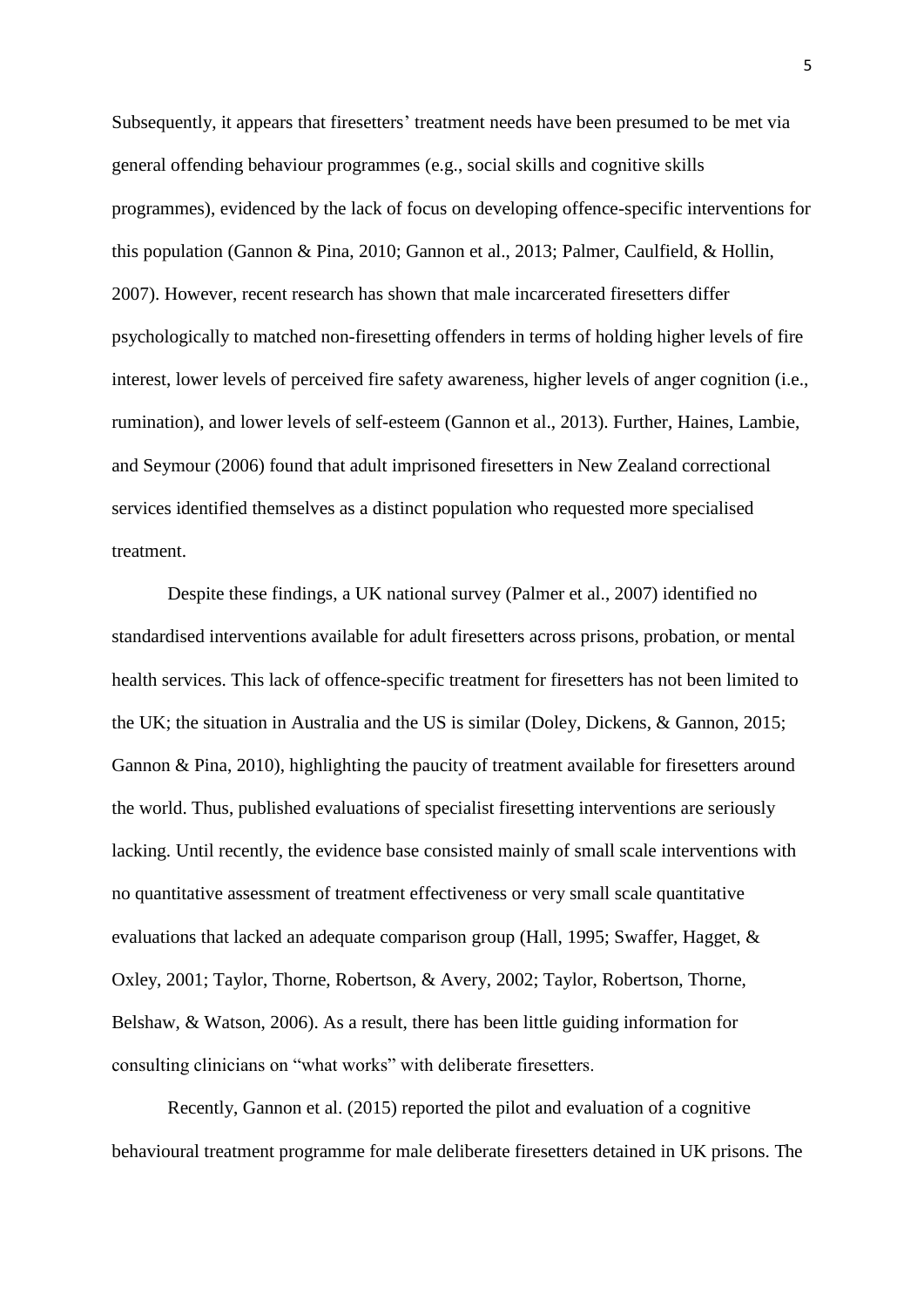Firesetting Intervention Programme for Prisoners (FIPP; Gannon, 2012) is a cognitive behavioural group treatment programme specifically designed to address key factors associated with deliberate firesetting (i.e., fire interest/ problematic associations with fire, social competency, offence supportive attitudes, and self/emotional regulation) alongside general risk management. FIPP groups ran over 28 weeks and consisted of both weekly group and individual support sessions. A battery of psychometric measures were completed by participants pre-treatment, immediately post-treatment, and at three month follow-up using measures that targeted each of the key areas of treatment within the programme. Scores from FIPP completers ( $n = 54$ ) were compared to a comparison group of firesetters ( $n = 45$ ) who had not completed the FIPP but who engaged in treatment as usual over the study period, and completed the same battery of questionnaires at similar time points as FIPP completers.

 Gannon et al. (2015) reported positive pre-post treatment shifts for FIPP completers relative to comparison firesetters on measures related to fire interest/ problematic associations with fire, offence supportive attitudes (i.e., fire specific, violent, antisocial), locus of control, and anger regulation. Further, FIPP participants were found to have made the most notable improvements in fire–related treatment areas, with firesetters who completed the FIPP being 3.45 times more likely to make an improvement in this area than comparison firesetters. These treatment effects were stable at three month follow up.

Gannon et al.'s (2015) study suggests that specialist cognitive behavioural therapy is effective for reducing key psychological factors associated with deliberate firesetting for male firesetters. However, Gannon et al.'s evaluation focussed only on male imprisoned firesetters despite the fact that significant number of individuals who set deliberate fires reside in forensic mental health services. Furthermore, female firesetters were not examined in Gannon et al.'s evaluation. Female firesetters are over-represented in forensic mental health samples, with around one in four firesetters reported as being female (Dickens,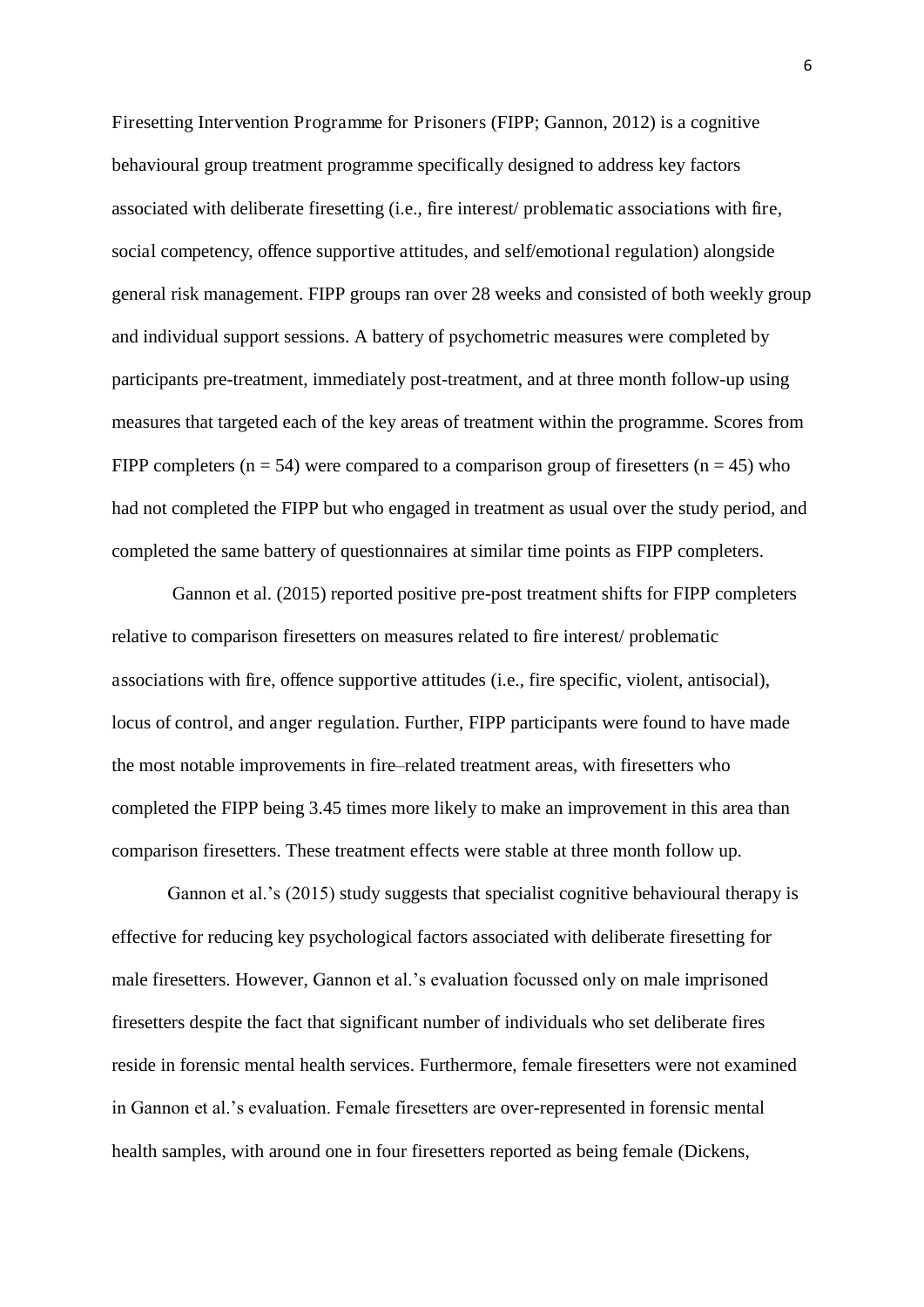Sugarman, Ahmad, Edgar, Hofberg, & Tewari, 2007; Enayati, Grann, Lubbe, & Fazel, 2008; Hollin et al., 2013; Jayaraman & Frazer, 2006).

Individuals in forensic mental health services present with a range of both clinical and criminogenic needs (Nagi & Davies, 2010). Thus, it cannot be assumed that interventions effective in reducing risk-related psychological vulnerabilities with prisoners are equally effective with mentally disordered offenders. Unfortunately, little attention has been given in the forensic mental health literature to examining the effectiveness of forensic interventions which have been adapted to meet the specific needs of mentally disordered offenders (Barnao & Ward, 2015; Davies, Howells, & Jones, 2007; Grubin, 2001; Howells, Day, & Thomas-Peter, 2004). The current study aims to evaluate the effectiveness of the Firesetting Intervention Programme for Mentally Disordered Offenders (FIP-MO); a specialist intervention developed specifically for male and female mentally disordered offenders who hold a history of deliberate firesetting.

#### **The Firesetting Intervention Programme for Mentally Disordered Offenders (FIP-MO).**

 The Firesetting Intervention Programme for Mentally Disordered Offenders (FIP-MO) is a new semi-structured manualised intervention developed by Gannon and Lockerbie (2011; 2012; 2014) for use with both male and female patients with a history of deliberate firesetting and/or fire-related risk behaviours<sup>1</sup>. The programme was developed as a 'sister' programme to the FIPP to address the clinical need in forensic mental health services. The FIP-MO was initially developed and piloted with a group of male patients in 2010 at a medium secure unit in the UK and was then rolled out across UK secure forensic psychiatric hospitals. In terms of structure, the FIP-MO consists of 28 weekly two-hour group sessions

 $\overline{a}$ 

<sup>&</sup>lt;sup>1</sup> When referring to participants in the current study we use 'firesetter' to describe individuals who meet the referral criteria for the FIP-MO, regardless of whether they set a fire or engaged in fire-related risk behaviours.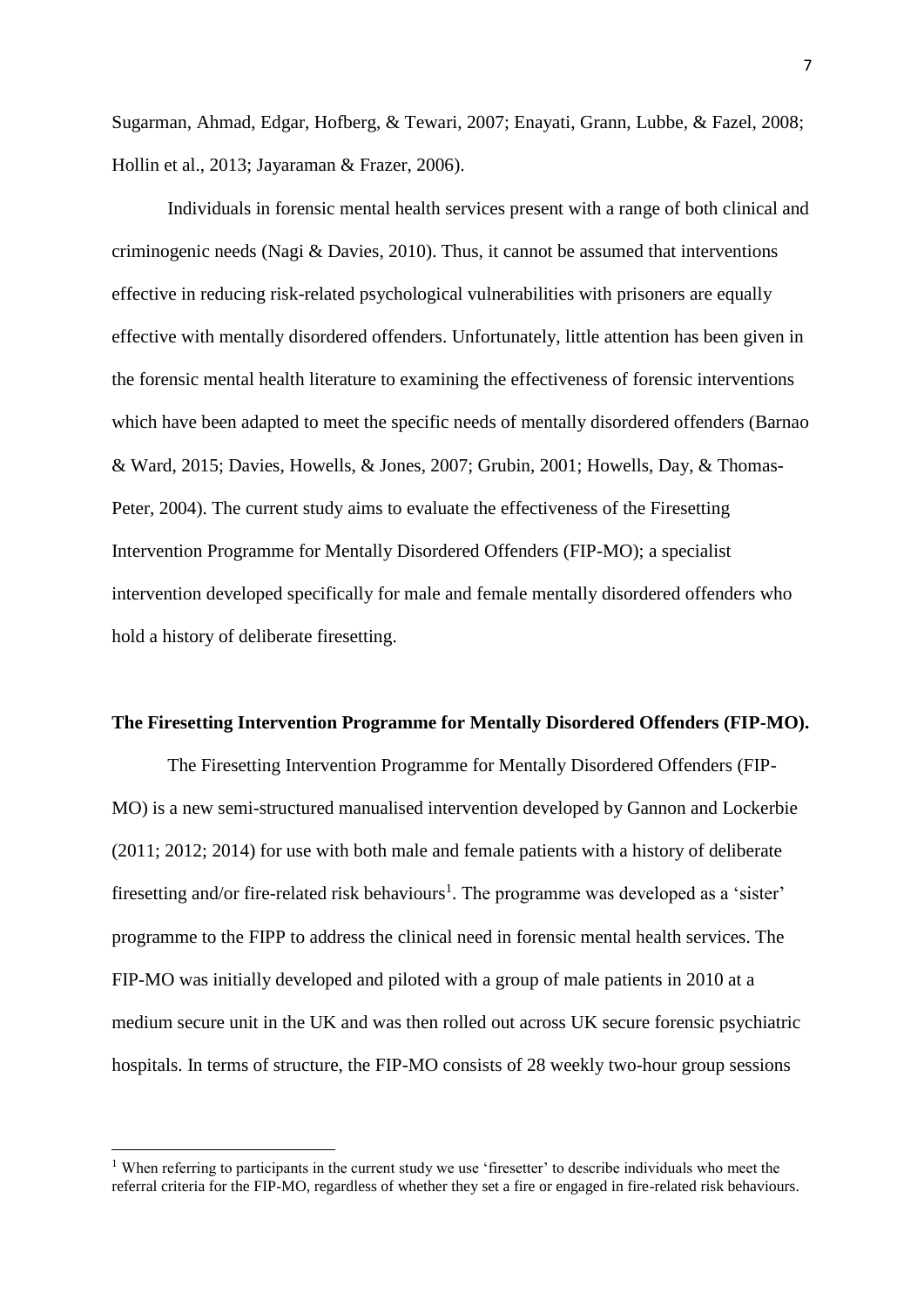and accompanying hourly individual sessions. Group sessions are generally delivered by two facilitators; a Health and Care Professions Council UK Registered Professional (e.g., clinical/forensic psychologist) and a multi-disciplinary team member (i.e., assistant psychologist, occupational therapist, nursing staff). Individual sessions are delivered by any of the facilitators involved in programme delivery. All facilitators are provided with standardised training from the FIP-MO developers on the programme structure and delivery, and the empirical and theoretical literature on firesetting and offender rehabilitation. An overview of FIP-MO session content is presented in Table 1.

The programme was developed from an extensive review of the existing empirical and theoretical literature on firesetting (Gannon & Pina, 2010; Tyler & Gannon, 2012), incorporating elements of leading theories of rehabilitation and firesetting (i.e., the Risk Need Responsivity Model, Andrews & Bonta, 2010; the Good Lives Model, Ward & Stewart, 2003; and the Multi-Trajectory Theory of Adult Firesetting, Gannon et al., 2012). The FIP-MO adopts a cognitive behavioural therapy (CBT) approach to treatment and contains strong psychotherapeutic elements to promote a positive therapeutic relationship, emotional and social expression, and self-reflection (Gannon & Lockerbie, 2011; 2012; 2014). The FIP-MO focuses on five key areas: fire-related factors (i.e., problematic fire interest and associations with fire), offence supportive attitudes, social competency, self-management/coping skills, and traditional risk management (i.e., understanding the factors associated with firesetting and developing a personalised risk management plan).

Patients engage in reflective work to help them understand the factors associated with their firesetting; preparing accounts of their treatment needs, childhood experiences, and the factors leading up to their firesetting for group discussion. The FIP-MO emphasises skills development throughout the programme for each of the five areas of treatment need. For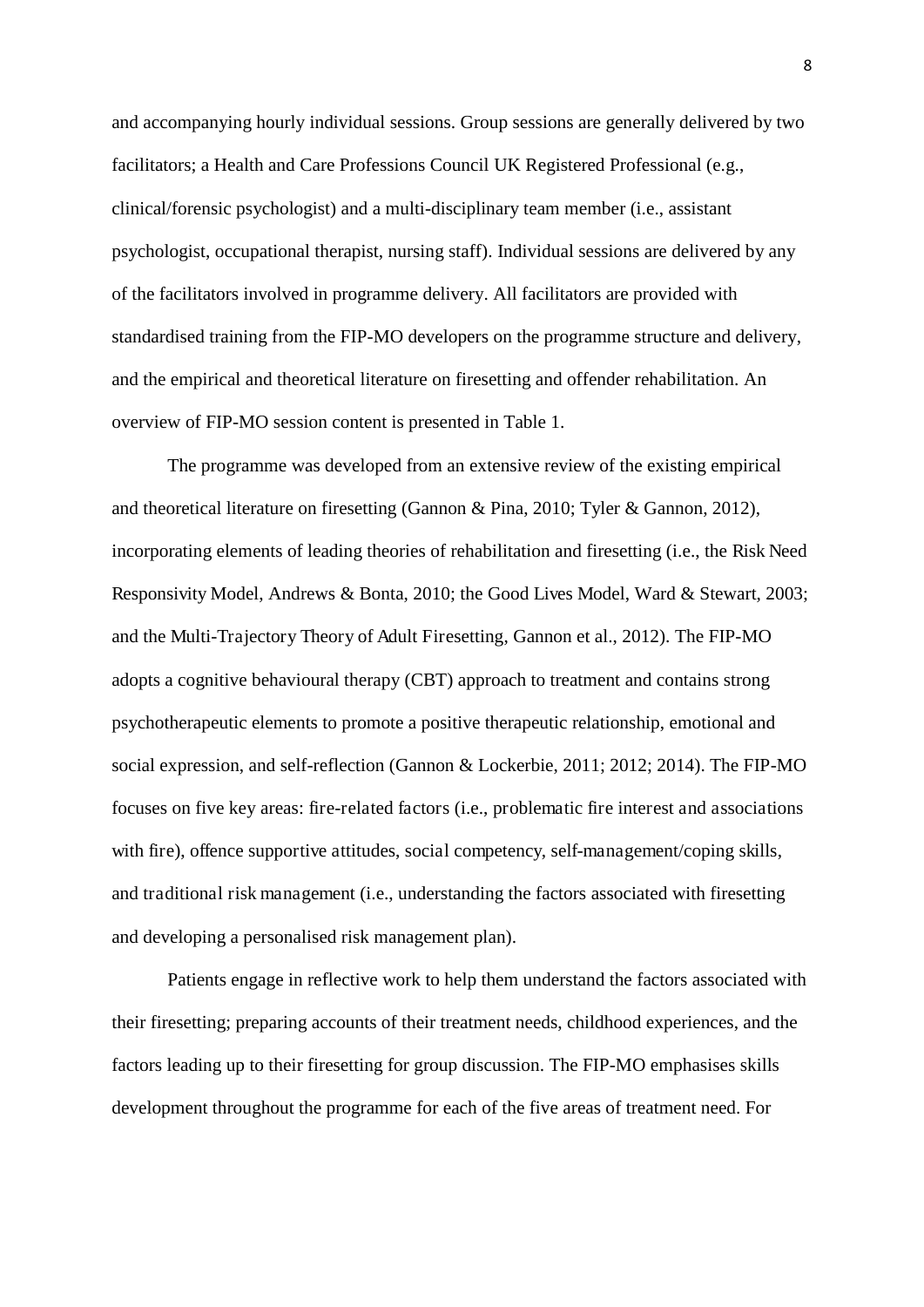example, patients are encouraged to practice new skills via role plays in the group, individual sessions, and naturalistically on the ward.

#### [Insert Table 1 about here]

 The current study aimed to evaluate the effectiveness of the FIP-MO when rolled out across multiple secure forensic psychiatric services in the UK. More specifically, it aimed to examine whether mentally disordered firesetters who attended the FIP-MO made improvements on the treatment areas of interest in comparison to a group of mentally disordered firesetters who received Treatment as Usual (TAU). This study is the first to rigorously evaluate the effectiveness of a firesetting intervention programme with mentally disordered offenders incorporating a TAU comparison group. Further, it is the first to examine the effectiveness of a specialist firesetting intervention with a sample of both male and female patients. Since there has been little research to date that has specifically examined mentally disordered firesetters' treatment needs, it is hypothesised that firesetters who complete the FIP-MO specialist treatment programme will show improvements relative to the comparison group on all areas of treatment need targeted by the FIP-MO and tested by our psychometric measures.

#### **Method**

#### **Design**

This study adopted a quasi-experimental design to examine the FIP-MO effectiveness (treatment group) in comparison to treatment as usual (TAU; comparison group). The study ran over a 48-month period between March 2012 and March 2016 across 26 low, medium, and high secure UK forensic psychiatric services (12 treatment sites and 14 comparison sites). A total of 16 FIP-MO groups were implemented during this period.

For the treatment group, patients were referred to the FIP-MO programme by their clinical team if they (1) had a history of repeat firesetting or were identified as posing a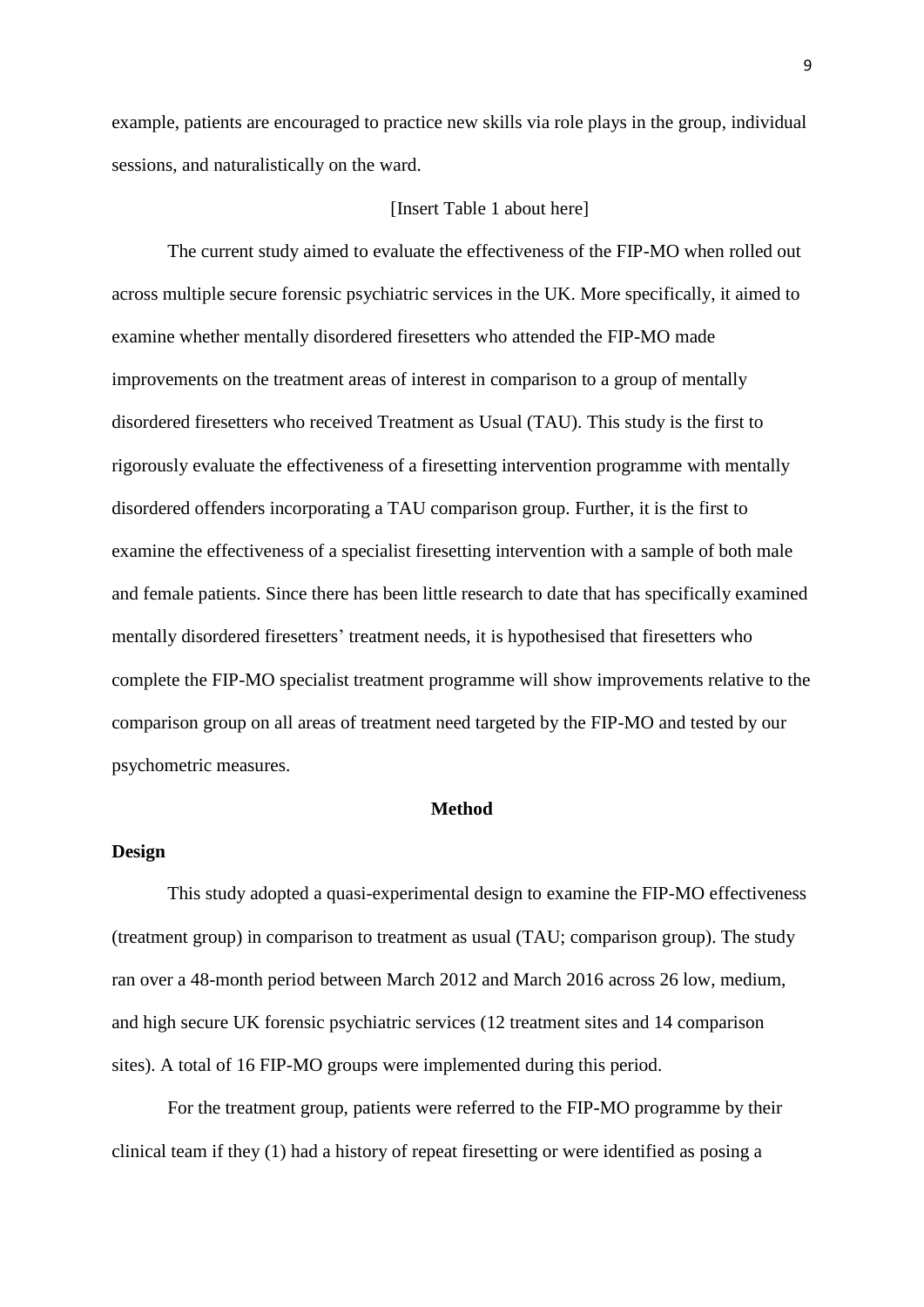possible risk of firesetting or engaging in fire-related risk behaviours, and (2) were considered to have the cognitive and mental capacity to complete the FIP-MO. Patients were not required to have actually set a fire to be eligible for the FIP-MO. For example, individuals with a history of engaging in fire-related risk behaviours were eligible to be referred to the FIP-MO (e.g., they could have a history of attempted firesetting, fire threats, or making incendiary devices). Further, participants did not need to admit their firesetting to participate in the FIP-MO. Patients were treated in all-male or all-female groups and, as part of standard treatment, were assessed pre and post treatment using a standardised battery of psychometrics.

Patients in the comparison group were identified by their clinical teams based on the same inclusion criteria as the treatment group. Participants in the comparison group did not attend the FIP-MO but were asked to complete the same battery of psychometrics as FIP-MO clients (i.e., at two similar time points with an approximate 28 week interval). Comparison participants were not prohibited from engaging in any treatment and thus engaged in a variety of therapeutic interventions as usual (e.g., anger management, occupational therapy, psychoeducation for mental illness/personality disorder, substance use treatment, dialectical behavioural therapy).

#### **Participants**

The initial sample consisted of 135 mentally disordered firesetters (male  $= 84$ , female = 51) recruited across 26 low, medium, and high secure adult inpatient UK forensic mental health services. Of these, 63 patients (40 male, 23 female) were treatment participants and 72 comparison participants (44 male, 28 female). All had a current diagnosed mental disorder, were subject to treatment under the England and Wales Mental Health Act (1983/2007), and held at least one recorded incident of firesetting, attempted firesetting, or inappropriate firerelated behaviour. Eight patients in the treatment group, who completed the FIP-MO,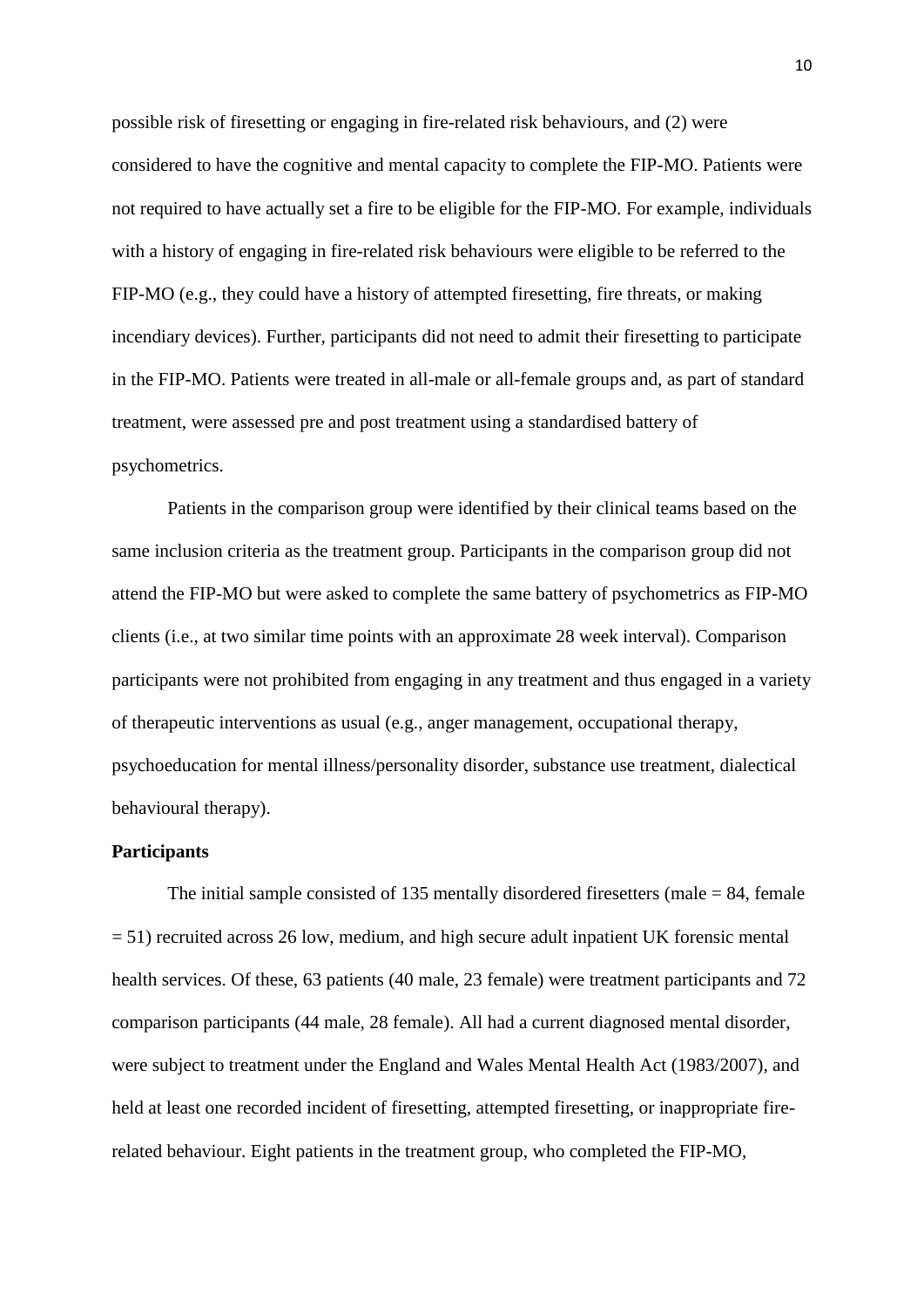declined to participate in the research. Further, incomplete data were returned for three treatment participants so these were removed for analysis. Fifteen comparison participants were discharged or transferred prior to study completion and so their data were removed from the study. A further 16 comparison participants withdrew from the study after consenting to participate and one comparison participant lost the mental capacity to provide informed consent partway and so was withdrawn from the study (see Figure 1 for an overview of participant study flow). Thus, 92 participants (52 treatment and 40 comparison) were included in the final sample. Participants' ages ranged from 20 to 69 years ( $M = 35.31$ ,  $SD =$ 11.17) and the majority identified themselves as White British  $(83.7\% , n = 77)$ . Demographic characteristics for the sample can be found in Table 2.

#### [Insert Table 2 about here]

The treatment group ( $n = 52$ ; 34 male, 18 female) were all treated in same sex programmes, with programme sizes ranging from 3–8 patients. Participants' ages ranged from 21 to 57 years ( $M = 36.56$ ,  $SD = 10.74$ ). The comparison group (n = 40; 26 male, 14 female) ranged in age from 20 to 69 years ( $M = 34.00$ ,  $SD = 11.97$ ). A series of t-test and chisquare analyses indicated that the groups did not significantly differ on the majority of demographic variables (e.g., current age, age of first contact with mental health services, current length of stay, age of first conviction, number of previous convictions, age of first firesetting, total number of adult firesetting incidents, number of unconvicted firesetting incidents, number of fires set in hospital, number of fires set in prison, or number of juvenile firesetting incidents; see Table 2). However, the treatment group did hold significantly more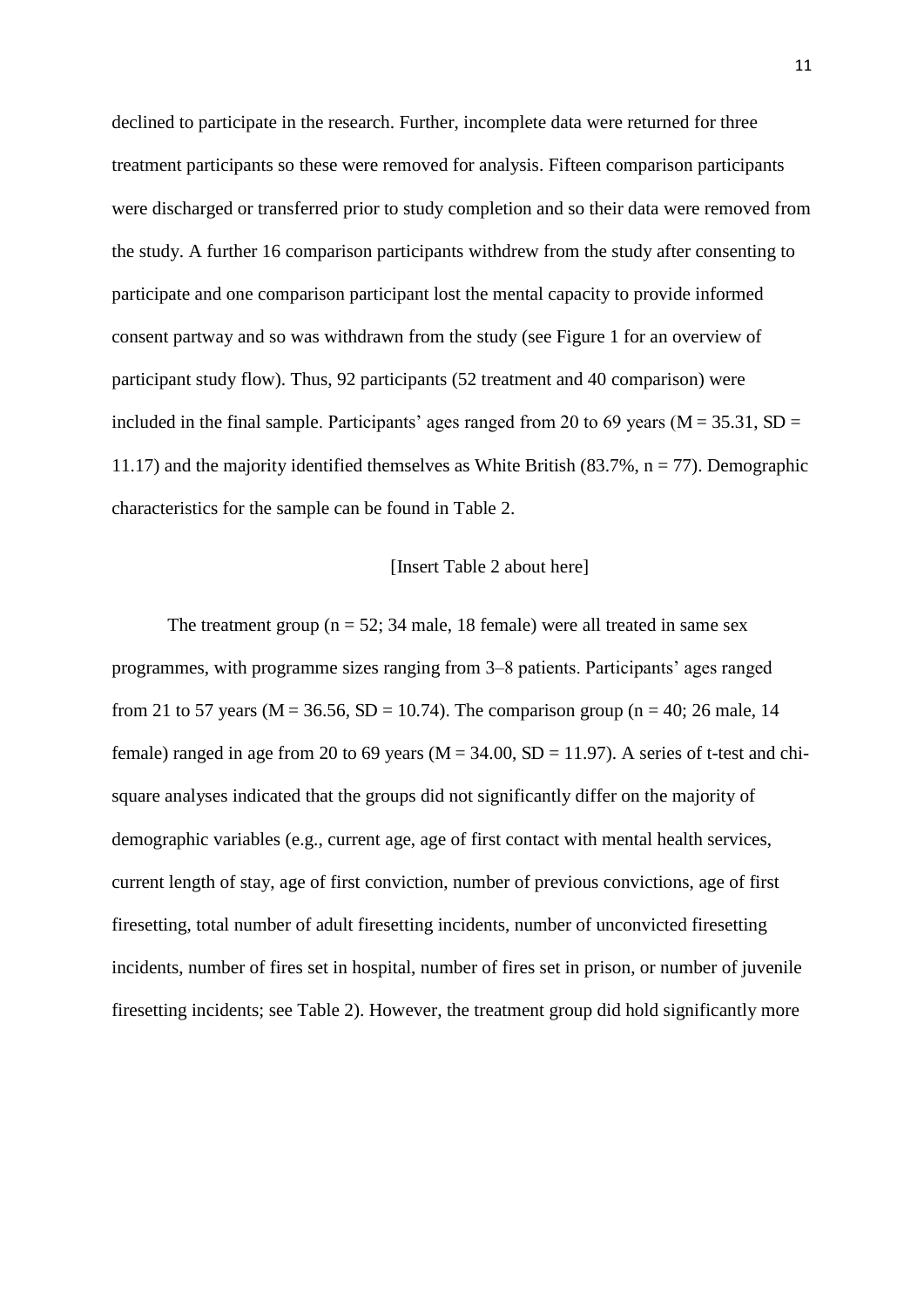previous hospital admissions,  $t(72.26) = -2.42$ ,  $p = .018$ ,  $d = 0.51$ , and convictions for firesetting offences than the comparison group,  $t(80) = -3.21$ ,  $p = .002$  d = 0.72.<sup>2</sup>

[Insert Figure 1 here]

#### **Measures**

 $\overline{a}$ 

Demographic, psychiatric, offence history, and background information were obtained from clinical file review for participants in both the treatment and comparison groups. In addition to this, participants in both the treatment and the comparison groups completed a battery of ten standardised psychometric measures which were selected to tap into the key treatment areas targeted as part of the FIP-MO. These were completed as part of treatment by those in the treatment group and for research purposes by the comparison group. Where possible, simplified or shortened versions of measures were selected to minimise respondent fatigue. Measures were administered in a randomised order. Internal reliability for each of the measures was calculated using Cronbach's alpha  $(\alpha)$  or the Kuder-Richardson Formula 20 (KR20). In the following section, internal reliability is reported according to the following criteria by George and Mallery (2003):  $\geq .90$  excellent, .89 to  $\geq .80$  good, .79 to  $\geq$ .70 acceptable, and .69 to .60 questionable.

#### **Self-deception and impression management.**

The Paulhus Deception Scales (Paulhus, 1998) is a 40-item self-report measure of social desirability rated on a 5-point scale  $(1 = not true, 5 = very true)$ . The measure is subdivided into two subscales: the Impression Management Scale (IM) and the Self Deceptive

<sup>&</sup>lt;sup>2</sup> When these variables were controlled for no difference in results were detected, with the exception of serious fire interest and fire safety awareness where the interaction effects for these variables reached significance. However, the magnitude of the effect sizes remained consistent across all measures. Thus, the unadjusted results are reported for this study*."*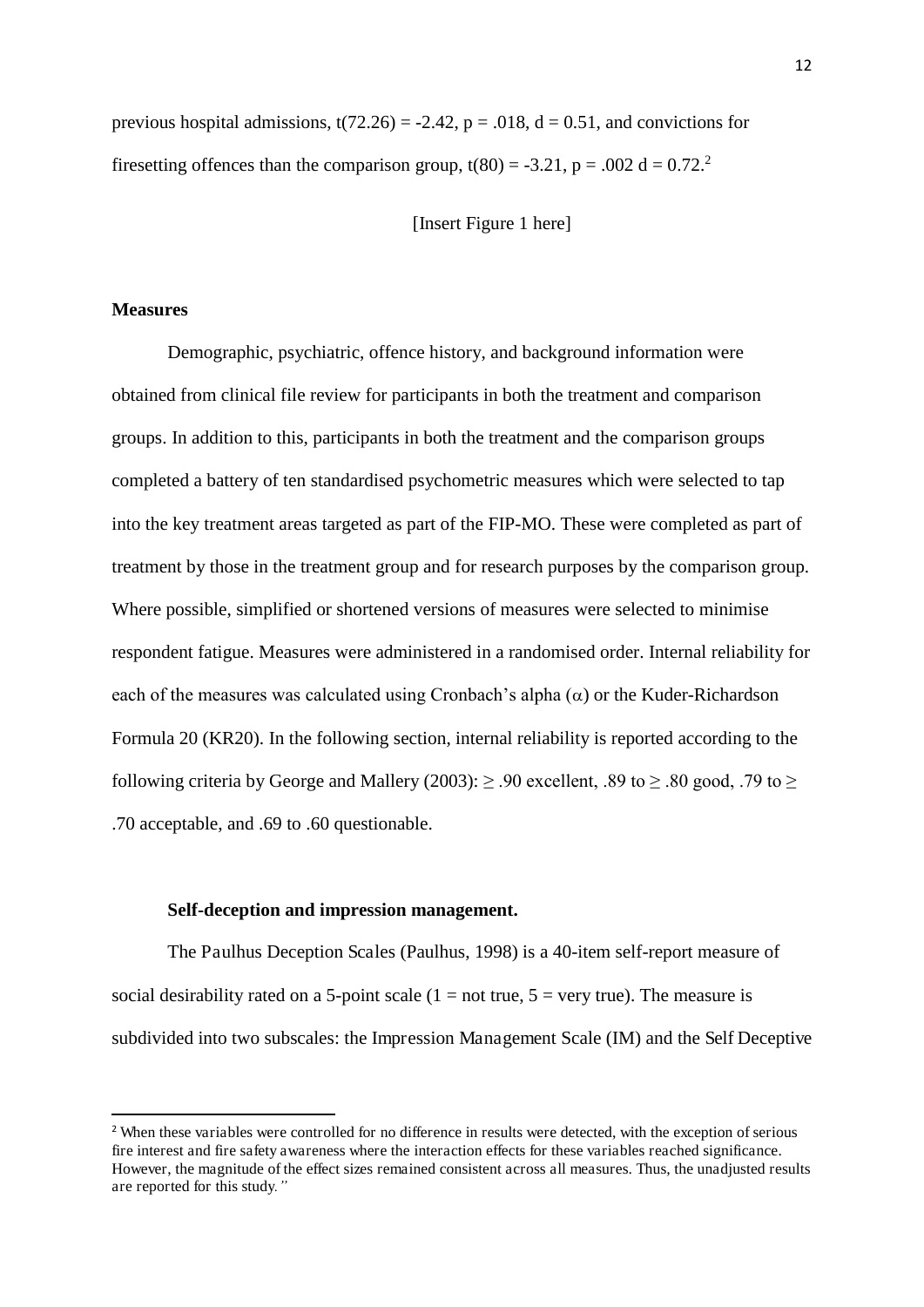Enhancement Scale (SD). The IM subscale measures intentional faking good responses (e.g., "I never swear") and the SD subscale measures positive unconscious self-adjustment (e.g., "I never regret my decisions"). The Paulhus Deception Scales have well established psychometric properties with offending populations (Paulhus, 1998). In the current study, the IM subscale showed acceptable reliability ( $\alpha$ = .71), however the SD subscale showed poor reliability ( $\alpha = .50$ ) and so was not included in the main analysis.

#### **Fire-related measures.**

Three fire-related measures were included in the battery of psychometrics, the Fire Interest Rating Scale (Murphy & Clare, 1996), the Fire Attitude Scale (Muckley, 1997), and the Identification with Fire Questionnaire (Gannon, Ó Ciardha, & Barnoux, 2011). The Fire Interest Rating Scale (Murphy & Clare, 1996) examines fire interest and consists of 14 situational statements (e.g., "Watching a house burn down"). Participants are asked to rate how interested they would be in each of the situations on a scale of  $1 - \text{'upsetting/frightening'}$ to 7 – 'exciting, fun, or lovely'. The Fire Attitude Scale (Muckley, 1997) examines individuals' attitudes towards fire and consists of 19 items answered on a scale from 1 – 'Strongly Disagree' to 5 – 'Strongly Agree' (e.g., "Setting just a small fire can make you feel a lot better"). The Identification with Fire Questionnaire (Gannon, Ó Ciardha, & Barnoux, 2011) assesses the extent to which an individual relates to/identifies with fire and consists of 17 items answered on a scale from 1 – 'Strongly Disagree' to 5 – 'Strongly Agree' (e.g., "Fire is almost part of my personality").

Consistent with recent research, these three fire-related measures were conceptualised as Four Factors (Ó Ciardha et al., 2014; Ó Ciardha, Tyler, & Gannon, 2016). Ó Ciardha and colleagues conducted a factor analysis of the items included in these measures and identified four subscales which provide a conceptually and clinically meaningful way of interpreting the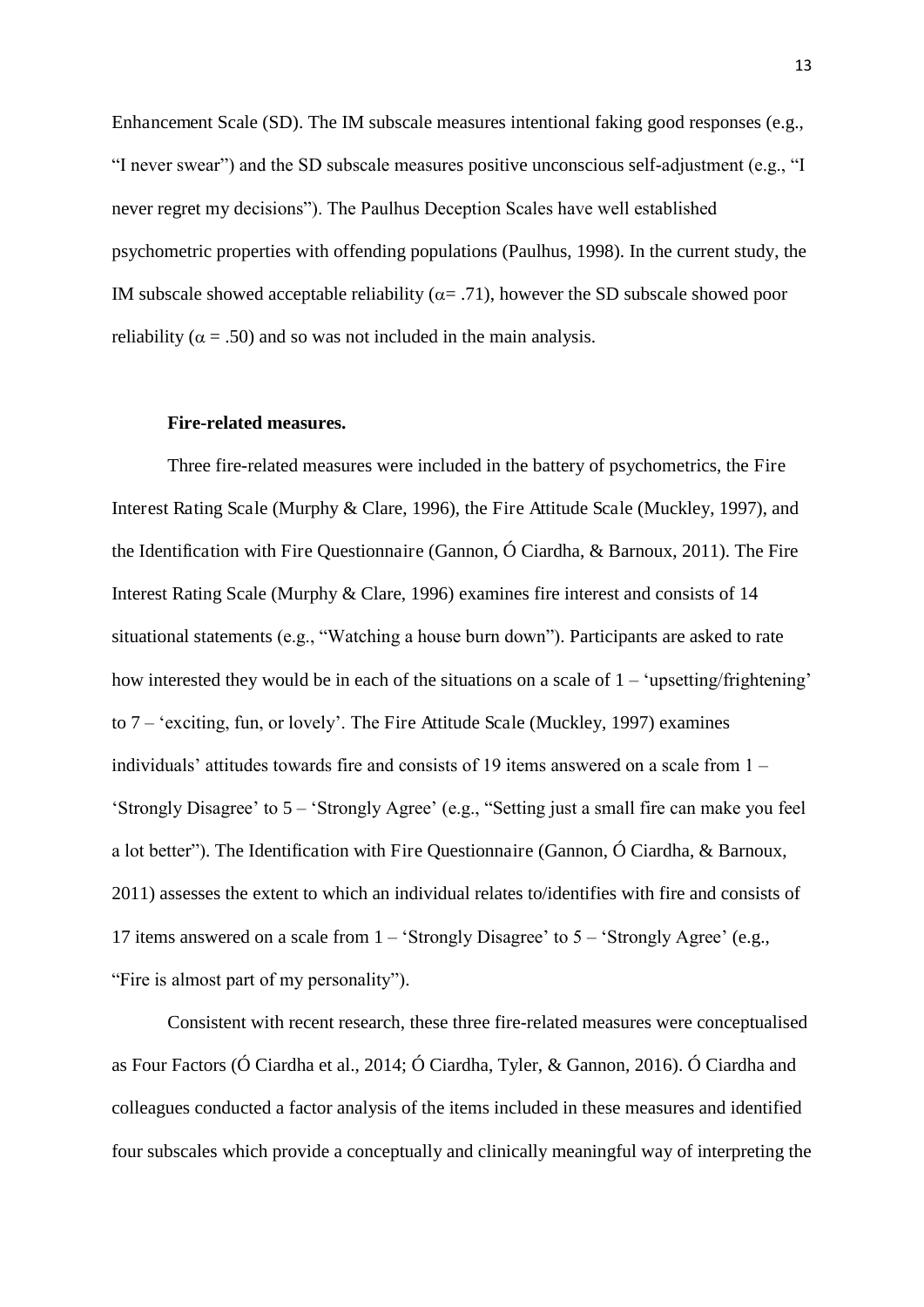results of these measures. The four subscales examine (1) identification with fire ("Fire is an important part of my identity"; 11 items), (2) serious fire interest ("Watching a person with his clothes on fire"; 7 items), (3) perceived fire safety awareness ("I know a lot about how to prevent fires"; 6 items), and (4) firesetting as normal ("Most people's friends have lit a fire or two"; 7 items). Ó Ciardha et al. (2016) also developed a total Fire Factor score which is an overall composite score of the subscales and represents an individual's overall interest and affiliation with fire, attitudes towards fire, and perceived fire safety awareness. The authors report questionable to good psychometric properties for the majority of the scales (identification with fire  $\alpha = .88$ , serious fire interest  $\alpha = .86$ , perceived fire safety awareness  $\alpha$  = .68, normalisation of firesetting  $\alpha$  = .73; Gannon et al., 2013) and excellent reliability for the total Fire Factor score ( $\alpha = .90$ ). The current study also found questionable to excellent reliability for these scales (identification with fire  $\alpha = .95$ , serious fire interest  $\alpha = .90$ , perceived fire safety awareness  $\alpha = .64$ , normalisation of firesetting  $\alpha = .80$ ). We also found excellent overall reliability for the total Fire Factor Score ( $\alpha = .92$ ).

#### **Other measures.**

**Self-Management/Coping Measures.** The State Trait Anger Expression Inventory *–* 2 (STAXI-2; Speilberger, 1999) is a 57-item self-report measure examining the experience and expression of anger. The STAXI-2 consists of 4 scales which measure the intensity of anger as an emotional state (i.e., "I feel angry"), the frequency of angry feelings over time (i.e., "I am a hot headed person"), the expression of angry feelings towards others and objects (i.e., "I strike out at whatever infuriates me"), and the control of expression of angry feelings (i.e., "I control my angry feelings"). An Anger Expression Index Score can be computed using the scores from the anger control and anger expression subscales which provides a general indication of a person's anger expression. Responses are rated on a 4-point scale (1 - not at all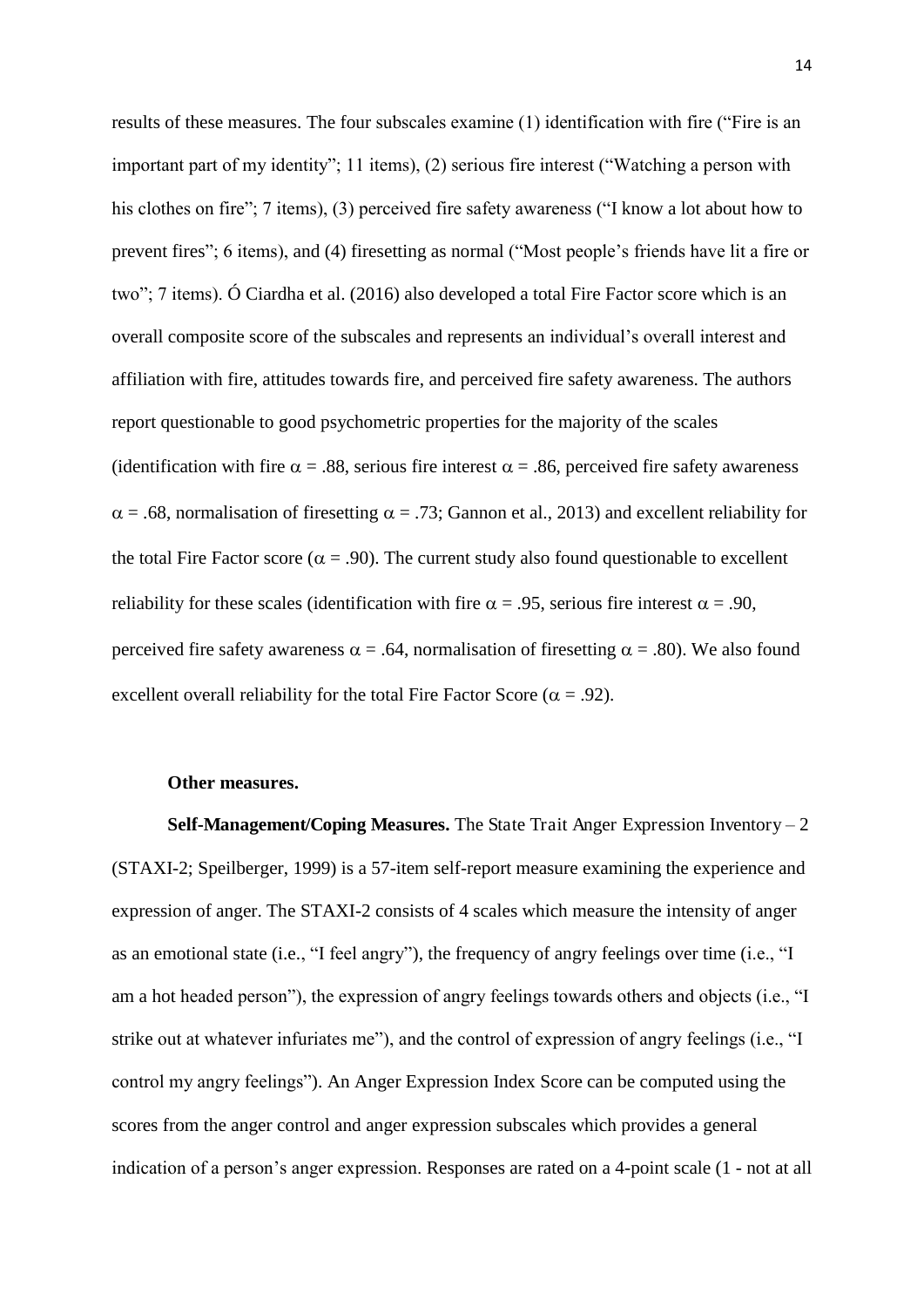to 4 - always). Speilberger (1999) reports good psychometric properties overall for the STAXI-2 for both psychiatric ( $\alpha = .87$ ) and non-psychiatric adults ( $\alpha = .84$  to .86). We found similar psychometric properties for this measure ( $\alpha = .85$ ).

The Nowicki-Strickland Locus of Control (Nowicki, 1976) is a 40-item self-report forced choice (yes/no) measure of an individual's extent of their belief as to whether events are internally or externally controlled (e.g., "Do you believe that you can stop yourself from catching a cold?"). The measure has been normed with a male imprisoned firesetter population (Gannon et al., 2013) and acceptable rates of reliability have been reported (KR20  $=$  .73). We found questionable reliability for this measure (KR20  $=$  .69).

**Social Competency Measures.** The Revised UCLA Loneliness Scale (Russell, Peplau, & Cutrona, 1980) is a self-report measure of emotional loneliness. Participants rate 20 statements (e.g., "There is no one I can turn to") on a 4-point scale (1 = never to 4 = often). Research with male imprisoned firesetters has reported good psychometric properties ( $\alpha$  = .86; Gannon et al., 2013). In the current study reliability was found to be good ( $\alpha = .87$ ).

The Simple Rathus Assertiveness Schedule*—*Short Form (Jenerette & Dixon, 2010) is a simplified 19-item self-report measure of assertiveness (e.g., "To be honest, people often get the better of me") rated on a 6-point scale (1 = very much unlike me to  $6$  = very much like me). The authors of the measure report good measure reliability as do researchers who have used this measure with imprisoned male firesetters ( $\alpha = .80$ ; Jenerette & Dixon, 2010; Gannon et al., 2013). Reliability was acceptable in the current study ( $\alpha = .72$ ).

**Self-concept Measures.** The Culture-Free Self-Esteem Inventory (Battle, 1992) is a 40-item forced choice (yes/no) self-report measure of adult self-esteem. The measure consists of four subscales that measure general self-esteem (overall perception of self-worth; i.e., "Are you happy most of the time?"), personal self-esteem (internal perception of self-worth; i.e., "Do you feel that you are as important as most people?"), and social self-esteem (perception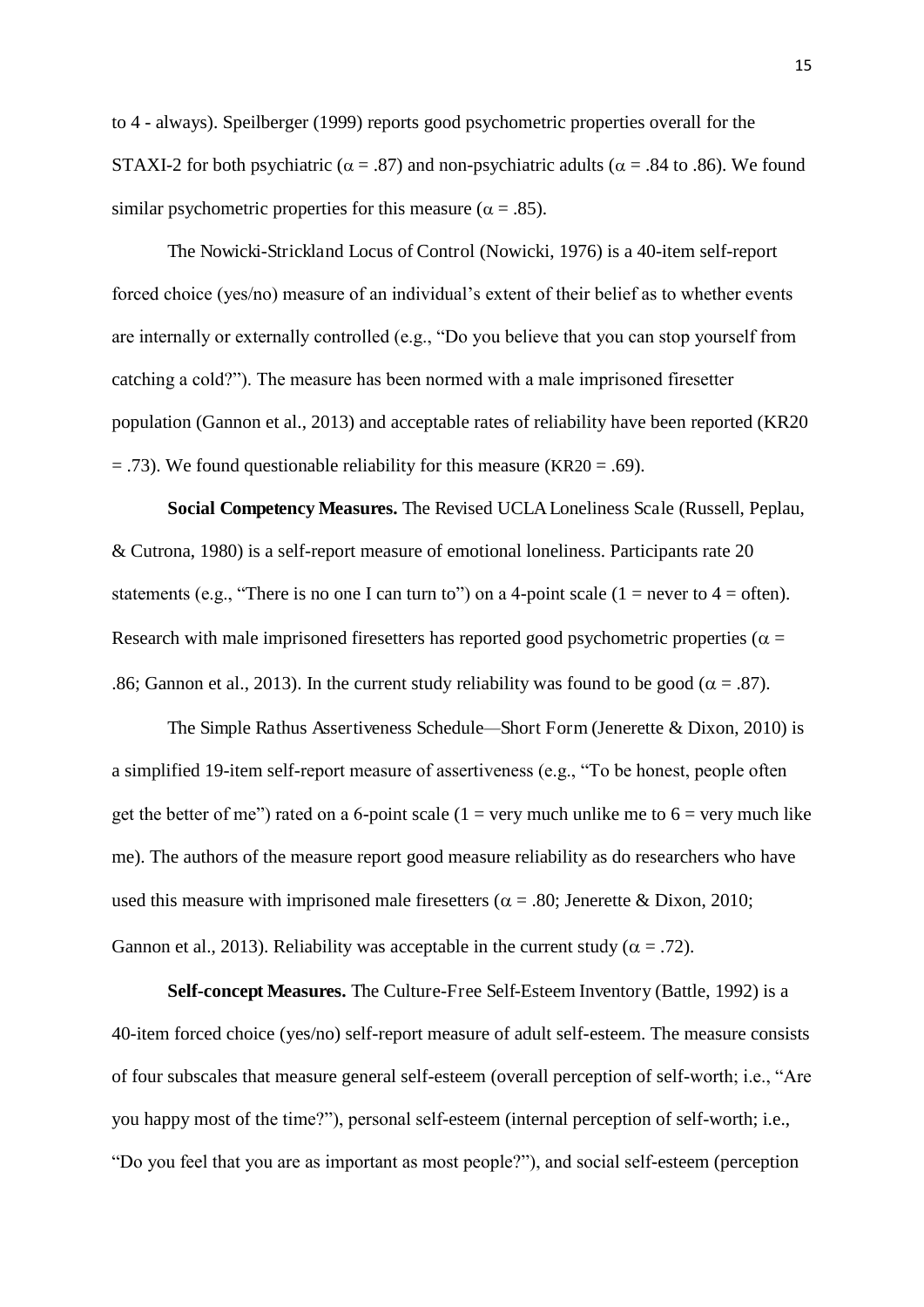of quality of relationships with others; i.e., "Do you have many friends?"). The psychometric properties of this measure are well established (see Battle, 1997) and show good internal consistency with male imprisoned firesetters  $(KR20 = .86;$  Gannon et al., 2013). In the current study, however, internal reliability was lower than in previous studies, ranging from questionable to acceptable across the subscales (general self-esteem KR20 = .76; personal self-esteem KR20 = .62; social self-esteem KR20 = .72).

 **Offence-Supportive Attitude Measures.** The Measure of Criminal Attitudes and Associates-Part B (MCAA-Part B; Mills & Kroner, 1999) is a 46 item self-report measure of antisocial attitudes which is answered using a forced choice (agree/disagree) response format. The MCAA-Part B consists of four subscales which examine the extent to which individuals hold attitudes that endorse (a) violence ("Someone who makes you very angry deserves to be hit"), (b) sentiments of entitlement ("Only I can decide what is right and wrong"), (c) antisocial intent ("For a good reason I would commit a crime"), and (d) criminal associates ("I have friends who have been to jail"). The psychometric properties of the MCAA are well established with incarcerated offender populations (see Mills, Kroner, & Forth, 2002; Mills, Kroner, & Hemmati, 2004) and research with male imprisoned firesetters has found acceptable to good reliability (Cronbach's alphas .72 to .88, Gannon et al., 2013). In the current study the MCAA also showed acceptable to good reliability (Violence KR20 = .89; Entitlement KR20 = .73; Antisocial Intent KR20 = .80; Criminal Associates KR20 = .82).

#### **Service user satisfaction.**

Following FIP-MO completion, all participants in the treatment group were asked to complete a post-treatment evaluation form to capture views on their satisfaction with treatment. Participants answered questions about each aspect of the FIP-MO (see Table 4)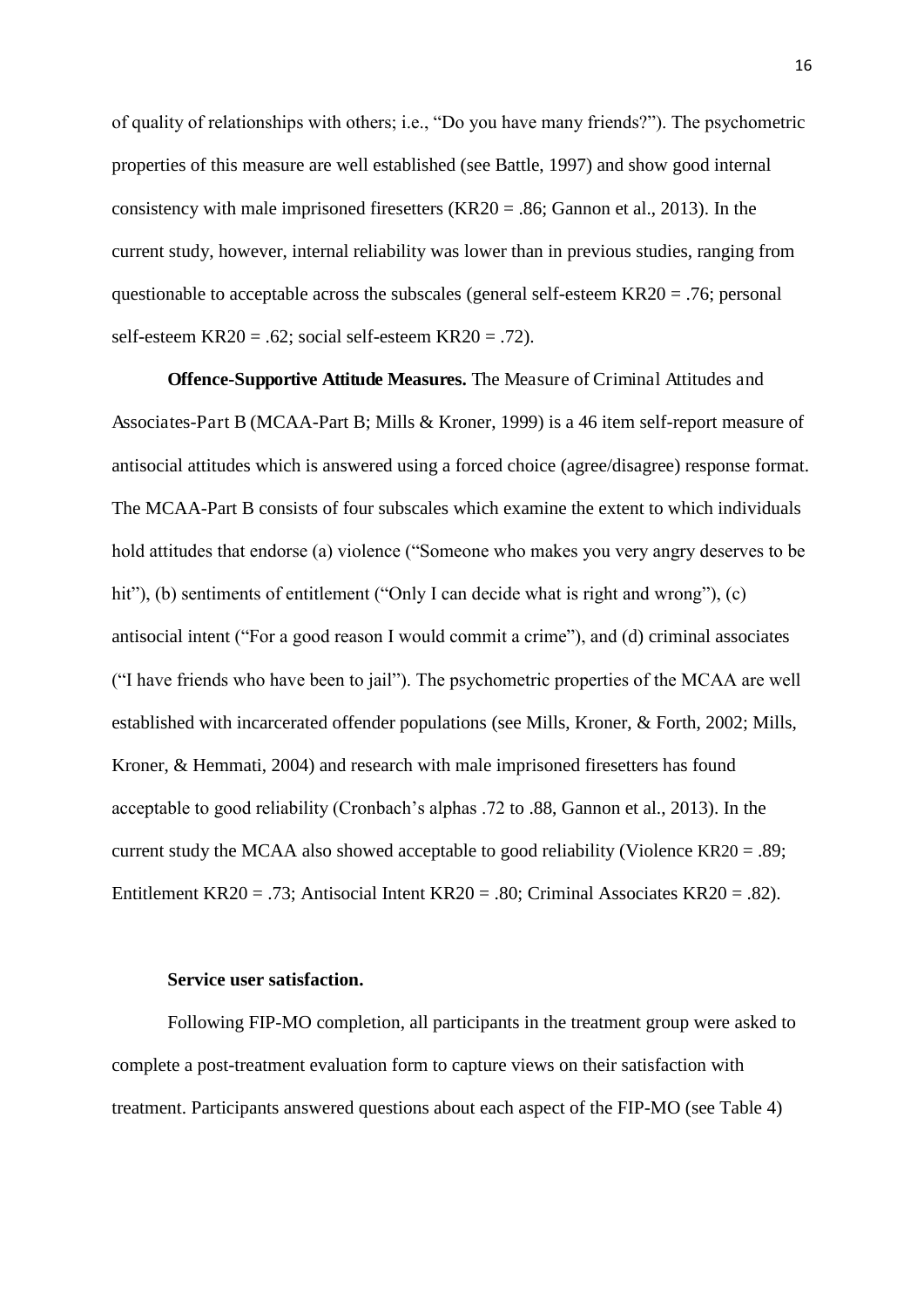and were asked to rate how important they felt each aspect was to their progress and recovery using a 5 point scale (1 = definitely not,  $5 =$  definitely yes).

#### **Procedure**

The study was reviewed and approved ethically by the University's Research Ethics Committee (Ref: 20111937) and London Dulwich National Health Service Research Ethics Committee (Ref: 11/LO/2017). Sites who expressed an interest in running the FIP-MO, had a current clinical need for a firesetting programme, and who were also logistically able to run the FIP-MO (i.e., had sufficient staffing arrangements) participated as treatment sites. Those sites who had expressed an interest but were unable to run a FIP-MO group, either due to clinical or staffing restrictions (e.g., not having enough patients who met the referral criteria to run a firesetting group programme), but who had patients who would benefit from attending a FIP-MO group in the future participated in the research as comparison (TAU) sites.

Participants in both the treatment and the comparison group completed the psychometrics at both time points on an individual basis with either a local researcher or the first author. Information on demographic, background, psychiatric, and offence histories was collected for each participant from file information by the Principle Investigators at each site. Participants in the treatment group were also asked to complete post-programme evaluation forms to obtain feedback on the programme.

#### **Results**

No significant differences were detected at baseline between the treatment and comparison groups on the fire-related measures or other measures, with the exception of the MCAA Violence and Entitlement subscales where the comparison group self-reported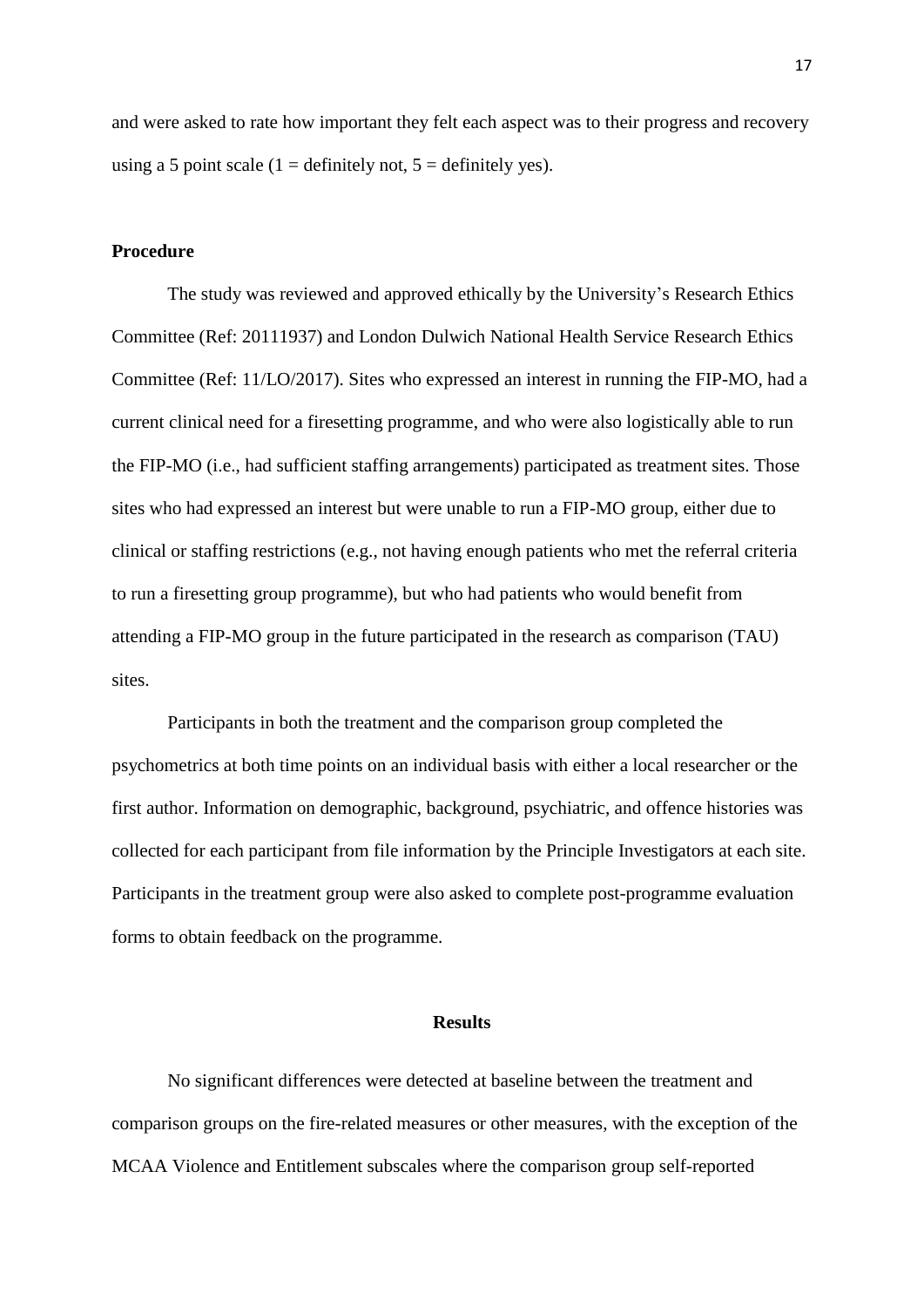significantly higher levels of violent supportive attitudes,  $t(73.77) = 2.13$  p = .037, d = 0.46, and entitlement to offend,  $t(90) = 2.45$ ,  $p = .016$ ,  $d = 0.52$ , compared to the treatment group<sup>3</sup>. Thus, the treatment and comparison groups were relatively well matched in terms of their treatment needs. In terms of impression management, no significant differences were detected at baseline between the treatment and comparison group,  $t(88) = .35$ ,  $p = .727$ ,  $d =$ 0.08. Further, there was no significant Group x Time interaction for impression management,  $F(1,87) = 2.69$ , p = .105,  $\eta^2$ <sub>p</sub> = .03. Thus, the following analyses have not been adjusted for effects of impression management.

Mixed ANOVA's were conducted on the fire-related and other outcome measures with group (Treatment vs. Comparison) as the between subjects variable and time (Time 1 vs. Time 2) as the within subjects variable<sup>4</sup>. Within-subjects effect sizes (Cohen's  $d_z$ ) were calculated using Lakens (2013) spreadsheet for all measures, to demonstrate the size of the effect pre-post treatment for both the treatment group and the comparison group. Effect sizes were considered using Cohen's (1988) criteria where  $d_z = 0.10$  is considered a 'small' effect,  $d_{z} = 0.25$  is considered a 'medium' effect, and  $d_{z} = 0.40 =$  is considered a 'large' effect.

#### **Fire-Related Measures**

 $\overline{a}$ 

Fire factor scales. No significant Group x Time interactions were detected for any of the individual subscales on the Four Factor Fire Scale. However, a significant Group x Time interaction was detected for the total Fire Factor score,  $F(1,87) = 4.03$ ,  $p = .048$ ,  $\eta^2 p = .04$ , indicating that, at Time 2, firesetters who completed the specialist FIP-MO showed a

<sup>&</sup>lt;sup>3</sup> No noteworthy differences in the results were found when analyses were adjusted to control for the baseline scores for violence supportive attitudes or entitlement to offend. Thus, the unadjusted results for these variables are reported.

<sup>4</sup> Gender was initially considered as a factor within the analysis, however, no interactions involving gender were detected for any of the outcome measures. Thus, gender was not included as a factor in the main analysis.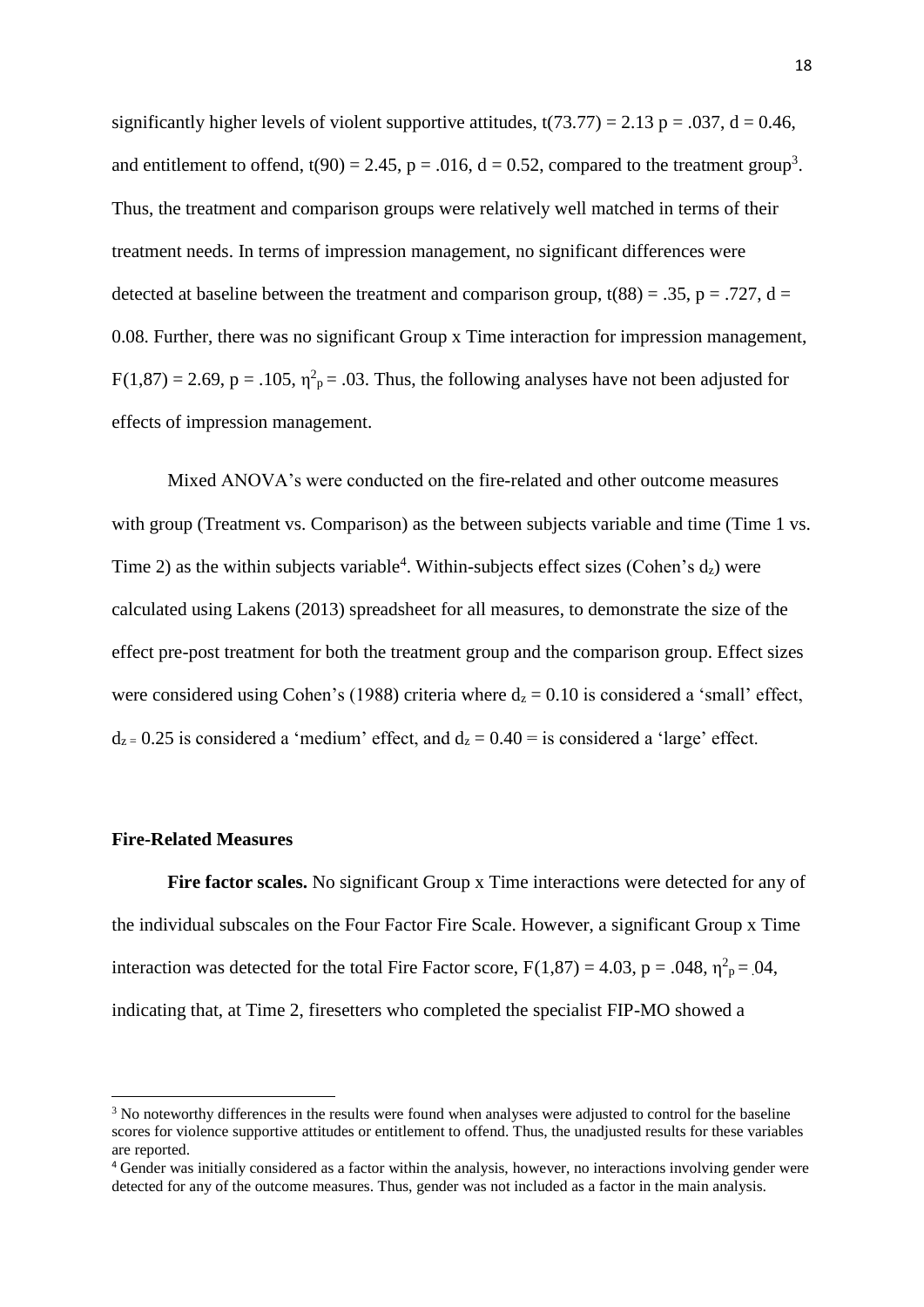significant decrease in their overall self-reported attitudes and associations with fire compared to those firesetters who simply received TAU. Further, within-group effect size calculations showed medium to large effect sizes pre-post treatment for the treatment group on the Identification with Fire subscale ( $d_{z=}$  0.36), Serious Fire Interest subscale ( $d_{z=}$  0.27), Fire Safety Awareness subscale  $(d_{z=0.41})$ , and on the total Fire Factor score  $(d_{z=0.40})$ . No discernible improvements were detected for the comparison group on any of the scales (all  $d<sub>z</sub>$ )  $\leq$  .05) with the exception of Serious Fire Interest, where the comparison group demonstrated a small effect size shift in the opposite direction (See Table 3).

#### **Other Measures**

**Self-management/coping measures.** No significant Group x Time interactions were detected for the STAXI State Anger subscale,  $F(1,83) = 1.05$ ,  $p = .309$ ,  $\eta^2 p = .01$ , or the STAXI Trait Anger subscale,  $F(1,83) = 2.10$ ,  $p = .151$ ,  $\eta^2 p = .03$ . However, a medium withingroups effect size was detected pre-post treatment for the treatment group for the STAXI State Anger subscale  $(d_{z}=0.32)$  and a small to medium effect size for the Trait Anger subscale  $(d_{z=0.21})$ , whereas no discernible shifts were detected for the comparison group on either subscale (State Anger,  $d_{z}=0.03$  Trait Anger,  $d_{z}=0.16$ ). On the STAXI Anger Index subscale a significant Group x Time interaction was detected,  $F(1,86) = 10.69$ ,  $p = .002$ ,  $\eta_p^2$ = .11, indicating that, at Time 2, firesetters who completed the FIP-MO treatment group significantly improved their self-reported ability to express their anger compared to those in the TAU comparison group. Within-group effect size calculations showed a large effect size shift on the STAXI Anger Index for the treatment group pre-post treatment  $(d_{z=0.49})$ , whilst the comparison group demonstrated a small effect size shift in the opposite direction  $(d_{z} =$ 0.21). No Group x Time interactions were detected for Locus of Control,  $F(1,86) = .63$ ,  $p =$ .429  $\eta^2$ <sub>p</sub> = .01. However, a small to medium within-group effect size was detected for the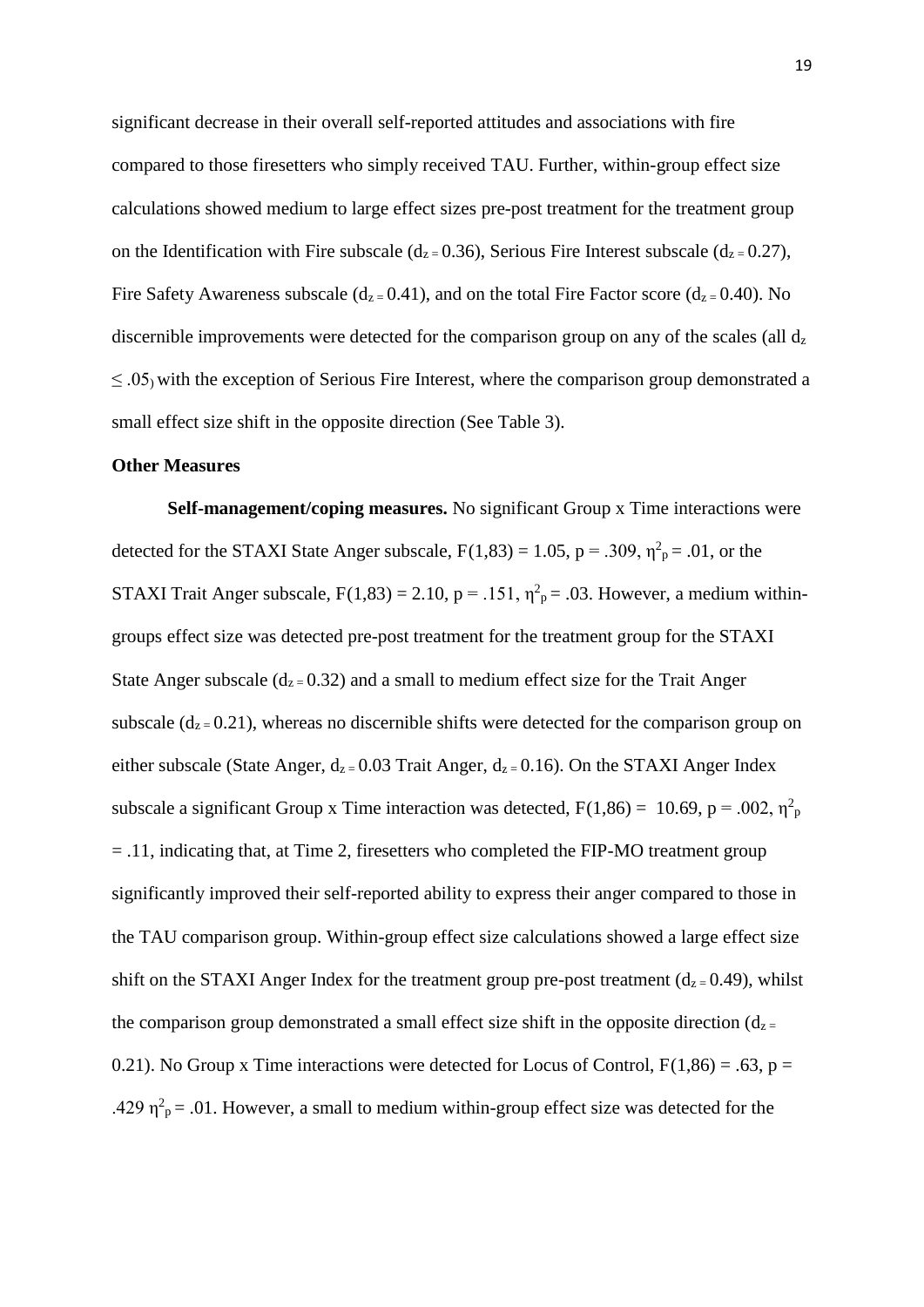treatment group in terms of reporting a more externalised locus of control post-treatment  $(d_{z} =$ 0.22), whereas the comparison group did not show any shift  $(d_{z}=0.04)$ .

**Social competency.** No Group x Time interactions were detected for Emotional Loneliness F(1, 87) = .78, p = .379,  $\eta^2 p = .01$ , or Assertiveness F(1,87) = .05, p = .825,  $\eta^2 p =$ .00, indicating that there was no difference between the treatment group and the TAU comparison group on their self-reported levels of emotional loneliness or assertiveness at Time 2. However, within-group effect size calculations showed a small effect size shift on the Emotional Loneliness Scale for the treatment group pre-post treatment  $(d_{z}=0.16)$ , whereas the comparison group showed no discernible shift on this measure  $(d_{z}=0.05)$ .

**Self-concept.** No Group x Time interactions were detected for General Self-esteem,  $F(1, 89) = 1.74$ ,  $p = .190$ ,  $\eta_{p}^{2} = .02$ , Social Self-esteem,  $F(1, 89) = 2.19$   $p = .143$ ,  $\eta_{p}^{2} = .02$ , or Personal Self-esteem,  $F(1, 89) = .94$ ,  $p = .336$ ,  $\eta^2 p = .01$ . However, a significant main effect of time was found for Personal Self Esteem  $(p = .01)$ . Thus, firesetters' Personal Self-esteem appeared to increase regardless of intervention. However, mean score increases were slightly larger for the treatment group than the comparison group (see Table 3). Although no significant interactions were detected on the self-concept measures, within-group effect sizes for the treatment group were generally medium in size (General Self-esteem  $d_{z}=0.27$ ; Social Self-esteem  $d_{z=}$  0.22; Personal Self-esteem  $d_{z=}$  0.38), whereas the control group showed no discernible shifts (General Self-esteem  $d_{z} = 0.01$ ; Social Self-esteem  $d_{z} = 0.09$ ; Personal Selfesteem  $d_{z} = 0.17$ ),

**Offence supportive attitudes.** No Group x Time interactions were detected for

MCAA Violence, F(1,89) = .15, p = .700,  $\eta_{p}^{2} = .00$ , MCAA Entitlement, F(1,89) = 1.41, p = .238,  $\eta^2$ <sub>p</sub> = .02, MCAA Antisocial, F(1,89) = 2.48, p = .119,  $\eta^2$ <sub>p</sub> = .03, or MCAA Associates, F(1, 89) = .75, p = .387,  $\eta^2$ <sub>p</sub> = .01, indicating that there was no difference between the treatment group and the TAU comparison group on levels of offence supportive attitudes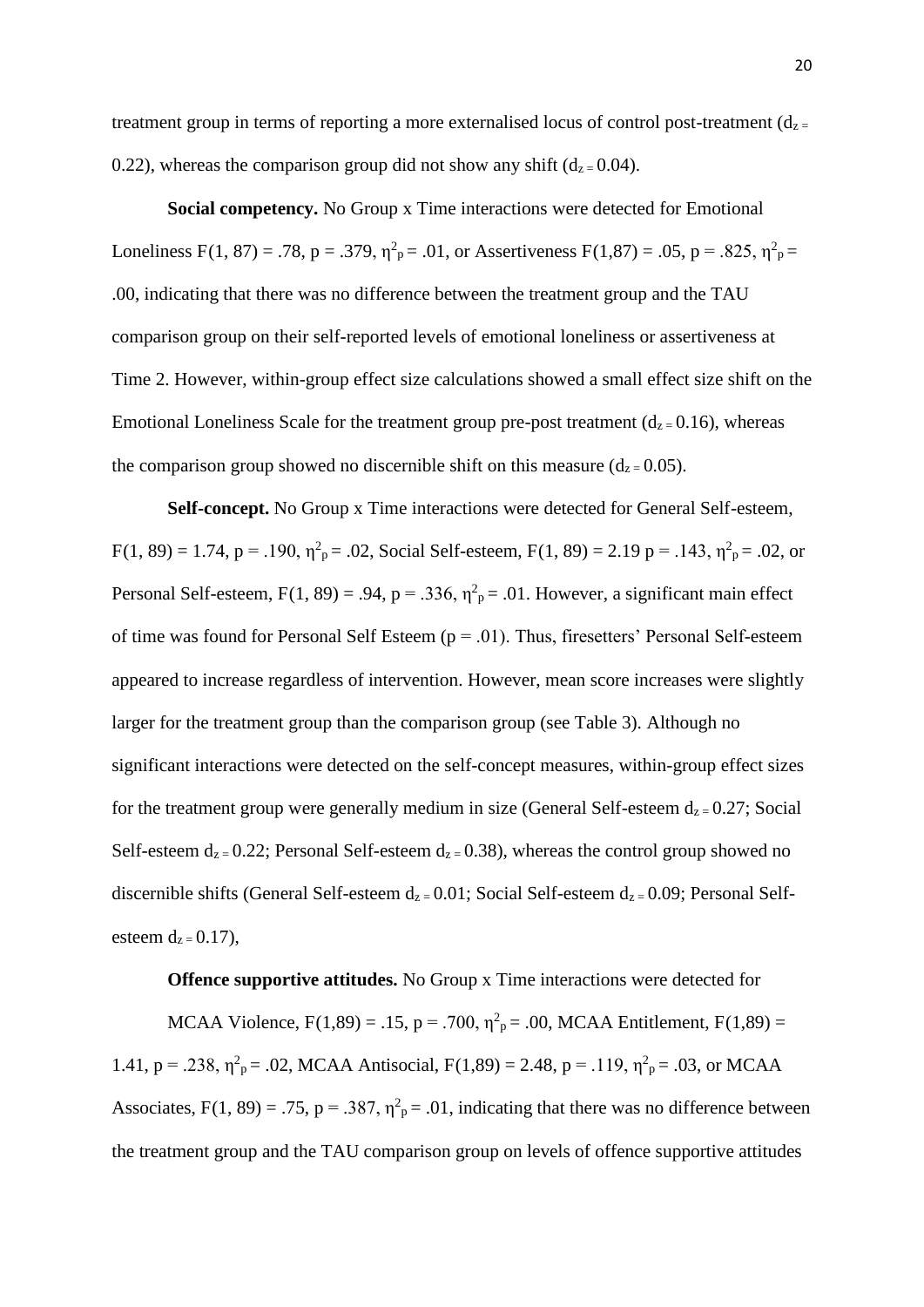at Time 2. Although no significant interactions were detected on the offence supportive attitudes measures, a small-medium effect size shift was detected for the treatment group on the MCAA Antisocial subscale in terms of reporting a reduction in their antisocial attitudes post-treatment ( $d_{z} = 0.20$ ), whereas the comparison group showed a small effect size shift on the MCAA Antisocial subscale in the opposite direction  $(d_{z=0.14})$ .

[Insert Table 3 about here]

#### **Service User's Satisfaction with the FIP-MO**

 Post-group evaluation forms were returned from participating treatment sites for 26 participants (50%; males  $= 18$ , females  $= 7$ ). Four services either did not complete or return completed post-group evaluation forms for their participants. Participants in the treatment group generally reported feeling that they benefitted from attending the FIP-MO group (76.9%). They also reported that they found the individual sessions, which ran alongside the main group sessions, to be helpful (92.3%). Further, the majority of participants reported that they felt the content most important to them and their recovery was the following: understanding about fires and how they spread (80.8%), learning about the potential effects of fire on other people (84.6%), understanding my triggers and risk factors (80.8%), and learning about Good Lives and how to create a more satisfying life for myself (80.7%; see Table 4). In terms of the group process, participants reported that the most important part of the group process for their recovery was hearing other perspectives and viewpoints (80.8%).

[Insert Table 4 about here]

#### **Discussion**

This study evaluated a new specialist group intervention designed specifically to reduce the psychological factors associated with deliberate firesetting in male and female mentally disordered offenders (the FIP-MO; Gannon & Lockerbie, 2011; 2012; 2014). The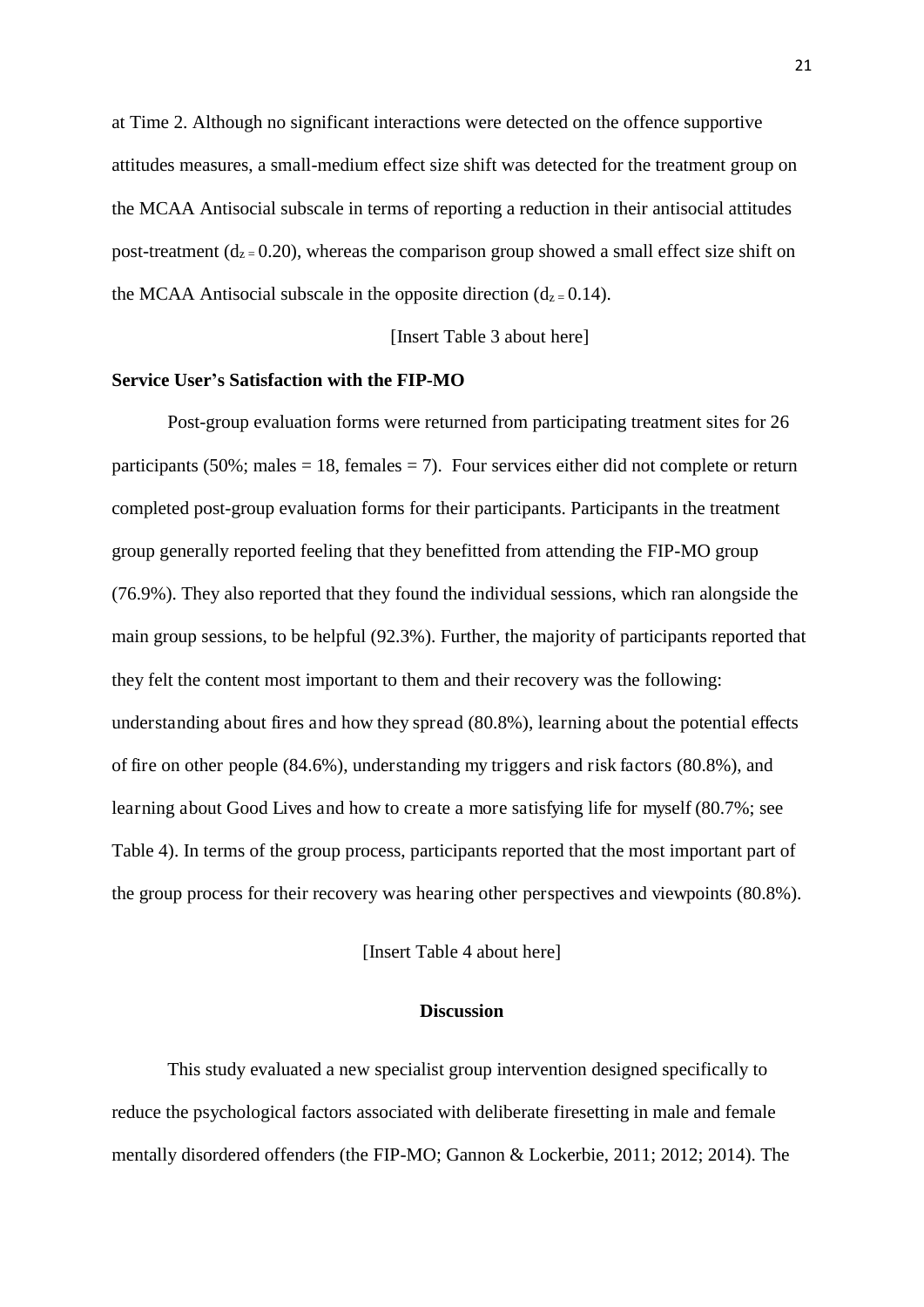FIP-MO programme focusses on factors identified in the literature as being associated with deliberate firesetting including problematic interest and association with fire, fire safety awareness, social competency, self and emotional regulation, and offence supportive attitudes (fire specific and general offending). Our findings demonstrate, that compared to a comparison group of firesetters who did not receive specialist treatment, those who completed the FIP-MO demonstrated significant improvements on their self-reported interests, beliefs and attitudes about fire, as measured using the Fire Factor Scale (Ó Ciardha et al., 2016). Firesetters who completed the FIP-MO also reported a significant improvement in anger expression relative to the comparison group. Further, firesetters who completed the FIP-MO were found to make larger shifts pre-post treatment on the majority of treatment areas, whereas the comparison group did not make any positive discernible shifts. In addition, participants' experience of the FIP-MO was examined. Participants in the treatment group reported that they felt that attending the FIP-MO treatment was beneficial for them in terms of understanding their firesetting, the effects of fire, and fire safety awareness.

This study is the largest evaluation of specialist group treatment for male and female mentally disordered firesetters to date. It also adds to the limited evidence base of "what works" in terms of offence related treatment for mentally disordered offenders. The findings from our evaluation study show some similar outcomes to evaluations of specialist treatment with male prison populations (e.g., significant improvements on fire-related factors and anger expression; Gannon et al., 2015), highlighting that specialist group treatment is effective with both mentally disordered firesetters and imprisoned firesetters; particularly in reducing firerelated factors and anger expression.

An interest or fascination with fire is frequently cited in the literature as being an important risk factor for repeat firesetting (Doley, 2009; Ó Ciardha et al., 2016; Rice & Harris, 1991; Rice & Harris, 1996; Tyler, Gannon, Dickens, & Lockerbie, 2015). Thus, it is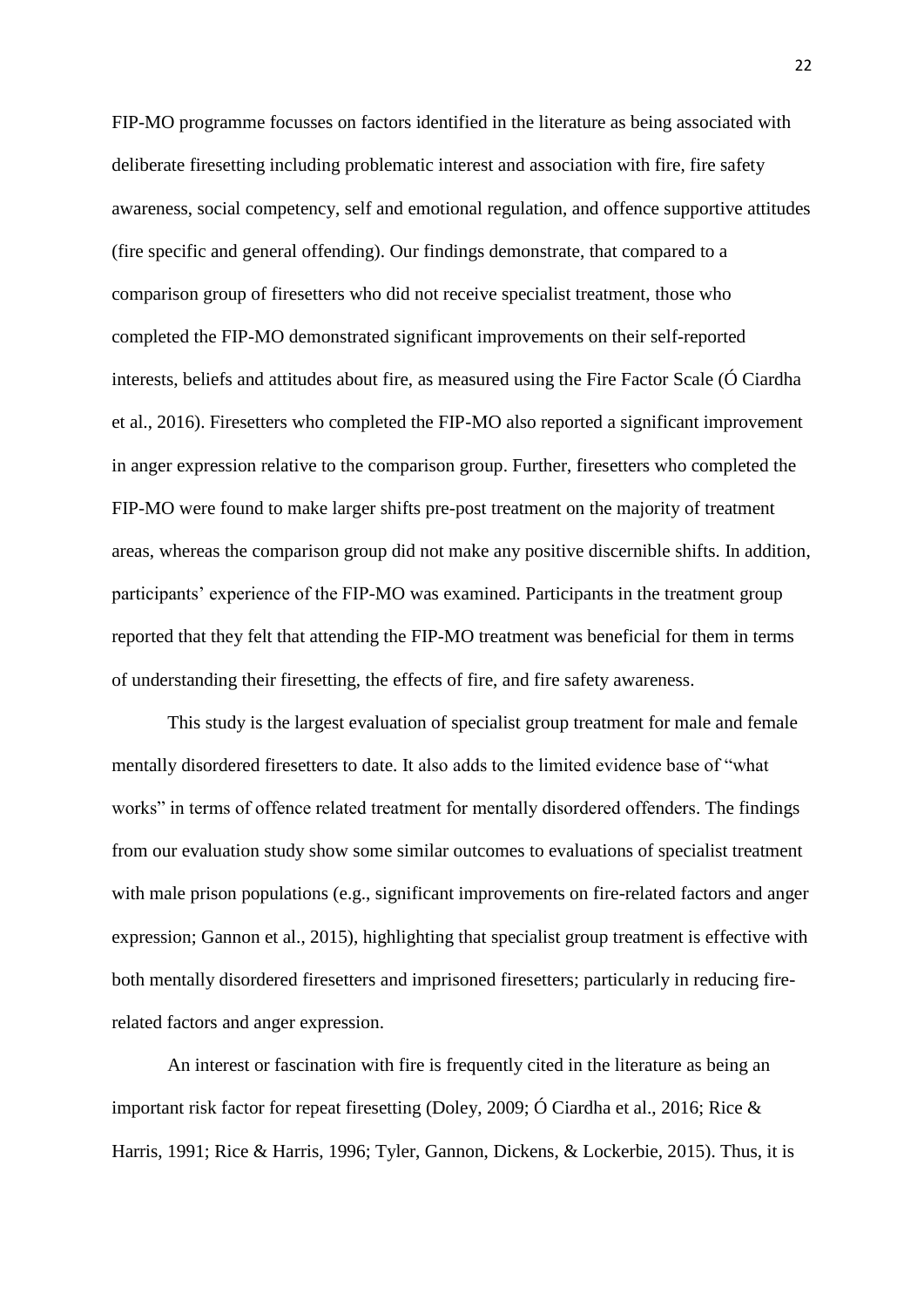encouraging that patients who completed the FIP-MO showed a statistically significant reduction in their pre-post treatment scores on the Fire Factor Scale relative to those in the comparison group, as this construct captures individuals' self-reported interests, attitudes, and beliefs about fire and fire safety practices. This finding suggests that the specific sessions within the FIP-MO aimed at targeting interest, attitudes and beliefs about fire and fire safety awareness were effective in reducing deficits in these areas for treatment participants. Further, anger has been reported in the literature as a common emotion experienced by firesetters (Barnoux, Ó Ciardha, & Gannon, 2015; Gannon et al., 2013; Green, Lowry, Pathé, & McVie, 2014; Tyler, Gannon, Lockerbie, King, Dickens, & De Burca, 2014) and aggressive motives are consistently reported as being highly prevalent for firesetting (Ritchie & Huff, 1999; Rix, 1994). Thus, it is encouraging that male and female firesetters who completed the FIP-MO showed significant improvements in their self-reported ability to express their anger relative to the comparison group.

Our findings also extended those of previous descriptive studies and small scale evaluations of specialist firesetting treatment conducted within forensic mental health settings (Hall, 1995; Swaffer et al., 2011; Taylor et al., 2002, 2006). For example, previous firesetting treatment evaluations (i.e., Taylor et al., 2002; 2006) have found statistically significant improvements pre-post treatment across a variety of both fire and non-fire variables (e.g., anger and self-esteem). However, magnitude of change (e.g., effect size) was not assessed and a comparison group was not used to examine the effectiveness of specialist treatment over standard treatment (i.e., treatment as usual).

The evaluation findings are very encouraging regarding the effectiveness of specialist treatment for male and female mentally disordered firesetters. A quasi-experimental evaluation design was adopted; such designs are considered stronger research paradigms for treatment evaluations, particularly if they include a control group (Eliopoulos, Harris,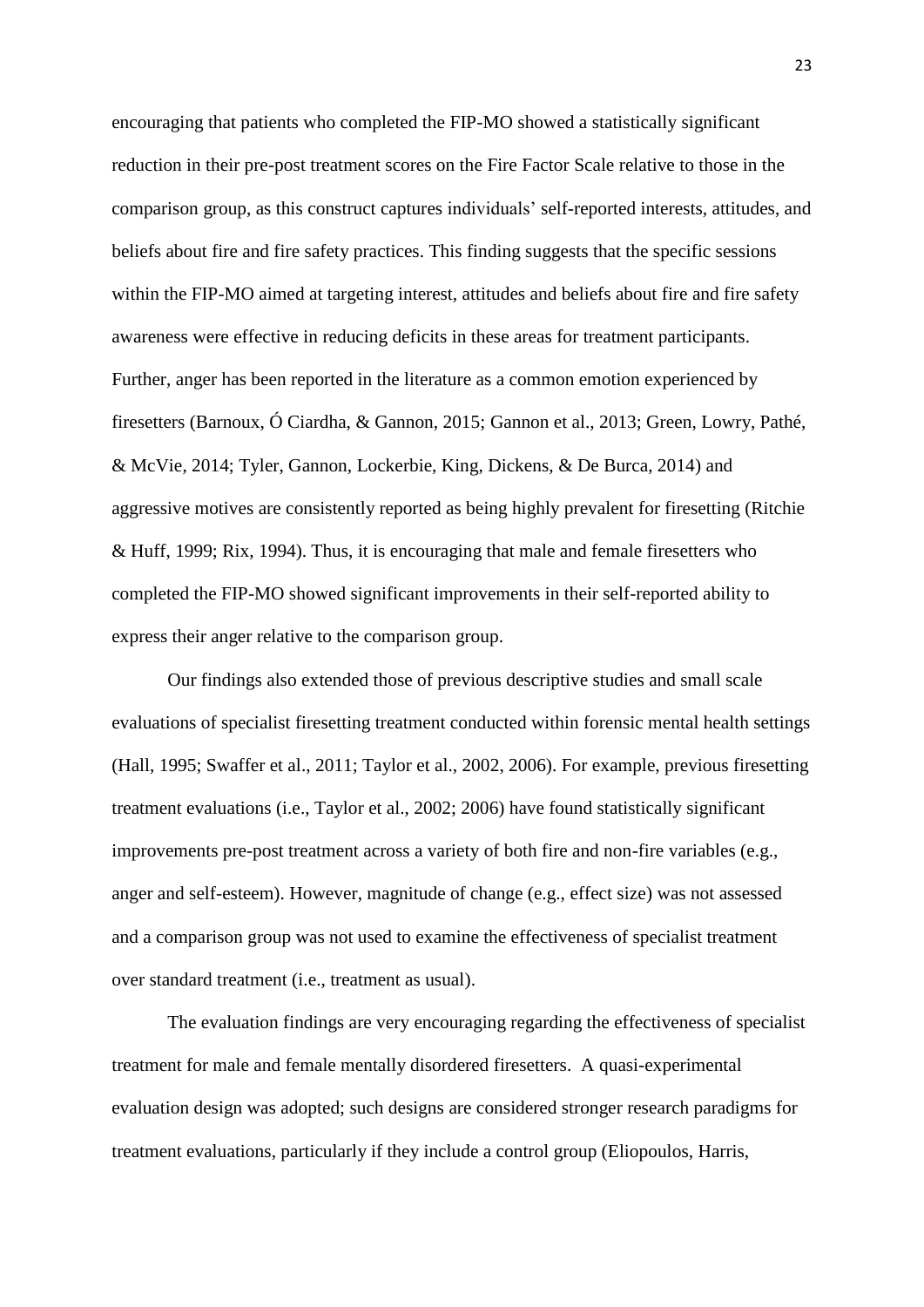Lautenbach, & Perencevich, 2005; Hollin, 2006). They are also useful for preliminary intervention evaluations where randomisation to treatment conditions is impractical and/or unethical (Hollin, 2008). Although a randomised control trial (RCT) offers an alternative design for minimising the effects of possible confounding variables, they appear to hold distinct problems when applied in forensic settings (Farrington et al., 2002; Gondolf, 2004). For example, withholding treatment from participants allocated to the comparison group could result in delays to their progression through the healthcare/criminal justice system resulting in legal action being taken by those participants (Friendship, Blud, Erikson, Travers, & Thornton, 2003). The comparison group in the current study were recruited from services who were not in a position to run a FIP-MO group due to clinical need or staffing restrictions but who had patients who would benefit from attending the FIP-MO in the future. Whilst this was not a matched comparison group, the recruitment process ensured that all participants were eligible for treatment or "treatment ready", similar to a waiting list control group. Further, statistical examination of the two groups highlighted few significant differences between the treatment and comparison groups on pre-treatment scores indicating that the two groups were relatively well matched at baseline.

Treatment integrity has been suggested to be an important component for assessing the impact and effectiveness of an intervention (Perepletchikova & Kazdin, 2005). Two key components of treatment integrity are the competence of the therapist to deliver the intervention and the adherence to the treatment manual/protocol (Perepletchikova & Kazdin, 2005). All FIP-MO groups were led by a Health and Care Professions Council UK registered practitioner (e.g., qualified psychologist, psychiatrist, CBT therapist) and all facilitators were required to attend a full days training with the FIP-MO developers before implementing the programme. Further, all facilitators were offered continued support throughout delivering the FIP-MO via bi-monthly conference calls and contact with the programme developers.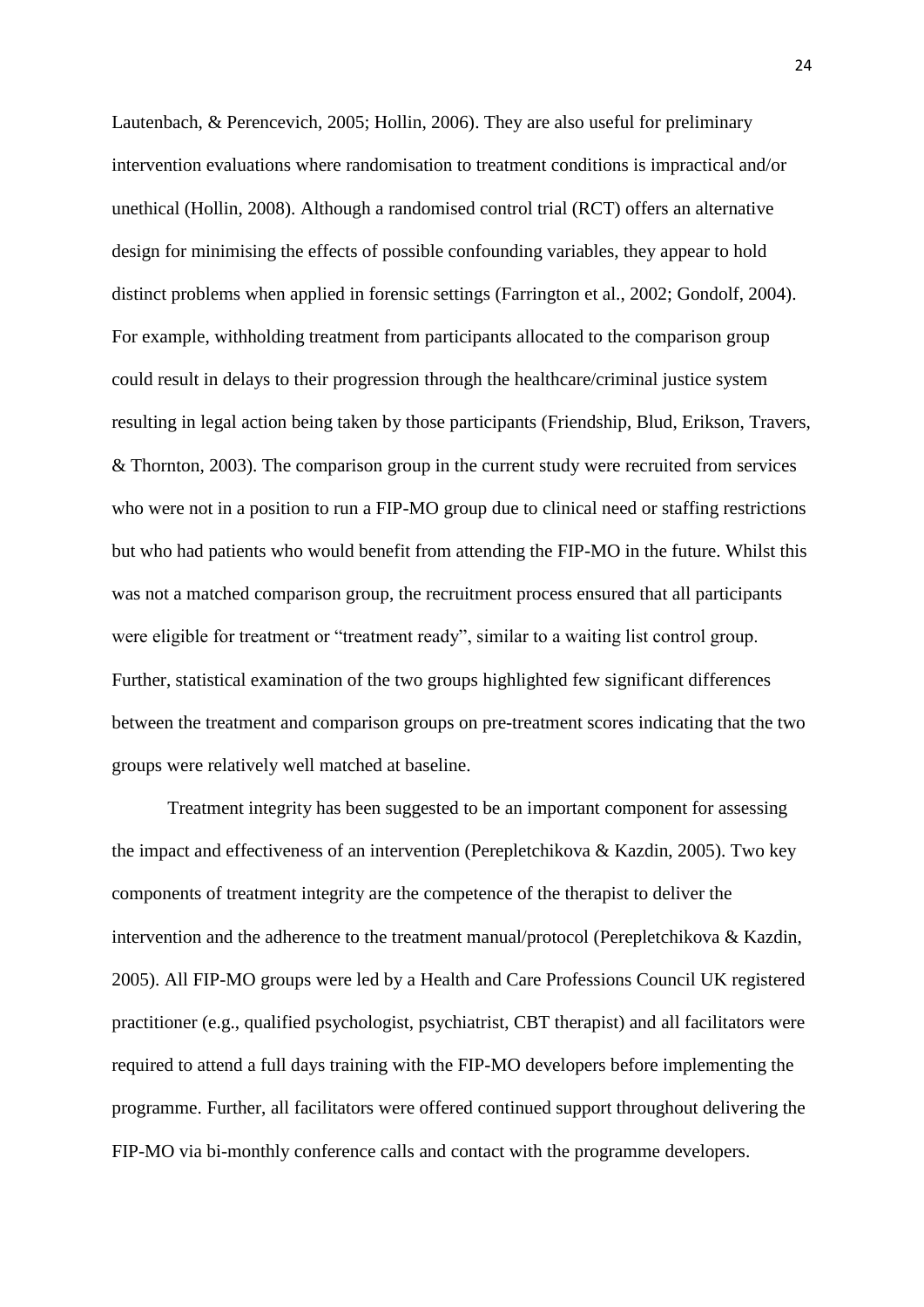Understanding the long term impact of the FIP-MO on behavioural change will be critical for future research. While our results show that the FIP-MO has brought about change on psychological factors associated with deliberate firesetting, a key question for future researchers is whether this translates to actual behavioural change. A longitudinal prospective reoffending study, including self-report, recorded incident, and reconviction data, would allow for examination of whether the FIP-MO is effective in inducing long term behavioural change and therefore whether it reduces an individual's risk of future fire misuse (Falshaw, Bates, Patel, Corbett, & Friendship, 2003).

#### **Conclusions**

This study is the first to examine the effectiveness of a specialist firesetting intervention programme with a sample of both male and female mentally disordered patients. The outcomes support the development and delivery of specialist firesetting interventions with mentally disordered offenders. Firesetters who attended the specialist FIP-MO treatment made gains post-intervention in the fire-related treatment areas (i.e., problematic interest and association with fire, fire safety awareness) and anger expression relative to a TAU comparison group. In other words, the FIP-MO treatment appeared effective for reducing key factors associated with deliberate firesetting in both male and female mentally disordered offenders relative to standard treatment as usual. This suggests that general offending behaviour programmes are not effective in addressing specific fire-related deficits in this population; illustrating that firesetters require specialist treatment.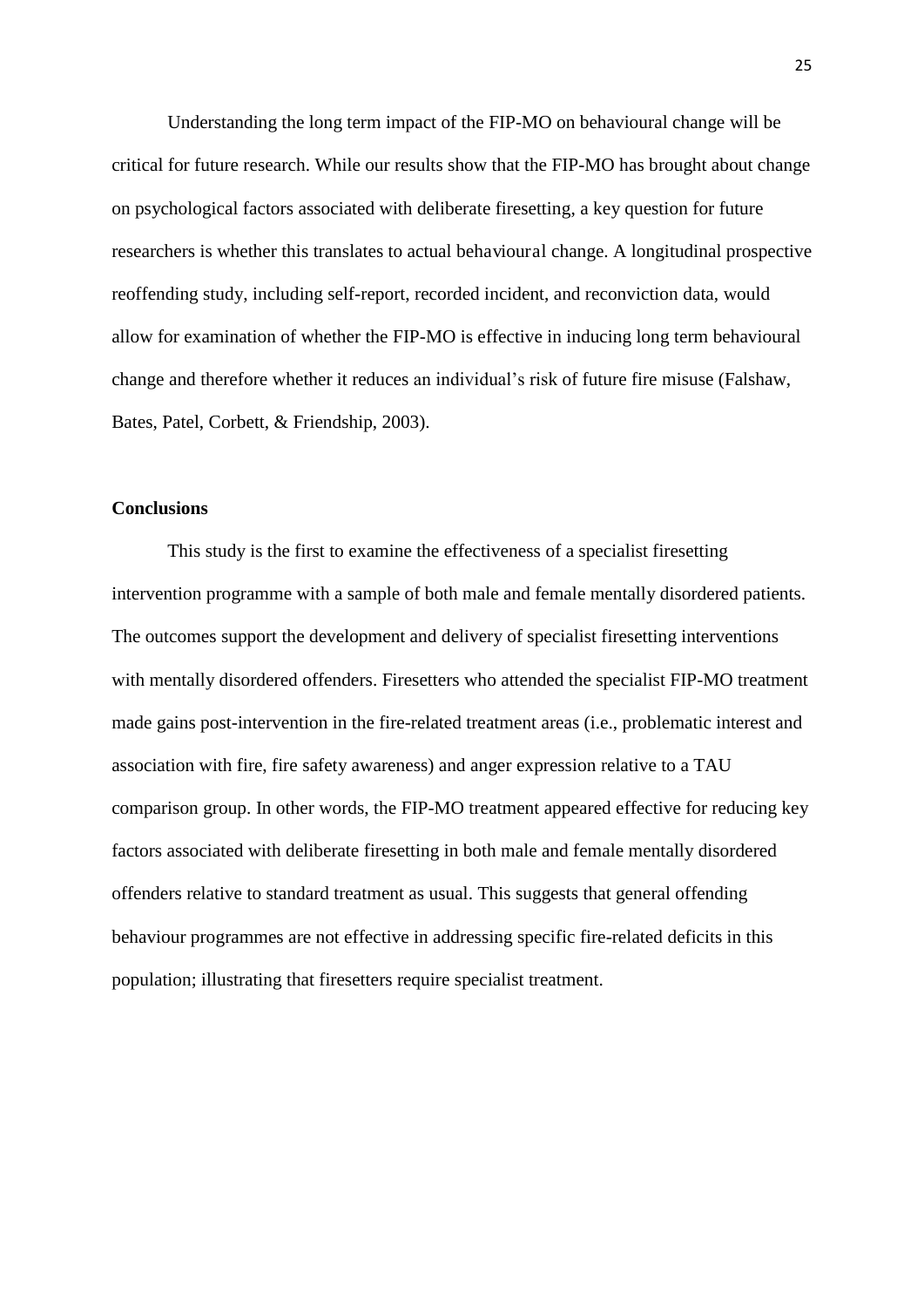#### **References**

- Andrews, D. A., & Bonta, J. (2010). The psychology of criminal conduct (5th ed.). New Providence, NJ: LexisNexis Matthew Bender.
- Barnao, M., & Ward, T. (2015). Sailing unchartered seas without a compass: A review of interventions in forensic mental health. Aggression and Violent Behavior, 22, 77- 86. doi: [10.1016/j.avb.2015.04.009](https://doi.org/10.1016/j.avb.2015.04.009)
- Barnoux, M., Gannon, T.A., & Ó Ciardha, C. (2015). A descriptive model of the offence chain for imprisoned adult male firesetters (descriptive model of adult male firesetting). Legal and Criminological Psychology, 20, 48-67. doi: 10.1111/lcrp.12071
- Battle, J. (1992). Culture-free self-esteem inventories. Austin, TX: Pro Education.
- Battle, J. (1997). Culture-free self –esteem inventories for children and adults. In C. P. Zalaquett, & R.J. Wood (Eds.). Evaluating stress: A book of resources (pp. 67- 95). London: The Scarecrow Press, Inc.
- Campbell, R. (2017). Intentional Fires. National Fire Protection Association. Retrieved from [http://www.nfpa.org/news-and-research/fire-statistics-and-reports/fire](http://www.nfpa.org/news-and-research/fire-statistics-and-reports/fire-statistics/fire-causes/arson-and-juvenile-firesetting/intentional-fires)[statistics/fire-causes/arson-and-juvenile-firesetting/intentional-fires](http://www.nfpa.org/news-and-research/fire-statistics-and-reports/fire-statistics/fire-causes/arson-and-juvenile-firesetting/intentional-fires)
- Cohen, J. (1988). Statistical Power Analysis for the Behavioral Sciences. New York, NY: Routledge Academic. pp. 48.
- Coid J., Kahtan, N., Gault, S., Cook, A., & Jarman, B. (2001). Medium secure forensic psychiatry services: Comparison of seven English health regions. British Journal of Psychiatry, 178, 55 – 61. doi: 10.1192/bjp.178.1.55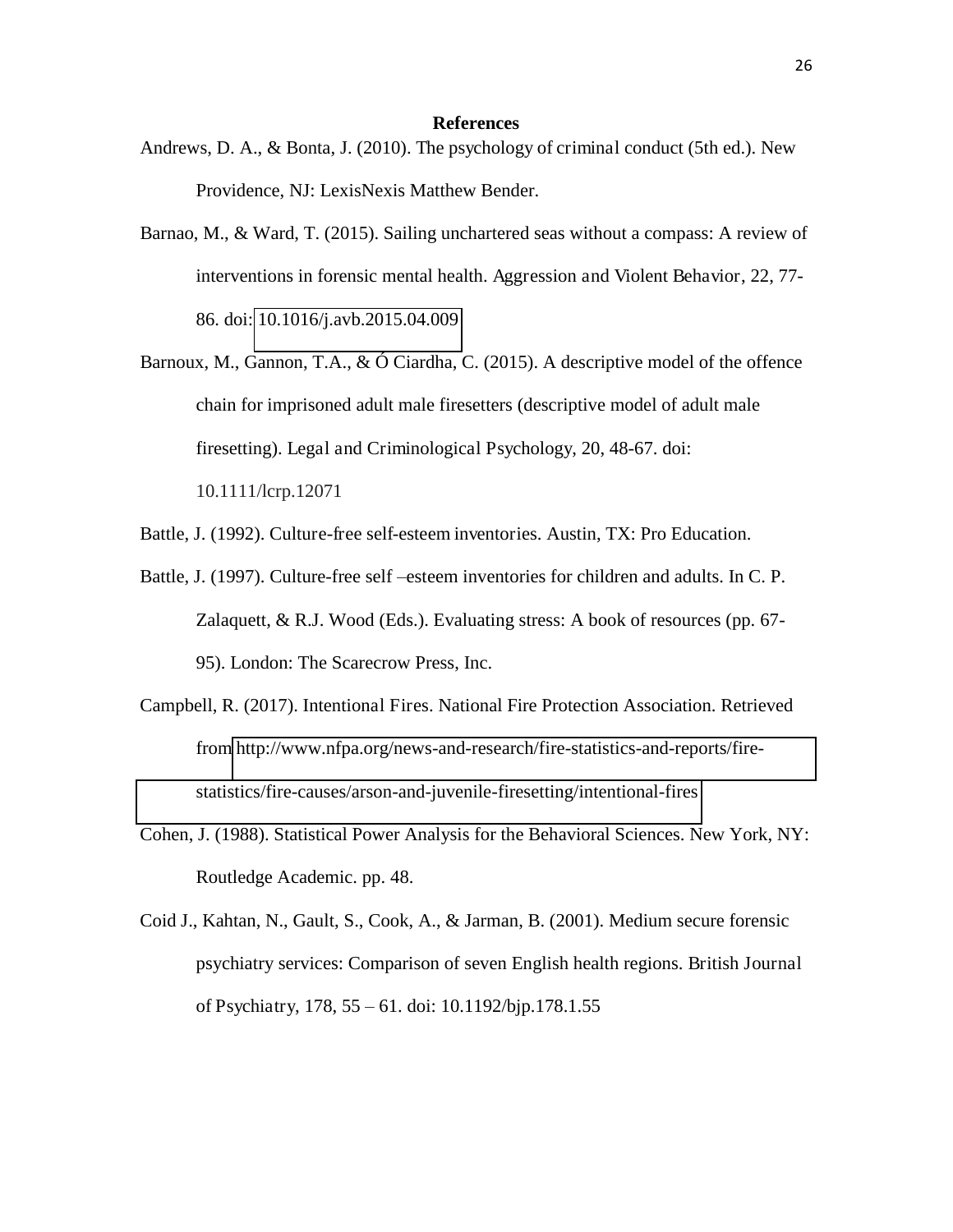- Davies, J., Howells, K., & Jones, L. (2007). Evaluating innovative treatments in forensic mental health: A role for single case study methodology? The Journal of Forensic Psychiatry and Psychology, 18(3), 353-367. doi: 10.1080/14789940701443173
- Department for Communities and Local Government (2011). The economic costs of fire: Estimates for 2008. Fire research report 3/2011. Retrieved from [http://www.stoparsonuk.org/documents/resources/Economic%20Cost%20of%20F](http://www.stoparsonuk.org/documents/resources/Economic%20Cost%20of%20Fire%20Estimates%20for%202008%20%E2%80%93%20Fire%20Research%20Report%2032_011.pdf) [ire%20Estimates%20for%202008%20%E2%80%93%20Fire%20Research%20Re](http://www.stoparsonuk.org/documents/resources/Economic%20Cost%20of%20Fire%20Estimates%20for%202008%20%E2%80%93%20Fire%20Research%20Report%2032_011.pdf) [port%2032\\_011.pdf](http://www.stoparsonuk.org/documents/resources/Economic%20Cost%20of%20Fire%20Estimates%20for%202008%20%E2%80%93%20Fire%20Research%20Report%2032_011.pdf)
- Dickens, G., Sugarman, P., Ahmad, F., Edgar, S., Hofberg, K., & Tewari, S. (2007). Gender differences amongst adult arsonists at psychiatric assessment. Medicine, Science and the Law, 47(3), 233-238. doi: [10.1258/rsmmsl.47.3.233](https://doi-org.chain.kent.ac.uk/10.1258/rsmmsl.47.3.233)
- Doley, R. (2009) A snapshot of serial arson in Australia. Saarbrücken: Lambert Academic Publishing.
- Doley, R., Dickens, G., & Gannon, T. A. (2015). The psychology of arson. London: Routledge.
- Doley, R., Fineman, K., Fritzon, K., Dolan, M., & McEwan, T. (2011). Risk factors for recidivistic arson in adult offenders. Psychiatry, Psychology and Law, 18 (3) 409- 423. doi: 10.1080/13218719.2011.559155

Eliopoulos, G.M., Harris, A.D., Lautenbach, E., & Perencevich, E. (2005). A systematic review of quasi-experimental study designs in the field of infection control and antibiotic resistance. Clinical Infectious Diseases, 41(1), 77-82. doi: [10.1086/430713](https://doi-org.chain.kent.ac.uk/10.1086/430713)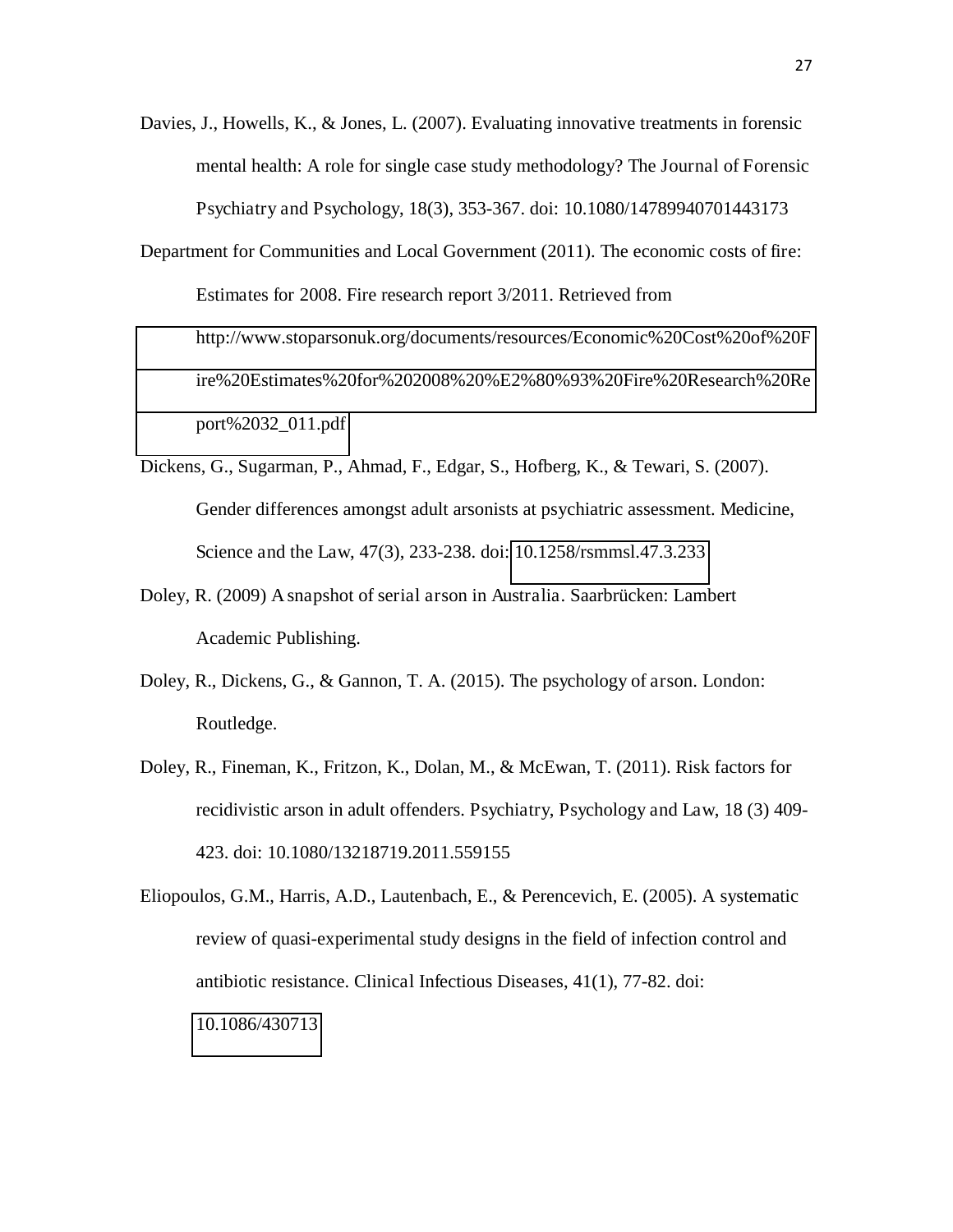- Enayati, J., Grann, M., Lubbe, S., & Fazel, S. (2008). Psychiatric morbidity in arsonists referred for forensic assessment in Sweden. The Journal of Forensic Psychiatry and Psychology, 19, 2, 139 - 147. doi: 10.1080/14789940701789500
- Falshaw, L., Bates, A., Patel, V., Corbett, C., Friendship, C. (2003). Assessing reconviction, reoffending and recidivism in a sample of UK sexual offenders. Legal and Criminological Psychology, 8, 207-215. doi: 10.1348/135532503322362979
- Farrington, D.P., D.C. Gottfredson, L.W. Sherman and B.C. Welsh (2002) 'The Maryland Scientific Methods Scale', in L.W. Sherman, D.P. Farrington, B.C. Welsh and D.L. MacKenzie (eds) Evidence-Based Crime Prevention, pp. 3–21. London: Routledge.
- Fazel, S., & Grann, M. (2002). Older criminals a descriptive study of psychiatrically examined offenders in Sweden. International Journal of Geriatric Psychiatry, 17, 907-913. doi: 10.1002/gps.715
- Friendship, C., Blud, L., Erikson, M., Travers, R., & Thornton, D. (2003). Cognitive behavioural treatment for imprisoned offenders: An evaluation of HM Prison Services's cognitive skills programmes. Legal and Criminological Psychology, 8, 103-114. doi: 10.1348/135532503762871273
- Gannon, T. A. (2012). The Firesetting Intervention Programme for Prisoners. Unpublished Manual. CORE-FP: University of Kent.
- Gannon, T. A., & Lockerbie, L. (2011). The Firesetting Intervention Programme for Mentally Disordered Offenders. Unpublished Manual. CORE-FP: University of Kent/Kent Forensic Psychiatry Service.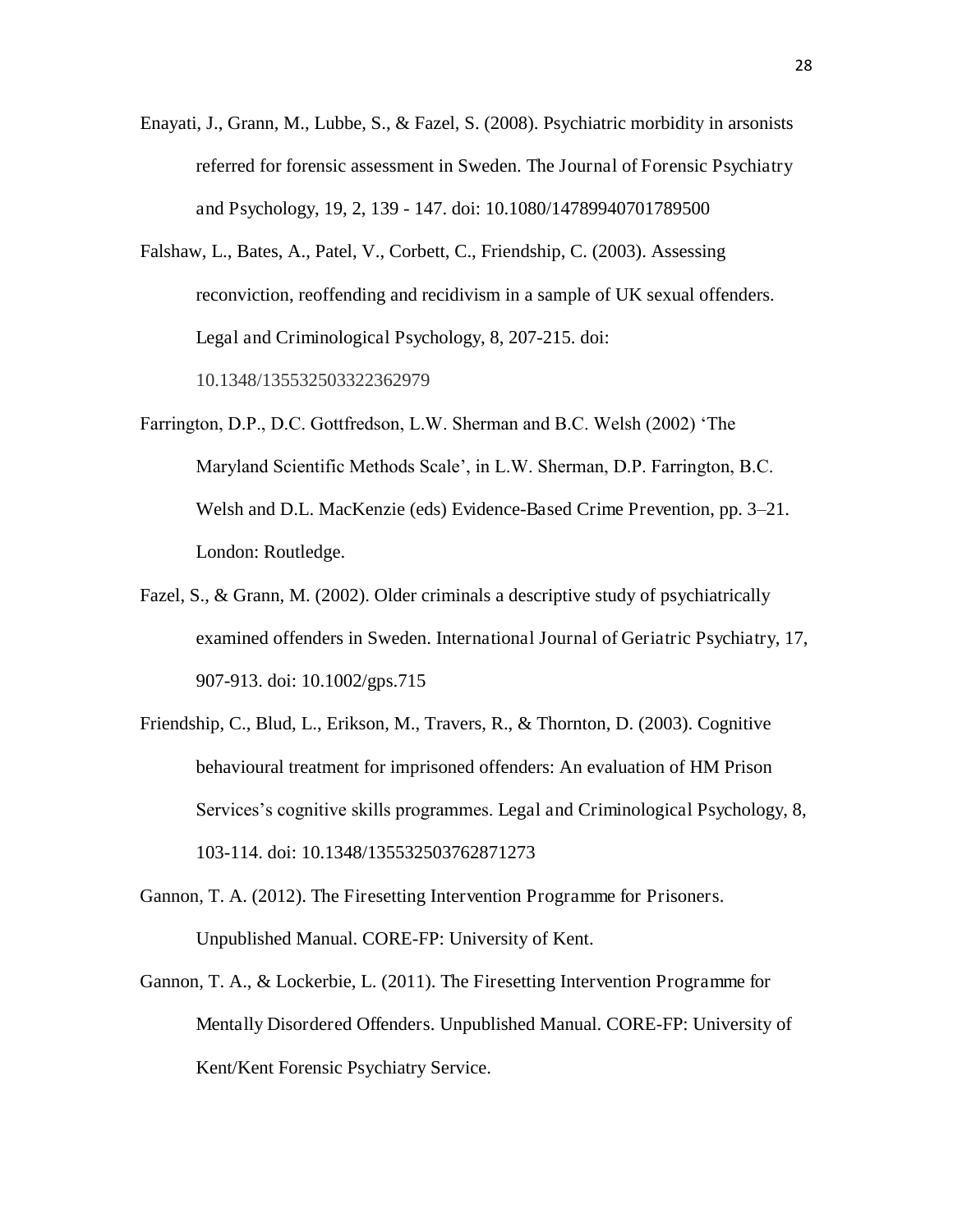- Gannon, T. A., & Lockerbie, L. (2012). The Firesetting Intervention Programme for Mentally Disordered Offenders. Unpublished Manual. CORE-FP: University of Kent/Kent Forensic Psychiatry Service.
- Gannon, T. A., & Lockerbie, L. (2014). Firesetting Intervention Programme for Mentally Disordered Offenders (FIP-MO) Version 2.0. CORE-FP, University of Kent and Kent Forensic Psychiatry Services, NHS.
- Gannon, T.A., Alleyne, E., Butler, H., Danby, H., Kapoor, A., Lovell, T., Mozova, K., Spruin, E., Tostevin, T., Tyler, N., & Ó Ciardha, C. (2015). Specialist group therapy for psychological factors associated with firesetting: Evidence of a treatment effect from a non-randomized trial with male prisoners. Behaviour Research and Therapy, 75, 42-51. doi: 10.1016/j.brat.2015.07.007
- Gannon, T. A., Ó Ciardha, C., & Barnoux, M. L. (2011). The identification with fire questionnaire. Unpublished manuscript, CORE-FP, School of Psychology, University of Kent, UK.
- Gannon, T. A., Ó Ciardha, C., Doley, R. M., & Alleyne, E. (2012). The Multi-Trajectory Theory of Adult Firesetting (M-TTAF). Aggression and Violent Behavior, 17(2), 107-121. doi:10.1016/j.avb.2011.08.001
- Gannon, T.A., Ó Ciardha, C., Barnoux, M.F.L., Tyler, N., Alleyne, E.K.A., & Mozova, K. (2013). Male imprisoned firesetters have different characteristics than other imprisoned offenders and require specialist treatment. Psychiatry: Interpersonal and Biological Processes, 76 (4) 349-364. doi: 10.1521/psyc.2013.76.4.349
- Gannon, T. A. & Pina, A. (2010). Firesetting: Psychopathology, theory and treatment. Aggression and Violent Behavior, 15, 224-238. doi: [10.1016/j.avb.2010.01.001](http://dx.doi.org/10.1016/j.avb.2010.01.001)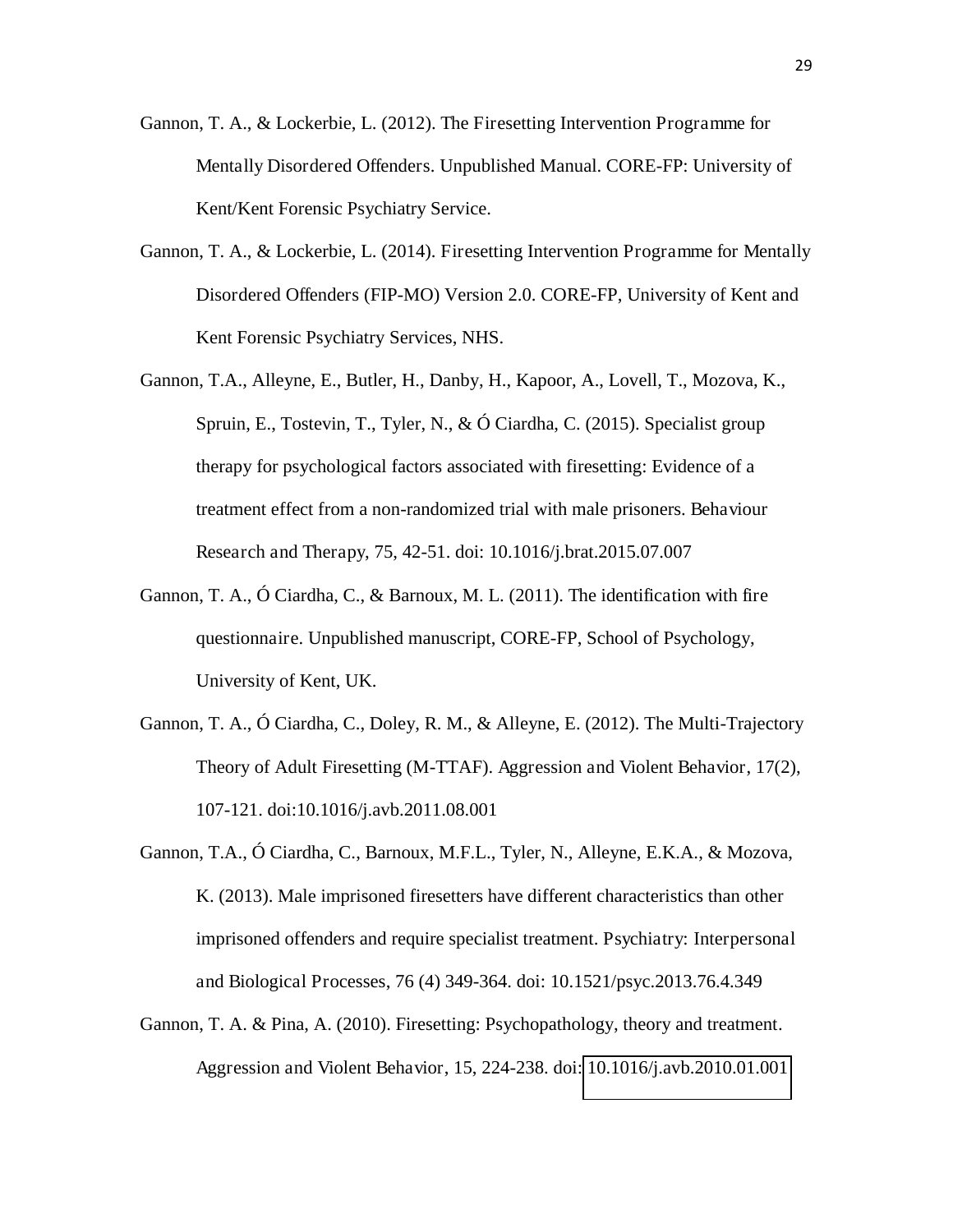- Geller, J.L., & Bertsch, G. (1985). Fire-setting behaviour in the histories of a state hospital population. American Journal of Psychiatry, 142, 4, pp. 464-468.
- Geller, J.L., Fisher, W.H., & Moynihan, K. (1992). Adult lifetime prevalence of firesetting behaviours in a state hospital population. Psychiatric Quarterly, 63, 2, 129 – 142. doi: 10.1007/BF01065986
- George, D., & Mallery, P. (2003). SPSS for windows step by step: A simple guide and reference 11.0 update  $(4<sup>th</sup>$  ed.). Boston, MA: Allyn and Bacon.
- Gondolf, E.W. (2004). Evaluating Batterer Counselling Programs: A Difficult Task Showing Some Effects and Implications. Aggression and Violent Behaviour, (6): 605–31. doi: 10.1016/j.avb.2003.06.001
- Green, B., Lowry, T.J., Pathé, M., & McVie, N. (2015). Firesetting patterns, symptoms and motivations of insanity acquittees charged with arson offences. Psychiatry, Psychology and Law, 21(6), 937-946. doi: 10.1080/13218719.2014.918080
- Grubin, D. (2001) 'Editorial: Treatment for Mentally Disordered Offenders'. Criminal Behaviour and Mental Health, 11(1), 109– 112. doi: 10.1002/cbm.458
- Haines, S., Lambie, I., & Seymour, F. (2006). International approaches to reducing deliberately lit fires: Prevention programmes, final report. New Zealand Fire Service Commission research report, Vol. 63. Retrieved from http://sos.stratejaxl.com/professional-information/Articles/New\_Zealand\_Report\_2.pdf
- Hall, G. (1995). Using group work to understand arsonists. Nursing Standard, 9(25), 25- 28.
- Hollin, C.R. (2006). Offending behaviour programmes and contention: evidence-based practice, manuals, and programme evaluation. In C.R. Hollin, & E.J. Palmer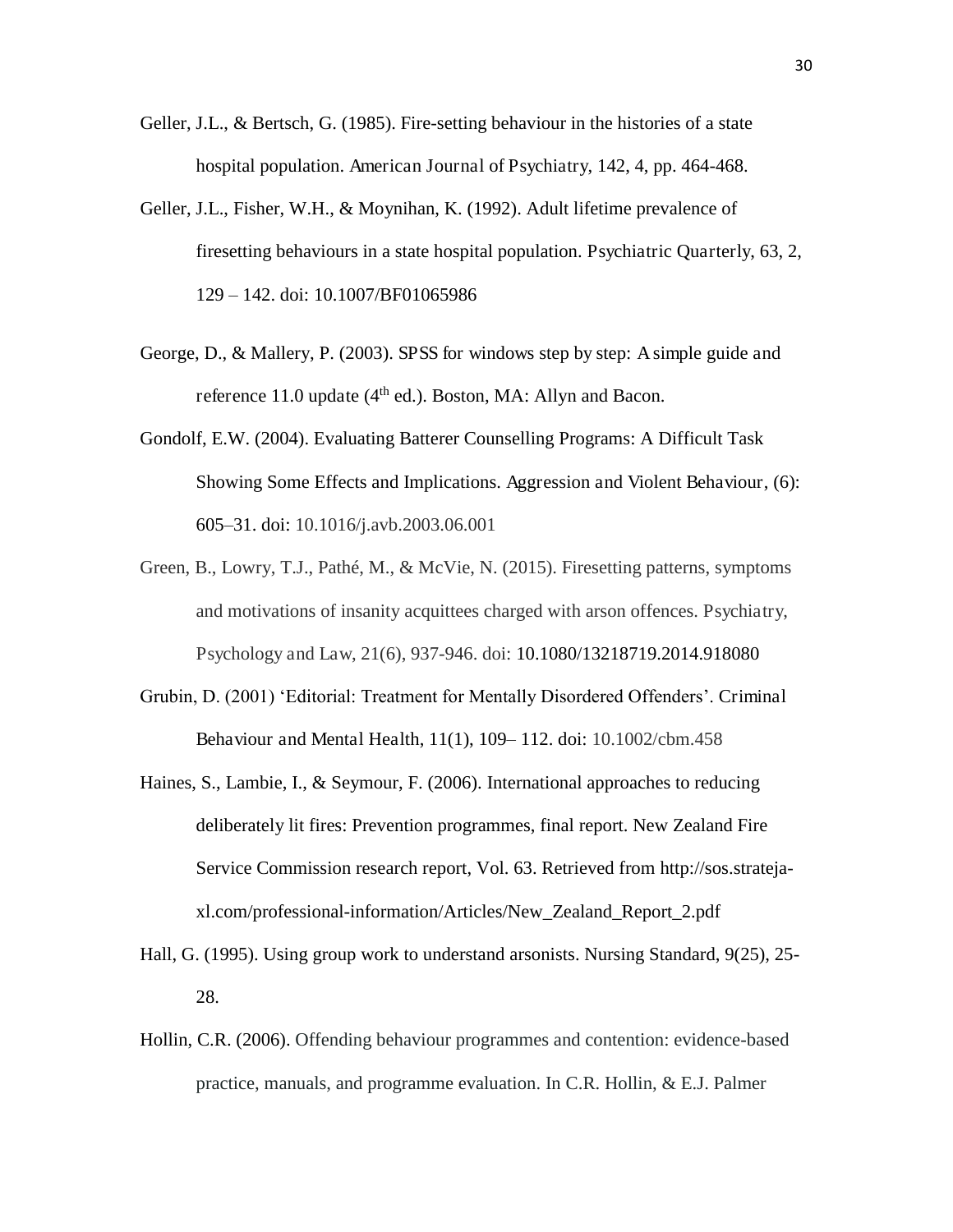(eds). Offending Behaviour Programmes: Development, Application and Controversies (pp. 33-68). Chichester: Wiley-Blackwell.

- Hollin, C.R. (2008). Evaluating offending behaviour programmes: Does only randomisation glister? Criminology & Criminal Justice, 8 (1), 89-106. doi: 10.1177/1748895807085871
- Hollin, C.R., Davies, S., Duggan, C., Huband, N., McCarthy, L., & Clarke, M. (2013). Patients with a history of arson admitted to medium security: characteristics on admission and follow-up post discharge. Medicine, Science and the Law, 53(3), 154-160. doi: 10.1258/msl.2012.012056
- Home Office (2017). Fire Statistics: Deliberate fires attended. Retrieved from [https://www.gov.uk/government/statistical-data-sets/fire-statistics-data](https://www.gov.uk/government/statistical-data-sets/fire-statistics-data-tables#deliberate-fires)[tables#deliberate-fires](https://www.gov.uk/government/statistical-data-sets/fire-statistics-data-tables#deliberate-fires)
- Howells, K., Day, A., & Thomas-Peter, B. (2004). Changing violent behaviour: Forensic mental health and criminological models compared. Journal of Forensic Psychiatry and Psychology, 15(3), 391-406. doi:

10.1080/14788940410001655907

Jayaraman, A., & Frazer, J. (2006). Arson: A growing inferno. Medicine, Science and the Law, 46(4), 295-300. doi: 10.1258/rsmmsl.46.4.295

Jenerette, C. & Dixon, J. (2010). Developing a short form of the Simple Rathus Assertiveness Schedule using a sample of adults with sickle cell disease. Journal of Transcultural Nursing, 21, 4, 314-324. doi: 10.1177/1043659609360712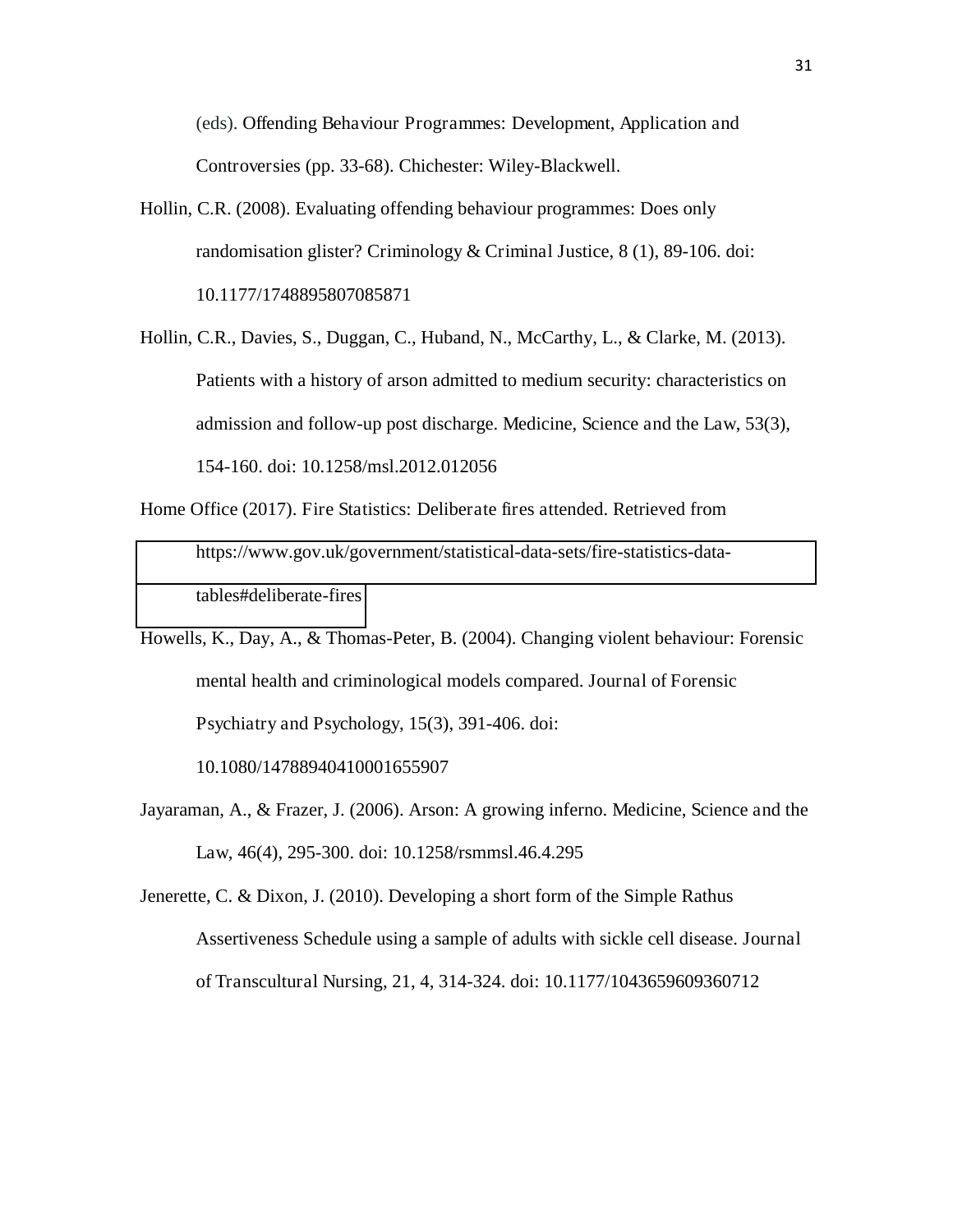- Lakens, D. (2013). Calculating and reporting effect sizes to facilitate cumulative science: a practical primer for t-tests and ANOVAs. Frontiers in Psychology, 4, 863, 1-12. doi: 10.3389/fpsyg.2013.00863
- Long, C., Fitzgerald, K-A., & Hollin, C.R. (2015). Women firesetters admitted to secure psychiatric services: Characteristics and treatment needs. Victims and Offenders, 10, 341-353. doi: 10.1080/15564886.2014.967901
- Mills, J. F., & Kroner, D. G. (1999). Measures of Criminal Attitudes and Associates: User Guide. Unpublished instrument and user guide.
- Mills, J. F., Kroner, D. G., & Forth, A. E. (2002). Measures of Criminal Attitudes and Associates (MCAA): Development, Factor Structure, Reliability, and Validity. Assessment, 9 (3), 240-253. doi: 10.1177/1073191102009003003
- Mills, J. F., Kroner, D. G., & Hemmati, T. (2004). The Measures of Criminal Attitudes and Associates (MCAA). Criminal Justice and Behavior, 31 (6), 717-733. doi: 10.1177/0093854804268755
- Muckley, A. (1997). Firesetting: Addressing offending behaviour, a resource and training manual. Redcar and Cleveland Psychological Service.
- Murphy, G. H., & Clare, I. C. H. (1996). Analysis of motivation in people with mild learning disabilities (mental handicap) who set fires. Psychology, Crime & Law, 2(3), 153-164. doi: 10.1080/10683169608409774
- Nagi, C. & Davies, J. (2010). Addressing offending risk in low secure mental health services for men: a descriptive review of available evidence. The British Journal of Forensic Practice, 12(1), 38–47. doi:10.5042/bjfp.2010.0037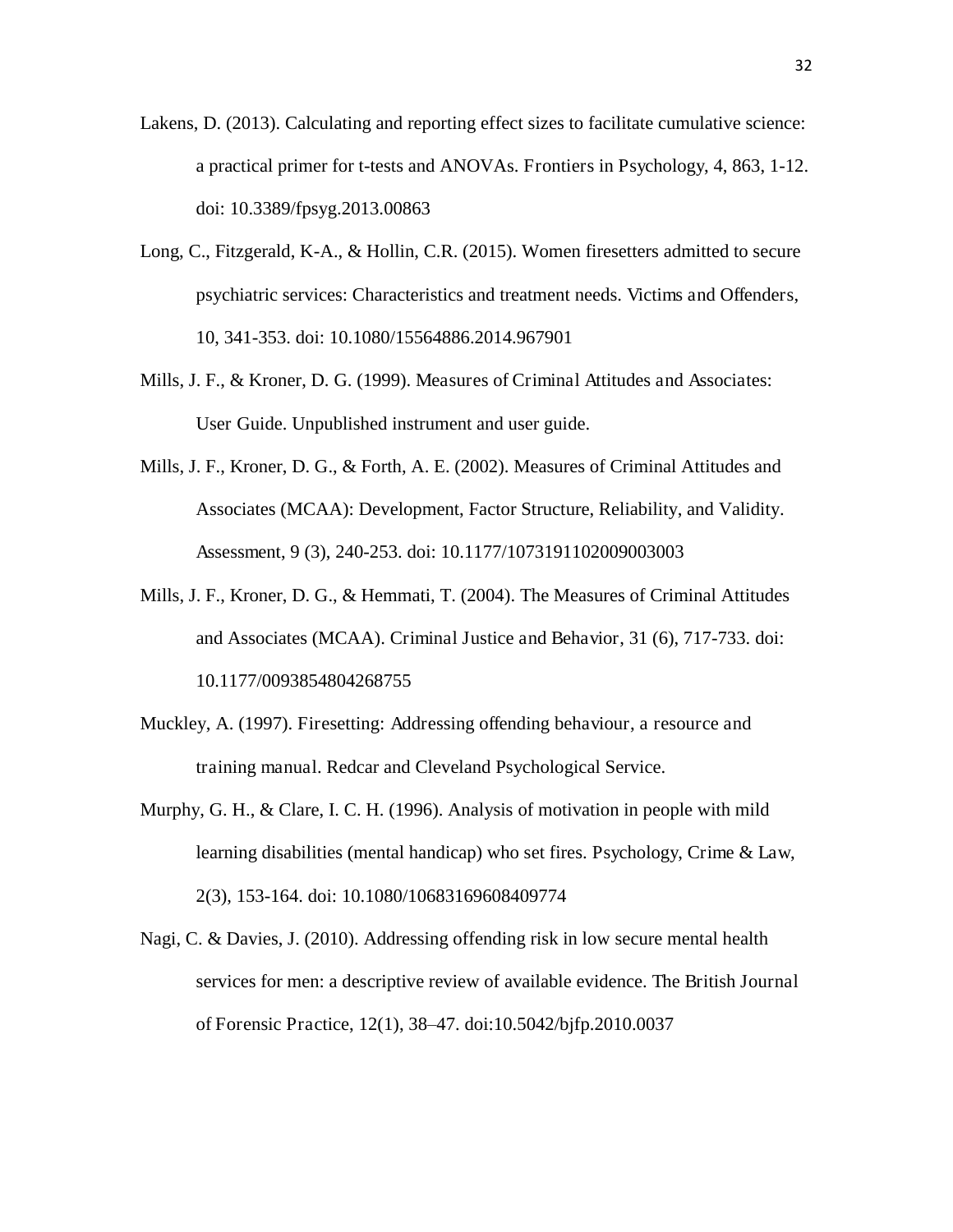- Nowicki, S. (1976). The factor structure of locus of control in children. Journal of Genetic Psychology, 129, 13-17. doi: 10.1080/00221325.1976.10534005
- Office of the Deputy Prime Minister (2006). The economic costs of fire: Estimates for 2004 April. London: Office of the Deputy Prime Minister.
- Ó Ciardha, C., Barnoux, M.F.L., Alleyne, E.K.A., Tyler, N., Mozova, K., & Gannon, T.A. (2014). Multiple factors in the assessment of firesetters' fire interest and attitudes. Legal and Criminological Psychology, 20, 37-47.
- Ó Ciardha, C., Tyler, N., & Gannon, T.A. (2016). A Practical Guide to Assessing Adult Firesetters' Fire-Specific Treatment Needs Using the Fire Factor Scales. Psychiatry: Interpersonal and Biological Processes, 78 (4), 293-304.
- Palmer, E. J., Caulfield, L. S., & Hollin, C. R. (2007). Interventions with arsonists and young fire setters: A survey of the national picture in England and Wales. Legal and Criminological Psychology, 12(1), 101-116. doi: 10.1348/135532505x85927
- Paulhus, D. L. (1998). Manual for the Paulhus Deception Scales: BIDR Version 7. Toronto: Multi-Health Systems.
- Perepletchikova, F., & Kazdin, A.E. (2005). Treatment integrity and therapeutic change: Issues and research recommendations. Clinical Psychology: Science and Practice, 12(4), 365-383. doi: doi:10.1093/clipsy/bpi045
- Repo, E., Virkkunen, M., Rawlings, R., & Linnoila, M. (1997). Criminal and psychiatric histories of Finnish arsonists. Acta Psychiatrica Scandinavia, 95, 318 – 323. doi: 10.1111/j.1600-0447.1997.tb09638.x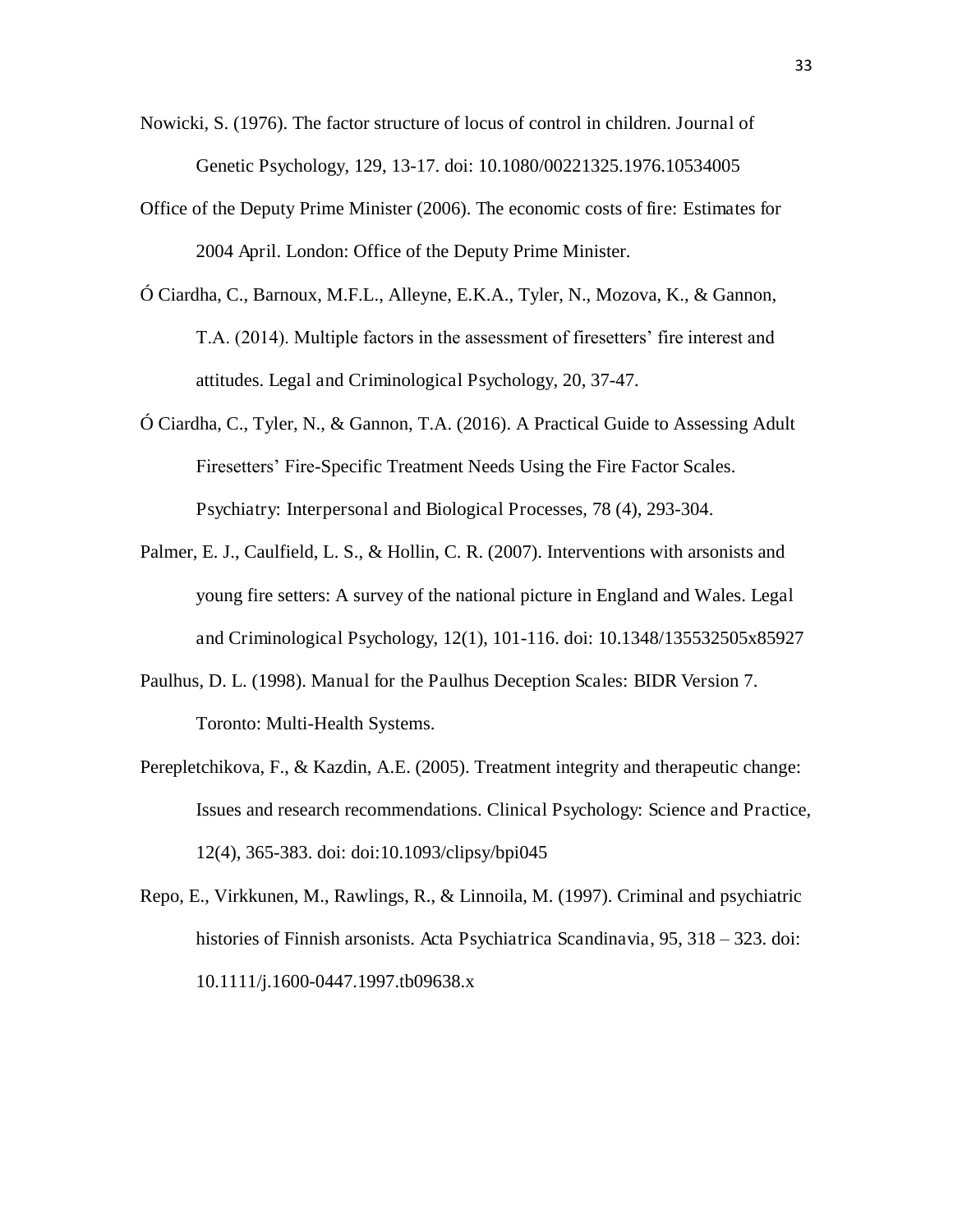- Rice, M.E., & Harris, G.T. (1991). Firesetters admitted to a maximum security psychiatric institution. Journal of Interpersonal Violence, 6, 461-475. doi: 10.1177/088626091006004005
- Rice, M.E., & Harris, G.T. (1996). Predicting the recidivism of mentally disordered firesetters. Journal of Interpersonal Violence, 11, 3, 364 - 375. doi: 10.1177/088626096011003004
- Ritchie, E.C., & Huff, T.G. (1999). Psychiatric aspects of arsonists. Journal of Forensic Science, 44, 4, 733-740.
- Rix, K.J.B. (1994). A psychiatric study of adult arsonists. Medicine, Science and the Law, 34, 21-24. doi: 10.1177/002580249403400104
- Russell, D., Peplau, L. A, & Cutrona, C. A. (1980). The revised UCLA loneliness scale: Concurrent and discriminant validity evidence. Journal of Personality and Social Psychology, 39, 472-480.
- Smith, R.G., Jorna, P., Sweeney, J, & Fuller, G. (2014). Counting the costs of crime in Australia: A 2011 estimate. Australian Institute of Criminology: Research and public Policy Series 129. Canberra. Retrieved from [http://www.aic.gov.au/media\\_library/publications/rpp/129/rpp129.pdf](http://www.aic.gov.au/media_library/publications/rpp/129/rpp129.pdf)
- Speilberger, C. D. (1999). STAXI*–*2: State*–*Trait Anger Expression Inventory*—*2, Professional manual. Odessa, FL: Psychological Assessment Resources.
- Swaffer, T., Haggett, M., & Oxley, T. (2001). Mentally disordered firesetters: a structured intervention program. Clinical Psychology and Psychotherapy , 8, 468- 475. doi: 10.1002/cpp.299 .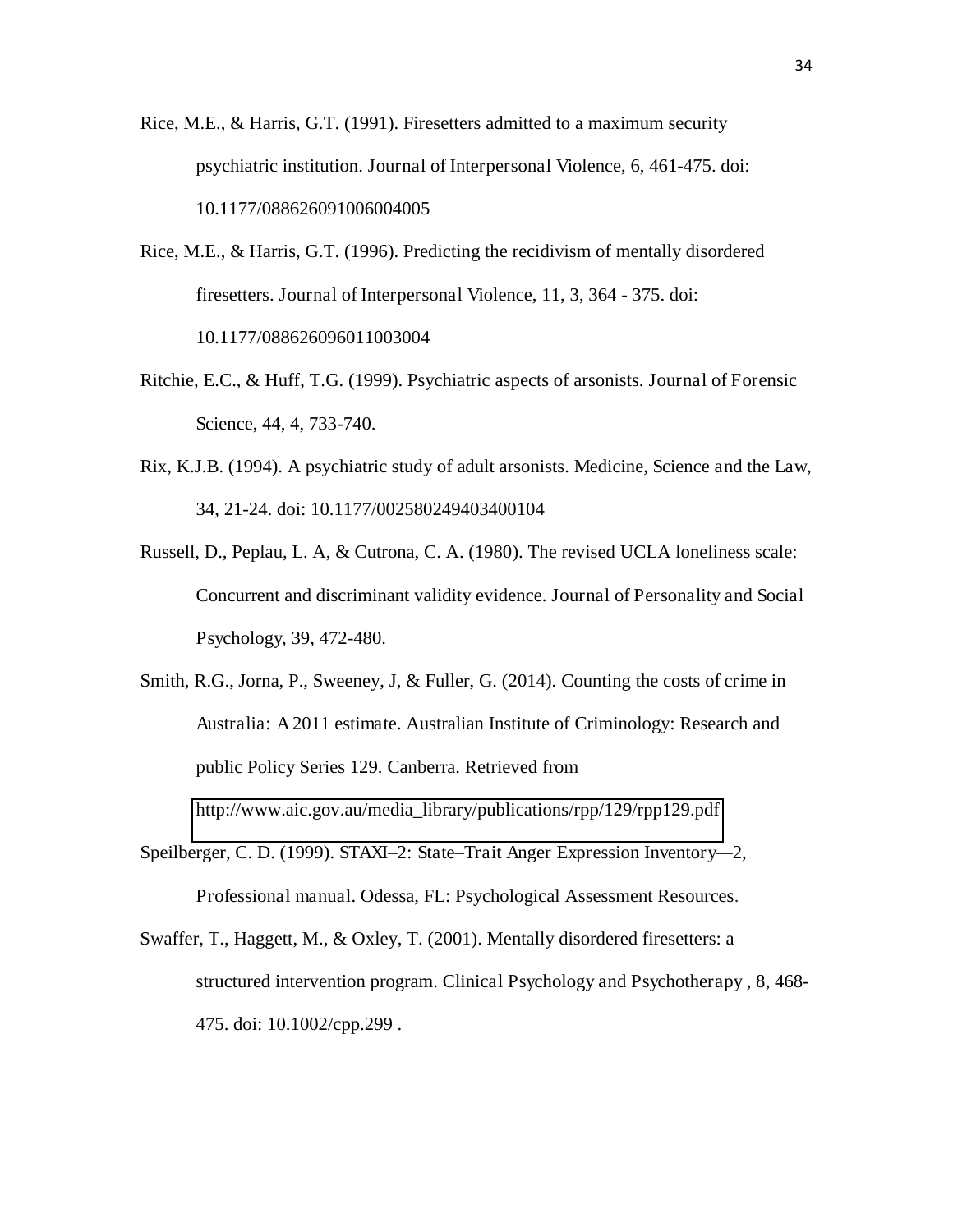- Taylor, J.L., Thorne, I., Robertson, A. and Avery, G. (2002). Evaluation of a group intervention for convicted arsonists with mild and borderline intellectual disabilities, Criminal Behavior and Mental Health, 12, 282-293. doi: 10.1002/cbm.506
- Taylor, J.L., Robertson, A., Thorne, I., Belshaw, T., & Watson, A. (2006). Responses of female fire-setters with mild and borderline intellectual disabilities to a group intervention. Journal of Applied Research in Intellectual Disabilities, 19(2), 179- 190. doi: 10.1111/j.1468-3148.2005.00260.x
- Tyler, N., & Gannon, T.A. (2012). Explanations of firesetting in mentally disordered offenders: A review of the literature. Psychiatry: Interpersonal and Biological Processes, 75, 2, 149 – 165. doi: 10.1521/psyc.2012.75.2.150
- Tyler, N., Gannon, T.A., Dickens, G.L., & Lockerbie, L. (2015). Characteristics that predict firesetting in male and female mentally disordered offenders. Psychology, Crime and Law, 21 (8), 776-797. doi: [10.1080/1068316X.2015.1054382](http://dx.doi.org.chain.kent.ac.uk/10.1080/1068316X.2015.1054382)
- Tyler, N., Gannon, T.A., Lockerbie, L., King, T., Dickens, G., & De Burca, C. (2014). A firesetting offence chain for mentally disordered offenders. Criminal Justice and Behavior, 41(4) 512-530. doi: [10.1177/0093854813510911](https://doi-org.chain.kent.ac.uk/10.1177/0093854813510911)
- Walker, A., Kershaw, C., & Nicholas, S. (2006). Crime in England and Wales 2005/06. Home Office Statistical Bulletin 12/06. London: Home Office.
- Ward, T., & Stewart, C. (2003). The relationship between human needs and criminogenic needs. Psychology, Crime, & Law, 9, 219-224. doi: 10.1080/1068316031000112557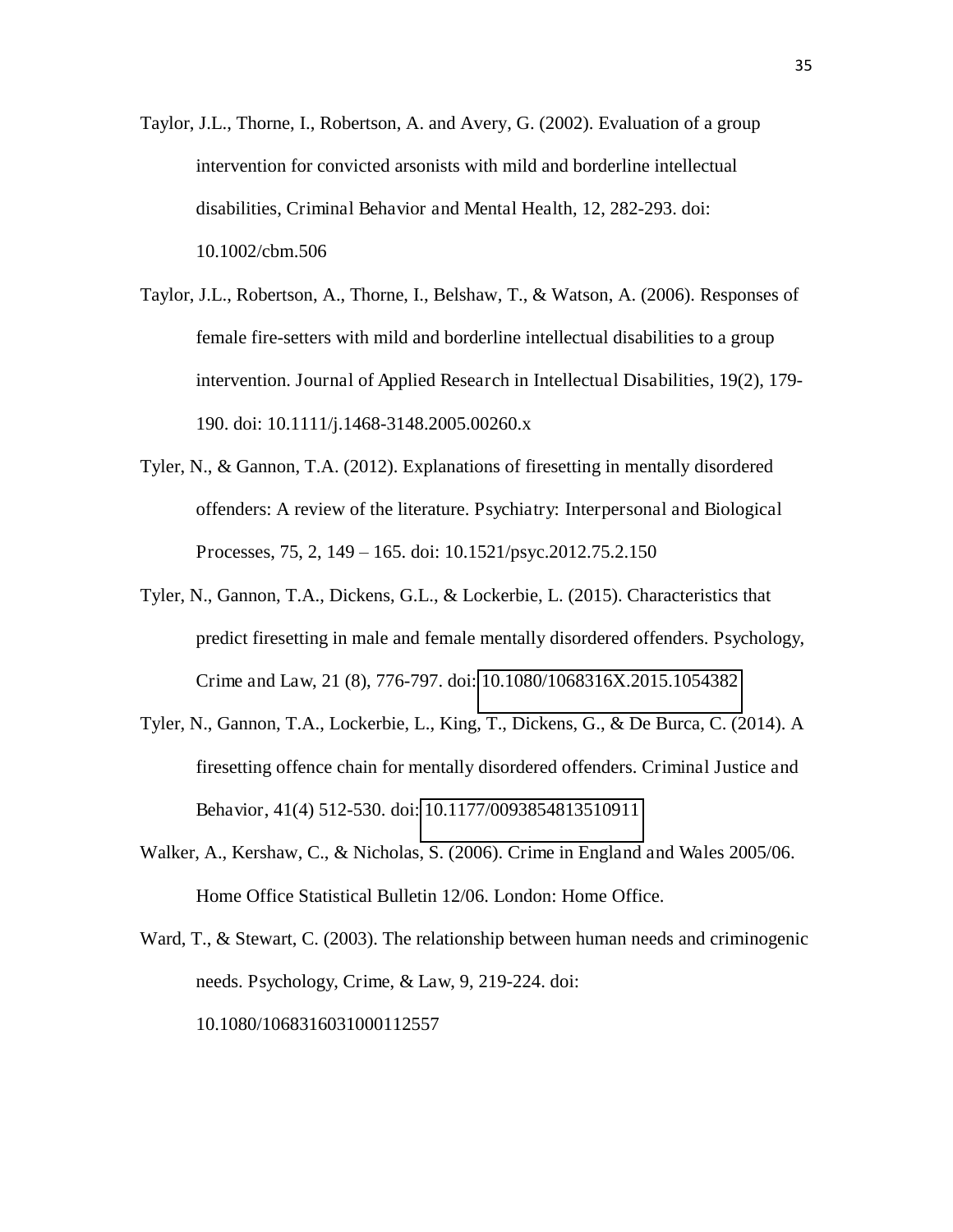#### Table 1: Overview of Group Session Content within the FIP-MO

#### **Sessions 1-2: Group Establishment**

- Introduction of facilitators and group members.
- Outline of the structure, content, and format of the FIP-MO.
- Establishing group etiquette (i.e., group contract, giving and receiving feedback).
- Understanding group members' hopes and fears about treatment.

#### **Session 3: Introduction to the Good Lives Model**

- Introduction to the Good Lives Model (i.e., what it is and what leading a 'good life' means).
- Introduction to goal setting using the Good Lives Model.
- Examination of patients' lives using the Good Lives Model around the time of their firesetting and at present in hospital.

#### **Sessions 4-5: Treatment Targets**

- Introduction to the key risk factors for deliberate firesetting.
- Patients identify their own treatment needs for their firesetting.
- Patients make links between their treatment needs and their Good Lives at the time of their firesetting.

#### **Sessions 6-8: Understanding my Firesetting**

- Patients prepare an account of their childhood experiences and present this to the group.
- Patients prepare an account of the period leading up to their firesetting and present this to the group.

#### **Sessions 9-10: Managing Fire Interest/Preference for Fire**

- Exploration of patients' early experiences and memories of fire.
- Exploration of patients' current thoughts and feelings about fire.
- Understanding appropriate and inappropriate interest in fire and why people may choose to use fire.
- Patients engage in conditioning work (e.g., covert sensitisation) to reduce identification with fire and fire interest.

#### **Sessions 11-12: Mood and Coping**

- Introduction to coping strategies.
- Introduction to problem focused coping.
- Examination of fire as a coping strategy.

#### **Sessions 13-14: Fire Safety Awareness**

- Fire Safety Officers visit the group to provide educational sessions around fire safety and fire prevention.
- Examination of the unintended effects of fire.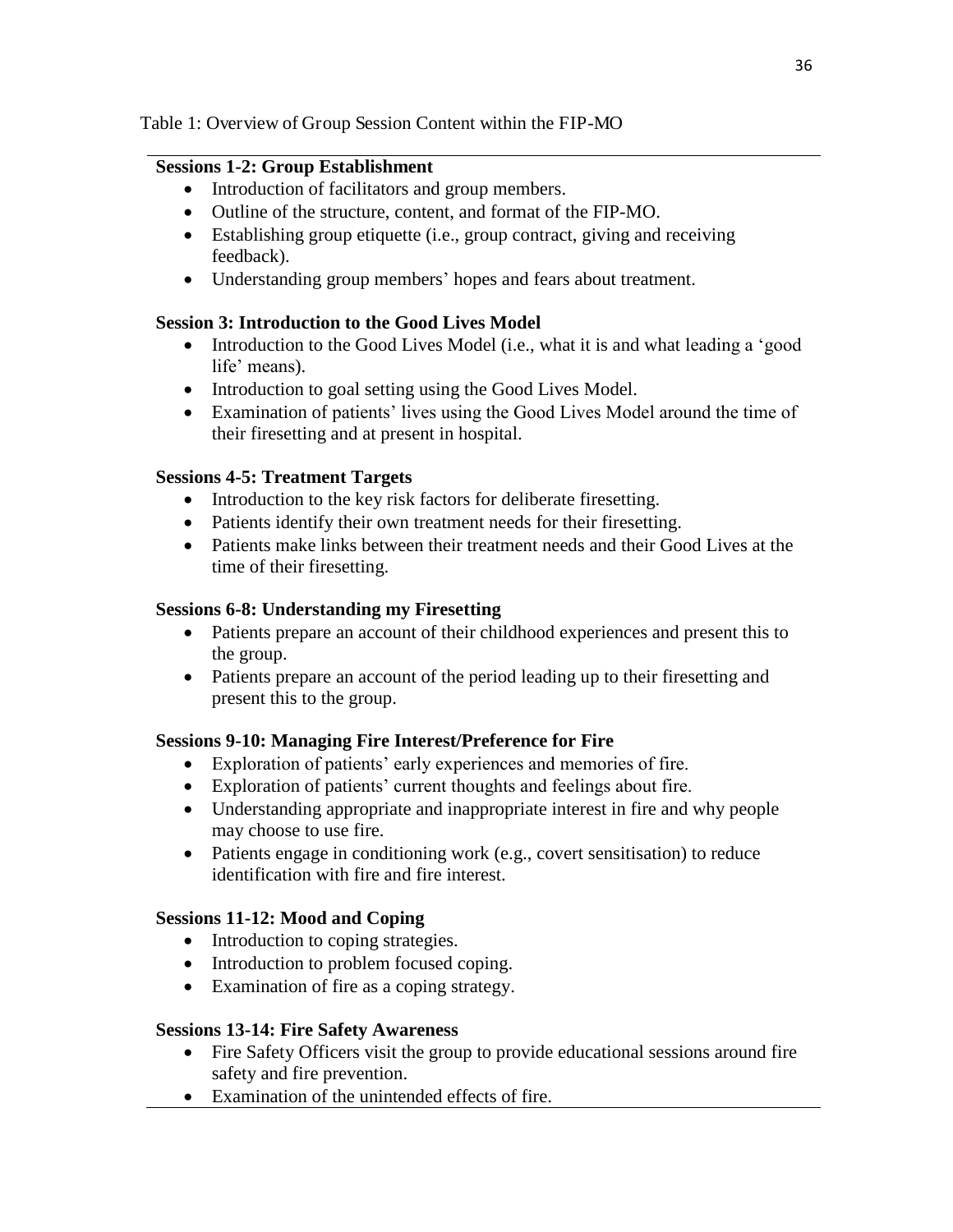#### **Sessions 15-18: Communication and Relationships**

- Understanding emotions and healthy emotional expression.
- Exploration of the key factors needed for initiating and maintaining healthy relationships.
- Skills practice around healthy emotional expression, effective communication and conflict resolution.

#### **Sessions 19-20: Offence Supportive Thinking**

- Introduction to offence supportive thinking.
- Development of skills to recognise and restructure offence supportive thinking.

#### **Session 21: Mental Health and Offending**

- Understanding the link between mental health and firesetting.
- Examination of mental health and options for managing any deterioration.

#### **Sessions 22-28: Exploring Offence Patterns/Risk Management**

- Introduction to risk management, risk factors, and triggers.
- Patients develop a personalised risk management plan for their firesetting incorporating the risk factors and triggers associated with this.
- Identification of personalised coping strategies to manage risks and triggers associated with firesetting in the future.
- Development of a Good Lives plan for the future.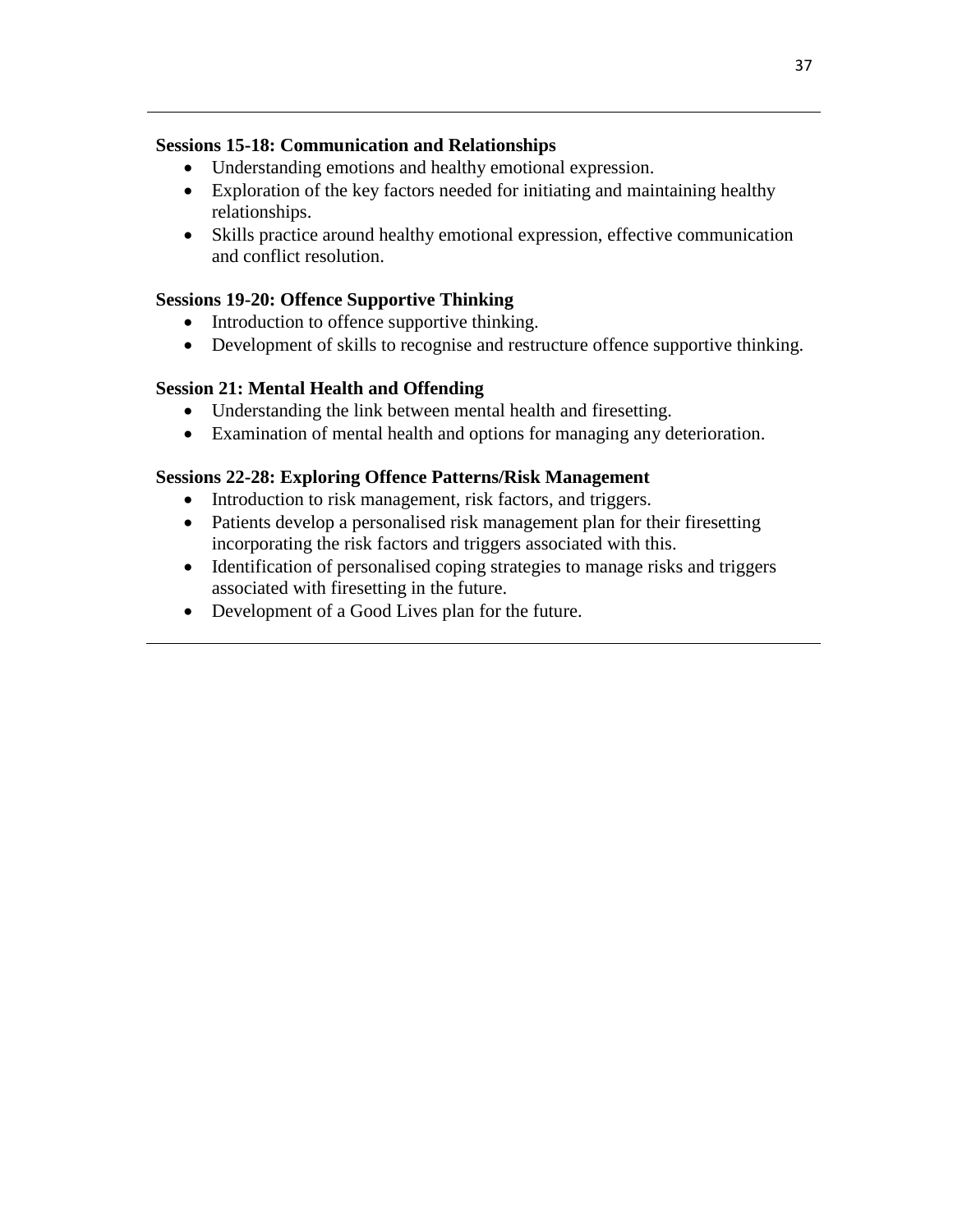

Figure 1: Flow of participants through each stage of study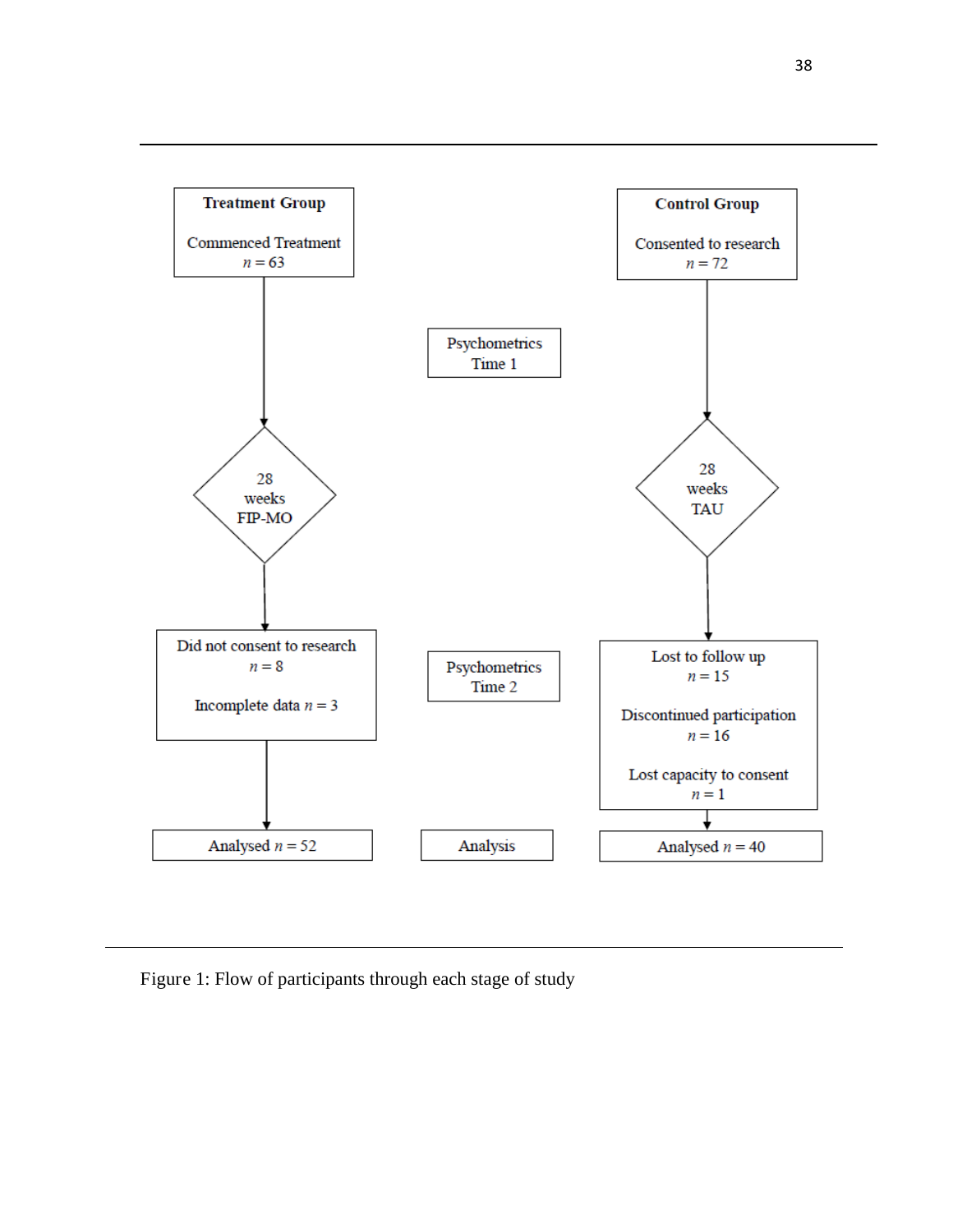| Demographic                              | <b>Treatment Group</b> | Comparison        | $\mathbf t$ | $\mathbf{p}$ |
|------------------------------------------|------------------------|-------------------|-------------|--------------|
| <b>Variable</b>                          | M(SD)                  | Group             |             |              |
|                                          |                        | M(SD)             |             |              |
| <b>Current Age</b>                       | 36.56 (10.75)          | 33.62 (11.66)     | $-1.22$     | .227         |
| <b>Psychiatric Factors</b>               |                        |                   |             |              |
| No. Previous Hospital Admissions         | 4.91(5.51)             | 2.60(2.99)        | $-2.42$     | $.018*$      |
| Age first contact mental health services | 20.54 (9.14)           | 19.85(9.20)       | $-.33$      | .742         |
| Current Length of Stay (days)            | 1273.25 (978.02)       | 1687.67 (1466.10) | 1.45        | .152         |
| <b>Offence History</b>                   |                        |                   |             |              |
| Age first conviction                     | 23.92 (11.33)          | 22.38 (11.22)     | $-.58$      | .562         |
| No. Violent Convictions                  | 2.00(3.19)             | 3.83(7.24)        | 1.41        | .165         |
| No. Property Convictions                 | 1.62(2.96)             | 1.33(2.68)        | $-.45$      | .651         |
| No. Acquisitive Convictions              | 2.82(8.33)             | 3.59(8.40)        | .42         | .679         |
| No. Sexual Convictions                   | .11(.53)               | .37(1.38)         | 1.20        | .235         |
| No. Drugs/Alcohol Convictions            | .35(1.11)              | .30(.74)          | $-.23$      | .818         |
| <b>Firesetting History</b>               |                        |                   |             |              |
| Age of first fireset                     | 25.48 (14.12)          | 21.23 (10.45)     | $-1.46$     | .150         |
| No. Adult Firesetting Incidents          | 2.54(2.64)             | 1.81(1.71)        | $-1.46$     | .149         |
| No. Firesetting Convictions              | 1.09(.70)              | .59(.69)          | $-3.21$     | $.002*$      |
| No. Unconvicted Firesetting Incidents    | 2.80(8.04)             | 1.81(2.48)        | $-.73$      | .470         |
| No. Fires set in Hospital                | .50(1.13)              | .32(.70)          | $-.81$      | .418         |
| No. Fires set in Prison                  | .55(1.65)              | .40(.79)          | $-.50$      | .615         |
| No. Juvenile Firesetting Incidents       | 3.09(10.80)            | 4.21(17.43)       | .34         | .737         |
| *Significantly differ $p < .05$          |                        |                   |             |              |

Table 2: Demographic Information for Treatment and Comparison Groups<sup>5</sup>

 $\overline{a}$ 

<sup>&</sup>lt;sup>5</sup> Data collected from participants' hospital records.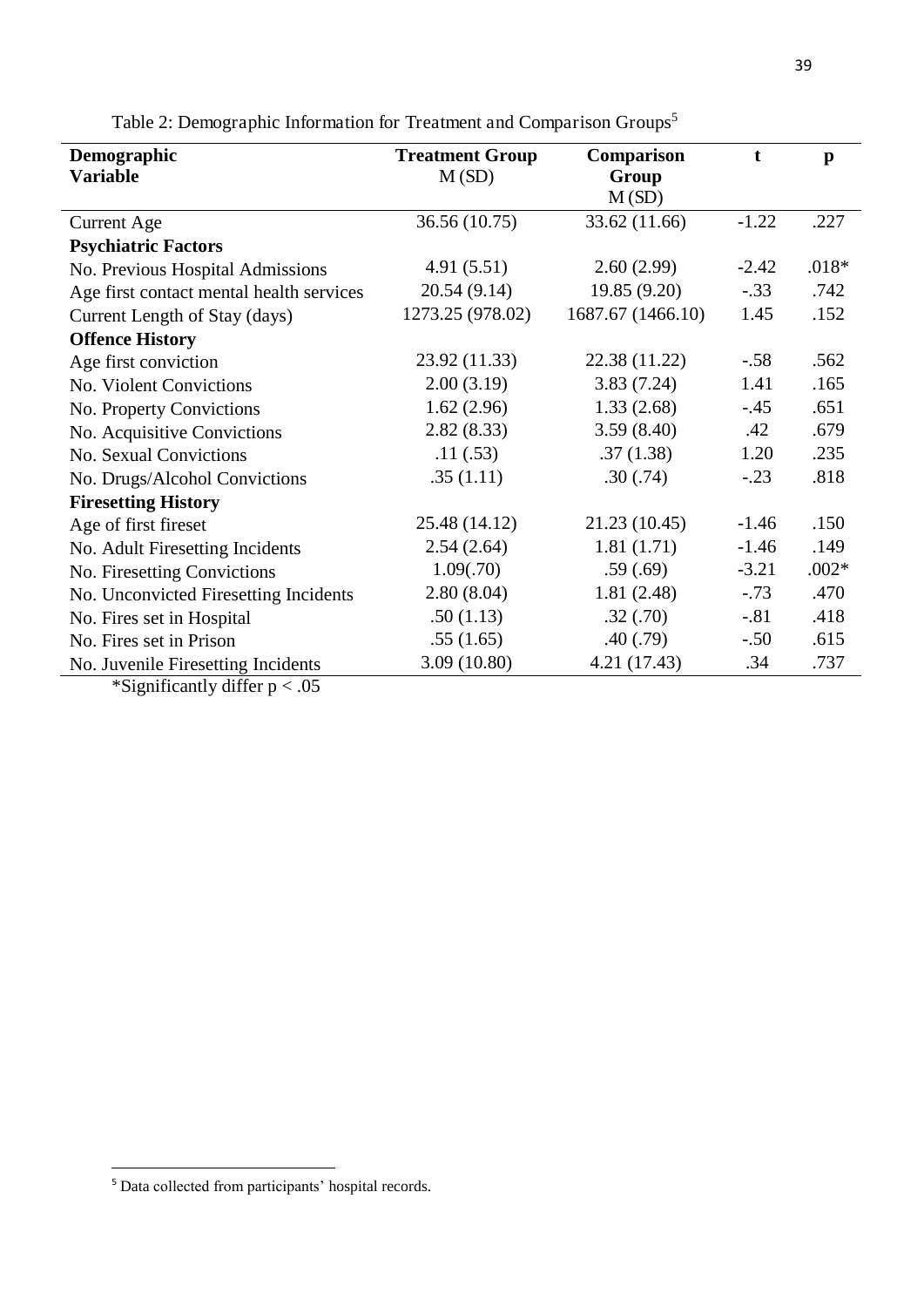#### Table 3: Analysis of outcomes measures

|                                     | Treatment (FIP-MO) Group   |                             | Comparison (TAU) Group      |                        |                         |                             |                                          |
|-------------------------------------|----------------------------|-----------------------------|-----------------------------|------------------------|-------------------------|-----------------------------|------------------------------------------|
| Measure                             | Pre-<br>Treatment<br>M(SD) | Post-<br>Treatment<br>M(SD) | Effect<br>Size<br>$(d_{z})$ | Pre-Treatment<br>M(SD) | Post-Treatment<br>M(SD) | Effect<br>Size<br>$(d_{z})$ | Time 1 vs. Time 2<br>Intervention x Time |
| <b>Fire Factors</b>                 |                            |                             |                             |                        |                         |                             |                                          |
| <b>Identification</b> with Fire     | 21.56(11.65)               | 18.82 (9.36)                | 0.36                        | 18.67 (9.32)           | 18.86 (9.04)            | 0.03                        | $p = .090, \eta^2_{p} = .04$             |
| Serious Fire Interest               | 11.11(6.37)                | 9.64(4.67)                  | 0.27                        | 10.34(6.05)            | 10.91(5.96)             | 0.13                        | $p = .056$ , $\eta_{p}^2 = .04$          |
| <b>Fire Safety Awareness</b>        | 12.08(4.22)                | 10.62(4.15)                 | 0.41                        | 11.03(3.27)            | 10.88(3.68)             | 0.05                        | $p = .061, \eta_{p}^2 = .04$             |
| Normalisation of Firesetting        | 20.64 (5.48)               | 20.35(6.33)                 | 0.06                        | 21.55(7.11)            | 21.30 (6.89)            | 0.05                        | $p = .964, \eta_{p}^2 = .00$             |
| <b>Fire Scale Total Score</b>       | 63.43 (20.08)              | 57.89 (17.17)               | 0.40                        | 60.00(18.11)           | 60.02 (17.75)           | 0.00                        | $p = .048$ , $\eta_{p}^2 = .04*$         |
| <b>Offence Supportive Attitudes</b> |                            |                             |                             |                        |                         |                             |                                          |
| MCAA - Violence                     | 3.47(3.18)                 | 3.29(2.84)                  | 0.09                        | 5.05(3.90)             | 4.65(3.98)              | 0.12                        | $p = .700, \eta^2 p = .00$               |
| MCAA – Entitlement                  | 5.88(2.64)                 | 6.25(2.52)                  | 0.16                        | 7.23(2.75)             | 7.03(2.62)              | 0.09                        | $p = .238, \eta^{2}$ <sub>p = .</sub> 02 |
| MCAA - Antisocial                   | 3.08(2.81)                 | 2.67(2.10)                  | 0.20                        | 4.15(3.05)             | 4.50(3.36)              | 0.14                        | $p = .119, \eta^{2}$ <sub>p = .</sub> 03 |
| MCAA - Associates                   | 5.06(3.04)                 | 5.25(2.88)                  | 0.09                        | 5.70(2.95)             | 5.49(2.93)              | 0.09                        | $p = .387, \eta_{p}^2 = .01$             |
| <b>Social Competency</b>            |                            |                             |                             |                        |                         |                             |                                          |
| <b>Emotional Loneliness</b>         | 43.55(10.06)               | 42.16(9.67)                 | 0.16                        | 43.48 (11.65)          | 44.28 (15.84)           | 0.05                        | $p = .379, \eta^2 p = .01$               |
| Assertiveness                       | 65.08 (14.71)              | 64.76 (15.65)               | 0.03                        | 67.51 (15.01)          | 67.82 (15.44)           | 0.02                        | $p = .825, \eta^{2}$ <sub>p = .00</sub>  |
| <b>Self-Concept</b>                 |                            |                             |                             |                        |                         |                             |                                          |
| CFSEI - General Self Esteem         | 8.24(3.74)                 | 9.18(3.96)                  | 0.27                        | 9.23(3.84)             | 9.20(4.06)              | 0.01                        | $p = .190, \eta_{p}^{2} = .02$           |
| CFSEI - Social Self Esteem          | 4.57(2.00)                 | 5.02(2.03)                  | 0.22                        | 4.93(2.28)             | 4.78(2.22)              | 0.09                        | $p = .143, \eta^{2}$ <sub>p = .</sub> 02 |
| <b>CFSEI</b> - Personal Self Esteem | 3.57(2.13)                 | 4.27(2.07)                  | 0.38                        | 3.63(1.92)             | 3.95(1.74)              | 0.17                        | $p = .336, \eta^2 p = .01$               |
| <b>Self-Regulation</b>              |                            |                             |                             |                        |                         |                             |                                          |
| STAXI – State Anger Total           | 18.67(6.40)                | 16.65(4.60)                 | 0.32                        | 17.51(5.90)            | 17.24 (7.86)            | 0.03                        | $p = .309, \eta^2 p = .01$               |
| STAXI - Trait Anger Total           | 18.56(6.02)                | 17.50(7.27)                 | 0.21                        | 19.08(7.25)            | 19.81 (9.28)            | 0.16                        | $p = .151, \eta^2 p = .03$               |
| STAXI – Anger Expression Index      | 38.41 (16.80)              | 31.84 (13.54)               | 0.49                        | 36.33(13.13)           | 39.33 (16.36)           | 0.21                        | $p = .002, \eta^2 p = .11*$              |
| Locus of Control                    | 21.49 (5.44)               | 22.43(5.10)                 | 0.22                        | 21.87 (5.33)           | 22.05(6.07)             | 0.04                        | $p = .429, \eta_{p}^{2} = .01$           |

Note: Decreases in scores pre-post treatment are seen as positive shifts with the exception of the CFSEI whereby increased scores are viewed as positive. \* Significant  $p < .05$